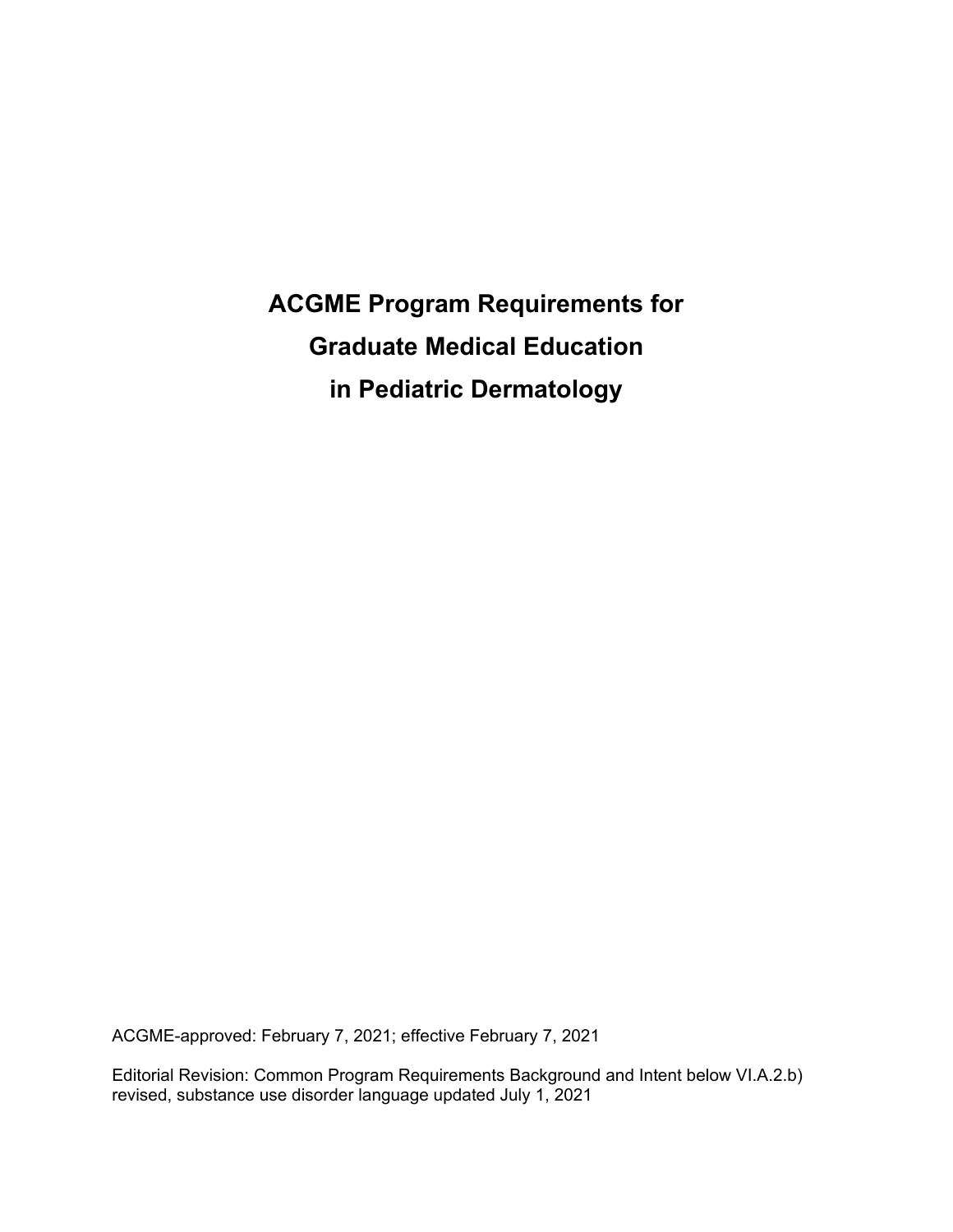|    | Int.A.      |                                                                         |  |
|----|-------------|-------------------------------------------------------------------------|--|
|    | Int.B.      |                                                                         |  |
|    | Int.C.      |                                                                         |  |
| L. |             |                                                                         |  |
|    | I.A.        |                                                                         |  |
|    | I.B.        |                                                                         |  |
|    | $L$         |                                                                         |  |
|    | LD.         |                                                                         |  |
|    | I.E.        |                                                                         |  |
|    |             |                                                                         |  |
|    | II.A.       |                                                                         |  |
|    | II.B.       |                                                                         |  |
|    | II.C.       |                                                                         |  |
|    | II.D.       |                                                                         |  |
|    |             |                                                                         |  |
|    | III.A.      |                                                                         |  |
|    | III.B.      |                                                                         |  |
|    |             |                                                                         |  |
|    | IV.A.       |                                                                         |  |
|    | IV.B.       |                                                                         |  |
|    | IV.C.       |                                                                         |  |
|    | IV.D.       |                                                                         |  |
|    | IV.E.       |                                                                         |  |
|    |             |                                                                         |  |
|    | <b>V.A.</b> |                                                                         |  |
|    | V.B.        |                                                                         |  |
|    | V.C.        |                                                                         |  |
|    |             |                                                                         |  |
|    | VI.A.       | Patient Safety, Quality Improvement, Supervision, and Accountability 30 |  |
|    | VI.B.       |                                                                         |  |
|    | VI.C.       |                                                                         |  |
|    | VI.D.       |                                                                         |  |
|    | VI.E.       | Clinical Responsibilities, Teamwork, and Transitions of Care41          |  |
|    | VI.F.       |                                                                         |  |

# **Contents**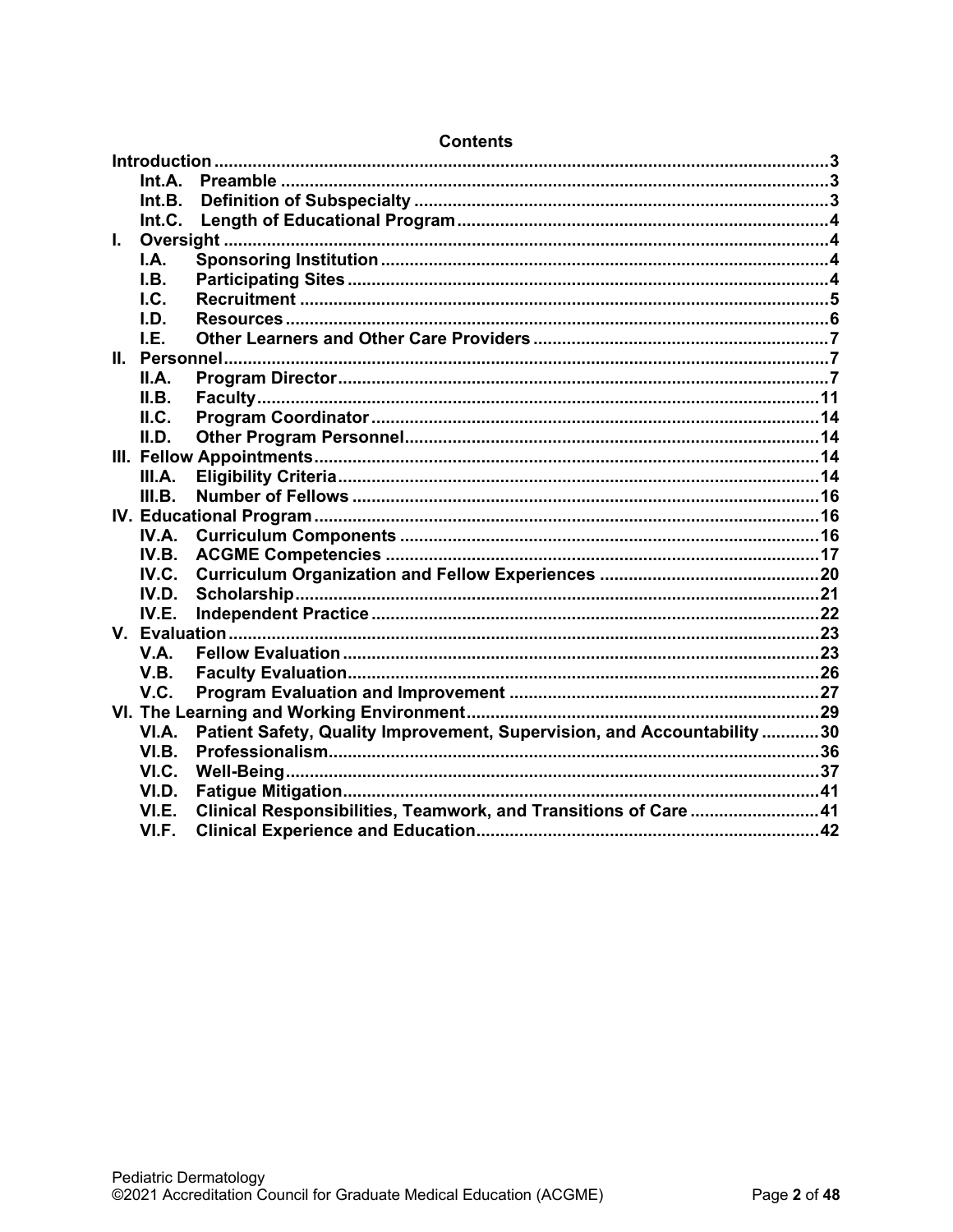# **ACGME Program Requirements for Graduate Medical Education in Pediatric Dermatology**

#### **Common Program Requirements (One-Year Fellowship) are in BOLD**

Where applicable, text in italics describes the underlying philosophy of the requirements in that section. These philosophic statements are not program requirements and are therefore not citable.

**Background and Intent: These fellowship requirements reflect the fact that these learners have already completed the first phase of graduate medical education. Thus, the Common Program Requirements (One-Year Fellowship) are intended to explain the differences.**

#### <span id="page-2-0"></span>**Introduction**

<span id="page-2-1"></span>**Int.A.** *Fellowship is advanced graduate medical education beyond a core residency program for physicians who desire to enter more specialized practice. Fellowship-trained physicians serve the public by providing subspecialty care, which may also include core medical care, acting as a community resource for expertise in their field, creating and integrating new knowledge into practice, and educating future generations of physicians. Graduate medical education values the strength that a diverse group of physicians brings to medical care.*

> *Fellows who have completed residency are able to practice independently in their core specialty. The prior medical experience and expertise of fellows distinguish them from physicians entering into residency training. The fellow's care of patients within the subspecialty is undertaken with appropriate faculty supervision and conditional independence. Faculty members serve as role models of excellence, compassion, professionalism, and scholarship. The fellow develops deep medical knowledge, patient care skills, and expertise applicable to their focused area of practice. Fellowship is an intensive program of subspecialty clinical and didactic education that focuses on the multidisciplinary care of patients. Fellowship education is often physically, emotionally, and intellectually demanding, and occurs in a variety of clinical learning environments committed to graduate medical education and the well-being of patients, residents, fellows, faculty members, students, and all members of the health care team.*

*In addition to clinical education, many fellowship programs advance fellows' skills as physician-scientists. While the ability to create new knowledge within medicine is not exclusive to fellowship-educated physicians, the fellowship experience expands a physician's abilities to pursue hypothesis-driven scientific inquiry that results in contributions to the medical literature and patient care. Beyond the clinical subspecialty expertise achieved, fellows develop mentored relationships built on an infrastructure that promotes collaborative research.*

#### <span id="page-2-2"></span>**Int.B. Definition of Subspecialty**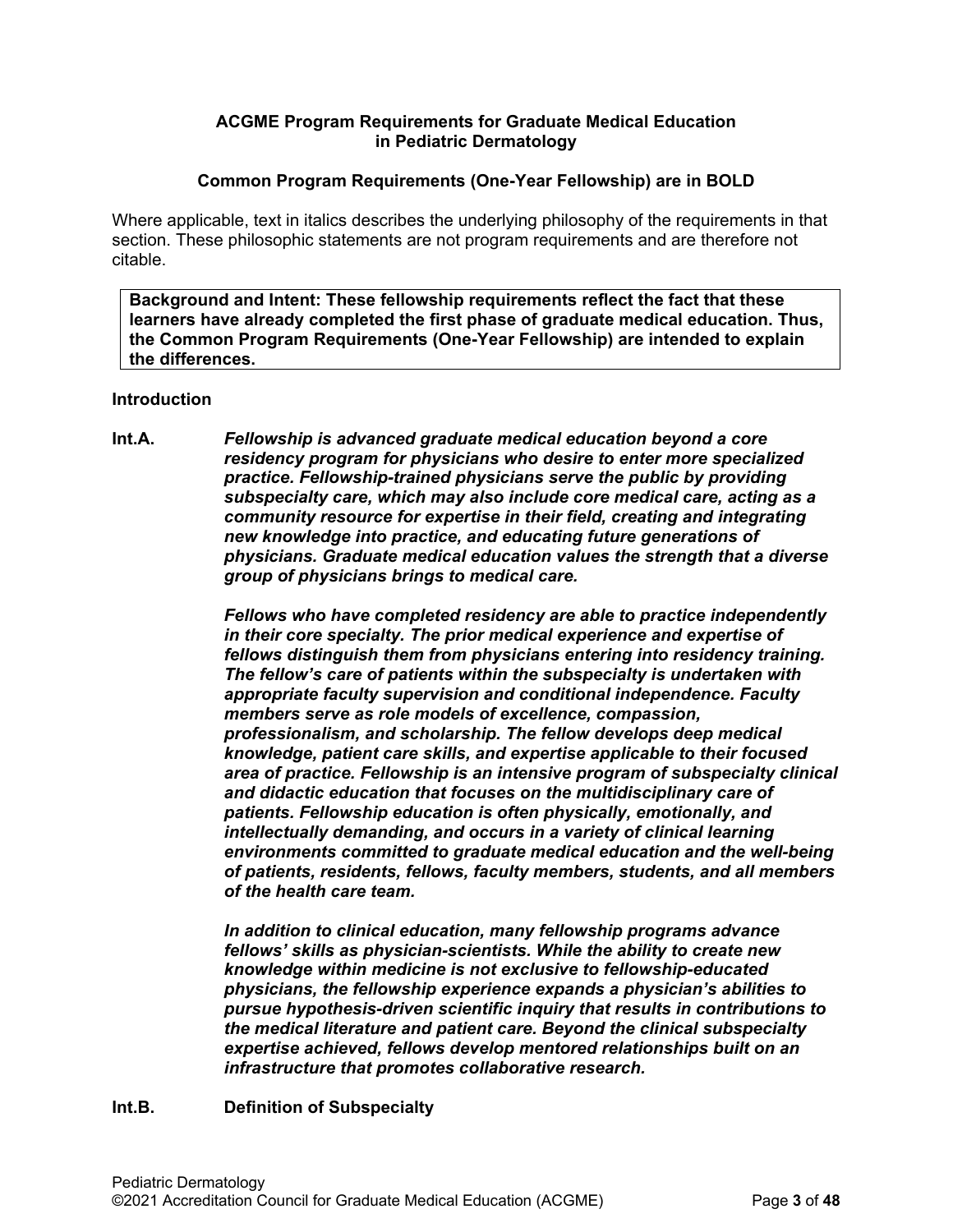Pediatric dermatology is the subspecialty of dermatology focused on the study, diagnosis, treatment, tertiary outpatient, and inpatient medical and procedural management of neonates, infants, children, and adolescents with skin disorders.

#### <span id="page-3-0"></span>**Int.C. Length of Educational Program**

The educational program in pediatric dermatology must be 12 months in length. (Core)\*

#### <span id="page-3-1"></span>**I. Oversight**

#### <span id="page-3-2"></span>**I.A. Sponsoring Institution**

*The Sponsoring Institution is the organization or entity that assumes the ultimate financial and academic responsibility for a program of graduate medical education consistent with the ACGME Institutional Requirements.*

*When the Sponsoring Institution is not a rotation site for the program, the most commonly utilized site of clinical activity for the program is the primary clinical site.*

**Background and Intent: Participating sites will reflect the health care needs of the community and the educational needs of the fellows. A wide variety of organizations may provide a robust educational experience and, thus, Sponsoring Institutions and participating sites may encompass inpatient and outpatient settings including, but not limited to a university, a medical school, a teaching hospital, a nursing home, a school of public health, a health department, a public health agency, an organized health care delivery system, a medical examiner's office, an educational consortium, a teaching health center, a physician group practice, a federally qualified health center, a surgery center, an academic and private single-specialty clinic, or an educational foundation.**

**I.A.1. The program must be sponsored by one ACGME-accredited**  Sponsoring Institution. (Core)\*

# <span id="page-3-3"></span>**I.B. Participating Sites**

*A participating site is an organization providing educational experiences or educational assignments/rotations for fellows.*

- **I.B.1. The program, with approval of its Sponsoring Institution, must designate a primary clinical site. (Core)** I.B.1.a) An accredited pediatric dermatology program must be an integral
	- part of or have a partnership with an ACGME-accredited dermatology residency program and should be sponsored by the same ACGME-accredited Sponsoring Institution. (Core)
- **I.B.2. There must be a program letter of agreement (PLA) between the program and each participating site that governs the relationship**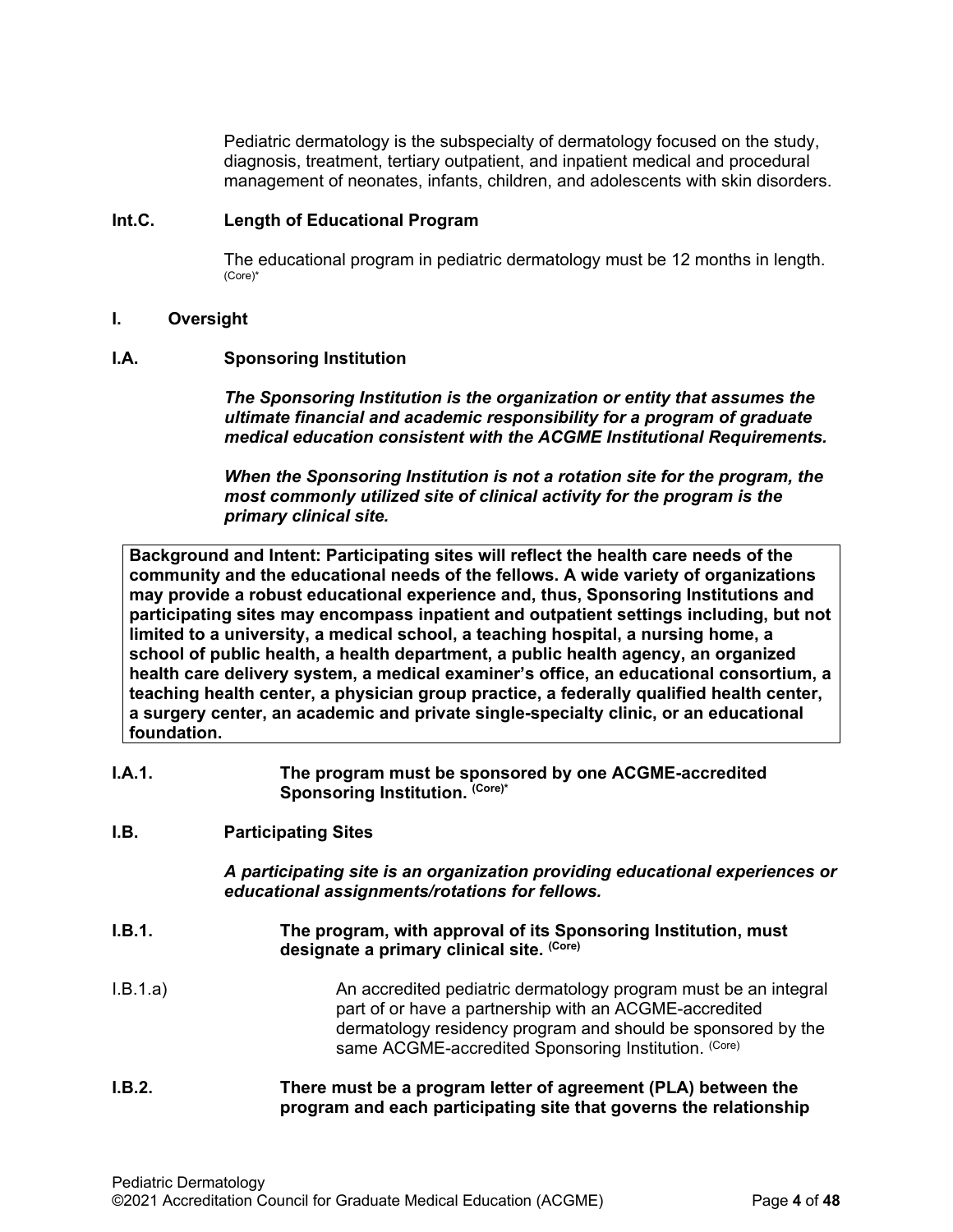**between the program and the participating site providing a required assignment. (Core)**

| I.B.2.a)    | The PLA must:                                                                                                                                                                                                       |
|-------------|---------------------------------------------------------------------------------------------------------------------------------------------------------------------------------------------------------------------|
| I.B.2.a)(1) | be renewed at least every 10 years; and, (Core)                                                                                                                                                                     |
| I.B.2.a)(2) | be approved by the designated institutional official<br>$(DIO)$ . $(Core)$                                                                                                                                          |
| I.B.3.      | The program must monitor the clinical learning and working<br>environment at all participating sites. (Core)                                                                                                        |
| I.B.3.a)    | At each participating site there must be one faculty member,<br>designated by the program director, who is accountable for<br>fellow education for that site, in collaboration with the<br>program director. (Core) |

**Background and Intent: While all fellowship programs must be sponsored by a single ACGME-accredited Sponsoring Institution, many programs will utilize other clinical settings to provide required or elective training experiences. At times it is appropriate to utilize community sites that are not owned by or affiliated with the Sponsoring Institution. Some of these sites may be remote for geographic, transportation, or communication issues. When utilizing such sites, the program must designate a faculty member responsible for ensuring the quality of the educational experience. In some circumstances, the person charged with this responsibility may not be physically present at the site, but remains responsible for fellow education occurring at the site. The requirements under I.B.3. are intended to ensure that this will be the case.**

**Suggested elements to be considered in PLAs will be found in the ACGME Program Director's Guide to the Common Program Requirements. These include:**

- **Identifying the faculty members who will assume educational and supervisory responsibility for fellows**
- **Specifying the responsibilities for teaching, supervision, and formal evaluation of fellows**
- **Specifying the duration and content of the educational experience**
- **Stating the policies and procedures that will govern fellow education during the assignment**
- **I.B.4. The program director must submit any additions or deletions of participating sites routinely providing an educational experience, required for all fellows, of one month full time equivalent (FTE) or more through the ACGME's Accreditation Data System (ADS). (Core)**
- <span id="page-4-0"></span>**I.C. The program, in partnership with its Sponsoring Institution, must engage in practices that focus on mission-driven, ongoing, systematic recruitment and retention of a diverse and inclusive workforce of residents (if present), fellows, faculty members, senior administrative staff members, and other relevant members of its academic community. (Core)**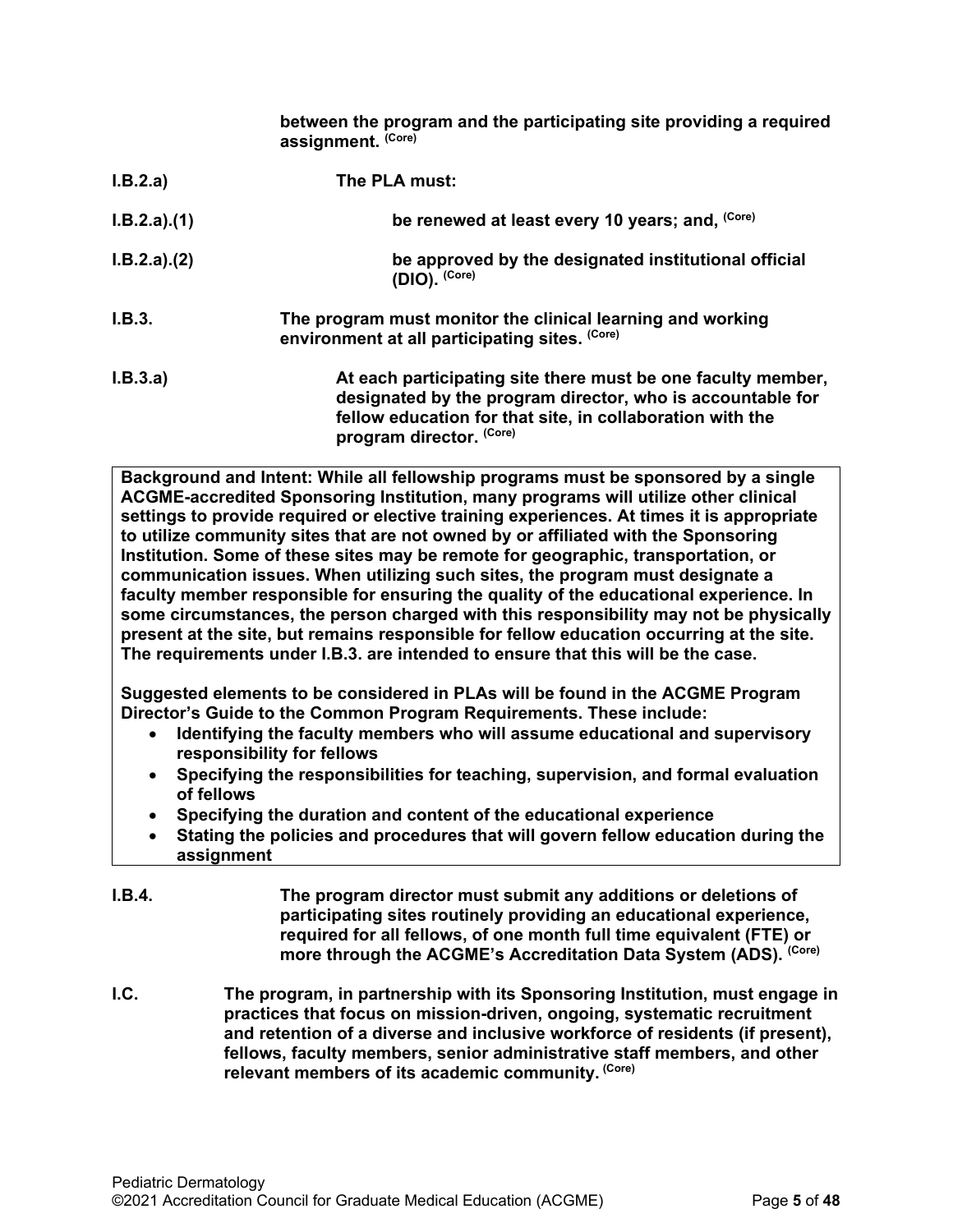**Background and Intent: It is expected that the Sponsoring Institution has, and programs implement, policies and procedures related to recruitment and retention of minorities underrepresented in medicine and medical leadership in accordance with the Sponsoring Institution's mission and aims. The program's annual evaluation must include an assessment of the program's efforts to recruit and retain a diverse workforce, as noted in V.C.1.c).(5).(c).**

# <span id="page-5-0"></span>**I.D. Resources**

| I.D.1.   | The program, in partnership with its Sponsoring Institution, must<br>ensure the availability of adequate resources for fellow education.<br>(Core)                                       |
|----------|------------------------------------------------------------------------------------------------------------------------------------------------------------------------------------------|
| I.D.1.a) | There should be appropriate space for fellows to readily access<br>and review clinical photographs, and view and share educational<br>materials. (Detail)                                |
| I.D.1.b  | There should be adequate space available for didactic<br>conferences. (Detail)                                                                                                           |
| I.D.2.   | The program, in partnership with its Sponsoring Institution, must<br>ensure healthy and safe learning and working environments that<br>promote fellow well-being and provide for: (Core) |
| I.D.2.a) | access to food while on duty; (Core)                                                                                                                                                     |
| I.D.2.b  | safe, quiet, clean, and private sleep/rest facilities available<br>and accessible for fellows with proximity appropriate for safe                                                        |

**Background and Intent: Care of patients within a hospital or health system occurs continually through the day and night. Such care requires that fellows function at their peak abilities, which requires the work environment to provide them with the ability to meet their basic needs within proximity of their clinical responsibilities. Access to food and rest are examples of these basic needs, which must be met while fellows are working. Fellows should have access to refrigeration where food may be stored. Food should be available when fellows are required to be in the hospital overnight. Rest facilities are necessary, even when overnight call is not required, to accommodate the fatigued fellow.**

**I.D.2.c) clean and private facilities for lactation that have refrigeration capabilities, with proximity appropriate for safe patient care; (Core)**

**Background and Intent: Sites must provide private and clean locations where fellows may lactate and store the milk within a refrigerator. These locations should be in close proximity to clinical responsibilities. It would be helpful to have additional support within these locations that may assist the fellow with the continued care of patients, such as a computer and a phone. While space is important, the time required for**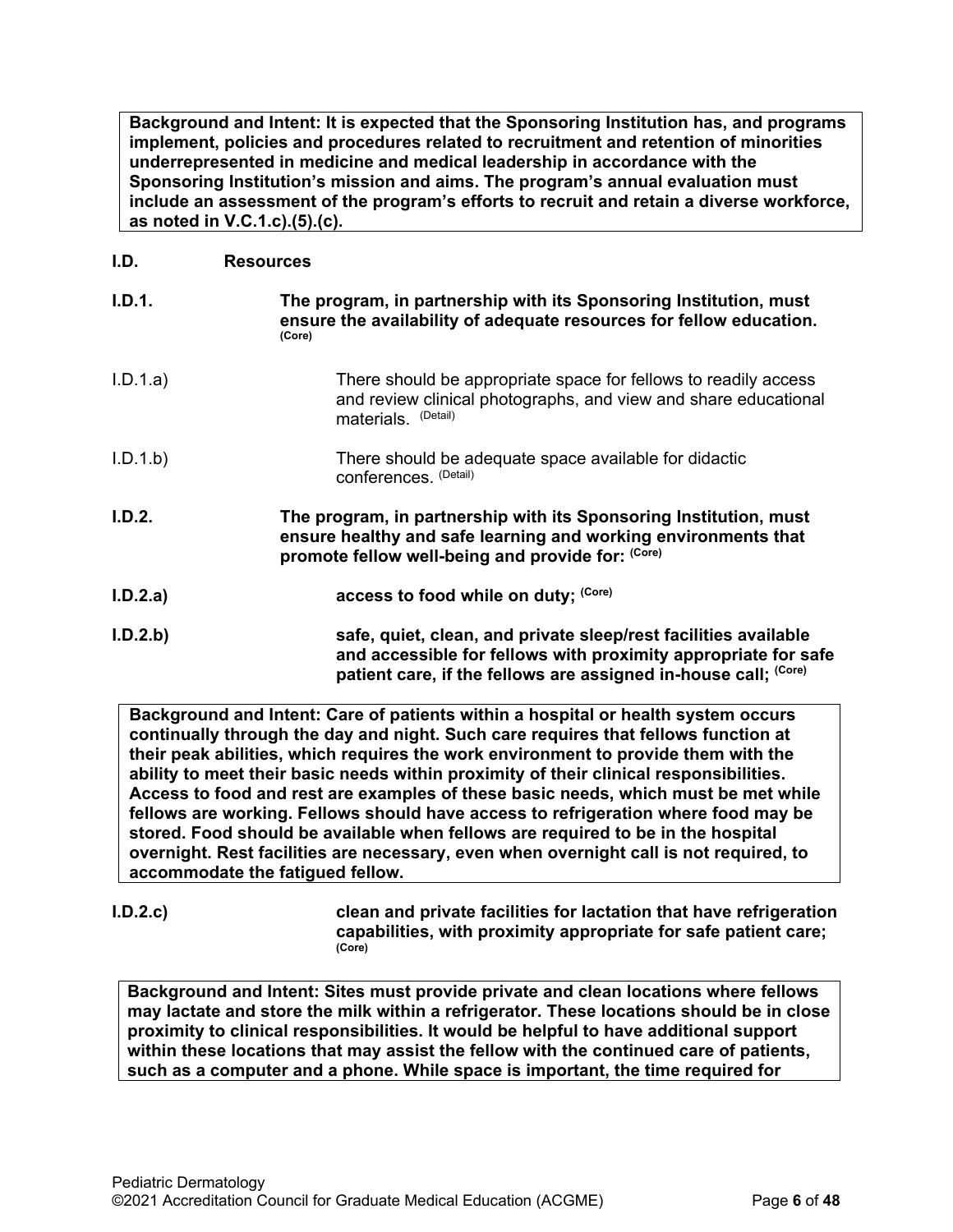**lactation is also critical for the well-being of the fellow and the fellow's family, as outlined in VI.C.1.d).(1).**

| I.D.2.d | security and safety measures appropriate to the participating<br>site; and, (Core)                                                                                                                                                               |
|---------|--------------------------------------------------------------------------------------------------------------------------------------------------------------------------------------------------------------------------------------------------|
| I.D.2.e | accommodations for fellows with disabilities consistent with<br>the Sponsoring Institution's policy. (Core)                                                                                                                                      |
| I.D.3.  | Fellows must have ready access to subspecialty-specific and other<br>appropriate reference material in print or electronic format. This<br>must include access to electronic medical literature databases with<br>full text capabilities. (Core) |
| I.D.4.  | The program's educational and clinical resources must be adequate<br>to support the number of fellows appointed to the program. (Core)                                                                                                           |
| I.E.    | A fellowship program usually occurs in the context of many learners and<br>other care providers and limited clinical resources. It should be structured<br>to optimize education for all learners present.                                       |
| I.E.1.  | Fellows should contribute to the education of residents in core                                                                                                                                                                                  |

- <span id="page-6-0"></span>**programs, if present. (Core)**
- I.E.2. The presence of other learners in the program, including students, residents, fellows in non-ACGME-accredited programs, visiting scholars, and advanced practice providers, must not interfere with the appointed fellows' education. (Core)

**Background and Intent: The clinical learning environment has become increasingly complex and often includes care providers, students, and post-graduate residents and fellows from multiple disciplines. The presence of these practitioners and their learners enriches the learning environment. Programs have a responsibility to monitor the learning environment to ensure that fellows' education is not compromised by the presence of other providers and learners, and that fellows' education does not compromise core residents' education.**

# <span id="page-6-1"></span>**II. Personnel**

# <span id="page-6-2"></span>**II.A. Program Director**

| <b>II.A.1.</b> | There must be one faculty member appointed as program director<br>with authority and accountability for the overall program, including<br>compliance with all applicable program requirements. (Core) |
|----------------|-------------------------------------------------------------------------------------------------------------------------------------------------------------------------------------------------------|
| II.A.1.a)      | The Sponsoring Institution's Graduate Medical Education<br>Committee (GMEC) must approve a change in program<br>director. (Core)                                                                      |
| II.A.1.b)      | Final approval of the program director resides with the<br>Review Committee. (Core)                                                                                                                   |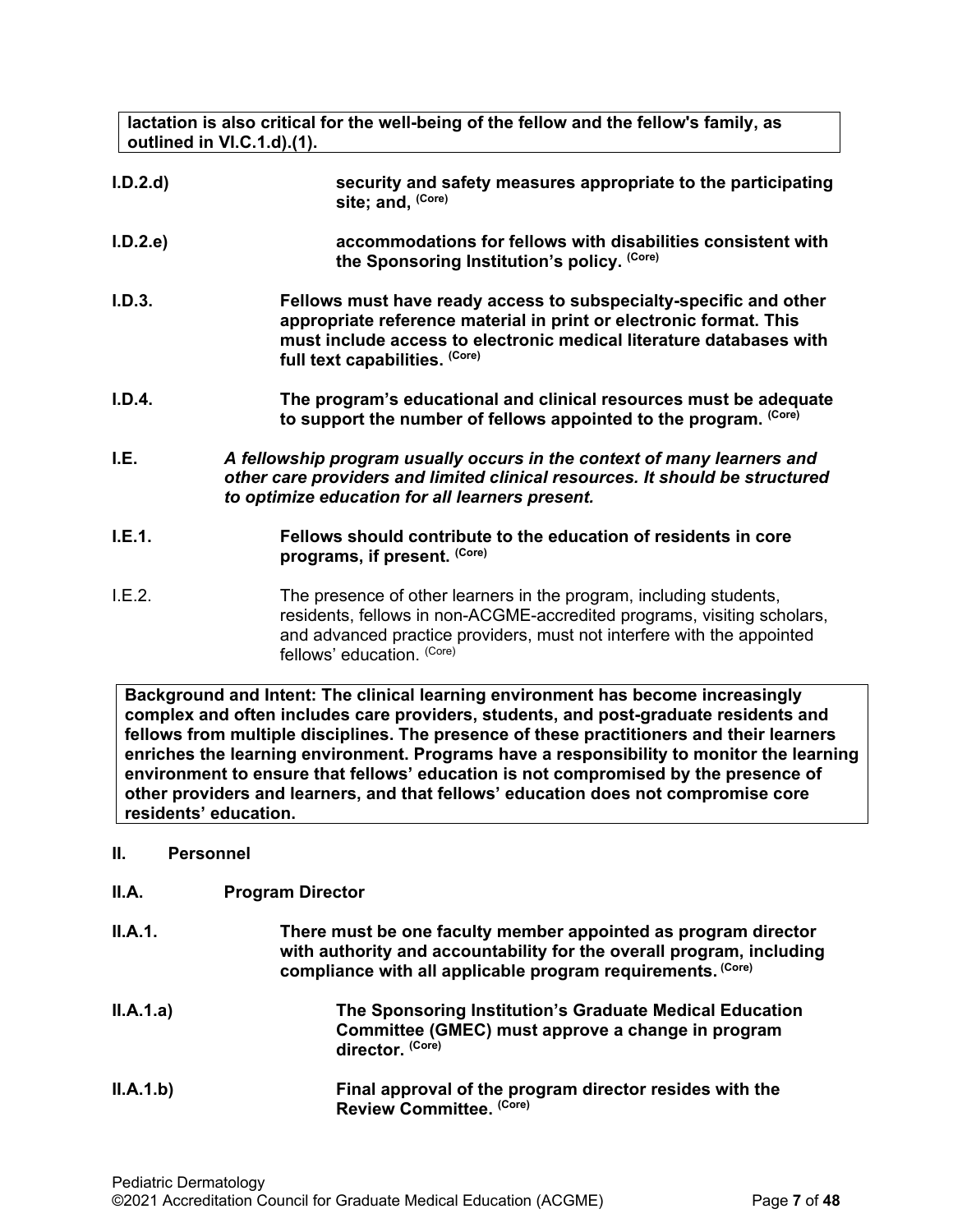**Background and Intent: While the ACGME recognizes the value of input from numerous individuals in the management of a fellowship, a single individual must be designated as program director and made responsible for the program. This individual will have dedicated time for the leadership of the fellowship, and it is this individual's responsibility to communicate with the fellows, faculty members, DIO, GMEC, and the ACGME. The program director's nomination is reviewed and approved by the GMEC. Final approval of program directors resides with the Review Committee.**

**II.A.2. The program director must be provided with support adequate for administration of the program based upon its size and configuration. (Core)**

**Background and Intent: Ten percent FTE is defined as one half-day per week.** 

**"Administrative time" is defined as non-clinical time spent meeting the responsibilities of the program director as detailed in requirements II.A.4.-II.A.4.a).(16).** 

**The requirement does not address the source of funding required to provide the specified salary support.**

| II.A.3.     | Qualifications of the program director:                                                                                                                                                                                                                                                                                                            |
|-------------|----------------------------------------------------------------------------------------------------------------------------------------------------------------------------------------------------------------------------------------------------------------------------------------------------------------------------------------------------|
| II.A.3.a)   | must include subspecialty expertise and qualifications<br>acceptable to the Review Committee; (Core)                                                                                                                                                                                                                                               |
| II.A.3.b)   | must include current certification in the subspecialty for<br>which they are the program director by the American Board<br>of Dermatology or by the American Osteopathic Board of<br>Dermatology, or subspecialty qualifications that are<br>acceptable to the Review Committee; (Core)                                                            |
| II.A.3.c    | must include at least three years of patient care experience as a<br>pediatric dermatologist after fellowship; and, (Core)                                                                                                                                                                                                                         |
| II.A.3.d    | must include at least one year of post-fellowship experience as a<br>faculty member in graduate medical education in dermatology or<br>pediatric dermatology; or qualifications acceptable to the Review<br>Committee. (Core)                                                                                                                      |
| II.A.4.     | <b>Program Director Responsibilities</b>                                                                                                                                                                                                                                                                                                           |
|             | The program director must have responsibility, authority, and<br>accountability for: administration and operations; teaching and<br>scholarly activity; fellow recruitment and selection, evaluation, and<br>promotion of fellows, and disciplinary action; supervision of fellows;<br>and fellow education in the context of patient care. (Core) |
| II.A.4.a)   | The program director must:                                                                                                                                                                                                                                                                                                                         |
| ILA.4.a)(1) | be a role model of professionalism; (Core)                                                                                                                                                                                                                                                                                                         |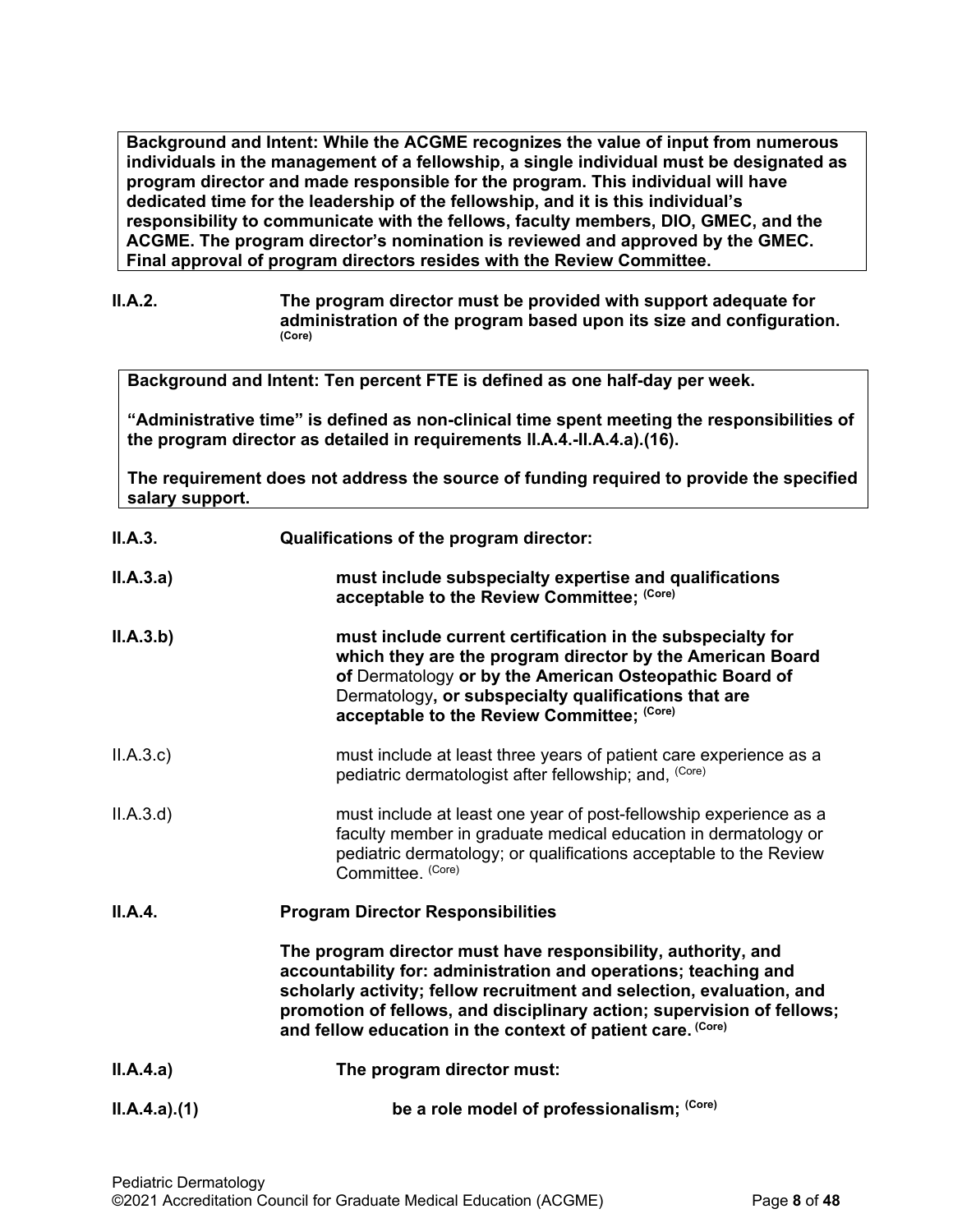**Background and Intent: The program director, as the leader of the program, must serve as a role model to fellows in addition to fulfilling the technical aspects of the role. As fellows are expected to demonstrate compassion, integrity, and respect for others, they must be able to look to the program director as an exemplar. It is of utmost importance, therefore, that the program director model outstanding professionalism, high quality patient care, educational excellence, and a scholarly approach to work. The program director creates an environment where respectful discussion is welcome, with the goal of continued improvement of the educational experience.**

Subspecialty-Specific Background and Intent: The program director's commitment to administration of the program and teaching, including clinical supervision, is essential to achieving the educational goals of the program.

**II.A.4.a).(2) design and conduct the program in a fashion** 

|                                     | consistent with the needs of the community, the<br>mission(s) of the Sponsoring Institution, and the<br>mission(s) of the program; (Core)                                                                                                                                                                                                                                                                                                         |
|-------------------------------------|---------------------------------------------------------------------------------------------------------------------------------------------------------------------------------------------------------------------------------------------------------------------------------------------------------------------------------------------------------------------------------------------------------------------------------------------------|
| these needs and health disparities. | Background and Intent: The mission of institutions participating in graduate medical<br>education is to improve the health of the public. Each community has health needs that<br>vary based upon location and demographics. Programs must understand the social<br>determinants of health of the populations they serve and incorporate them in the design<br>and implementation of the program curriculum, with the ultimate goal of addressing |
| ILA.4.a)(3)                         | administer and maintain a learning environment<br>conducive to educating the fellows in each of the<br><b>ACGME Competency domains; (Core)</b>                                                                                                                                                                                                                                                                                                    |
|                                     | Background and Intent: The program director may establish a leadership team to assist<br>in the accomplishment of program goals. Fellowship programs can be highly complex.<br>In a complex organization the leader typically has the ability to delegate authority to<br>others, yet remains accountable. The leadership team may include physician and non-<br>physician personnel with varying levels of education, training, and experience.  |
| ILA.4.a)(4)                         | develop and oversee a process to evaluate candidates<br>prior to approval as program faculty members for<br>participation in the fellowship program education and<br>at least annually thereafter, as outlined in V.B.; (Core)                                                                                                                                                                                                                    |
| ILA.4.a)(5)                         | have the authority to approve program faculty<br>members for participation in the fellowship program<br>education at all sites; (Core)                                                                                                                                                                                                                                                                                                            |
|                                     |                                                                                                                                                                                                                                                                                                                                                                                                                                                   |

| ILA.4.a)(6) | have the authority to remove program faculty                                           |
|-------------|----------------------------------------------------------------------------------------|
|             | members from participation in the fellowship program<br>education at all sites; (Core) |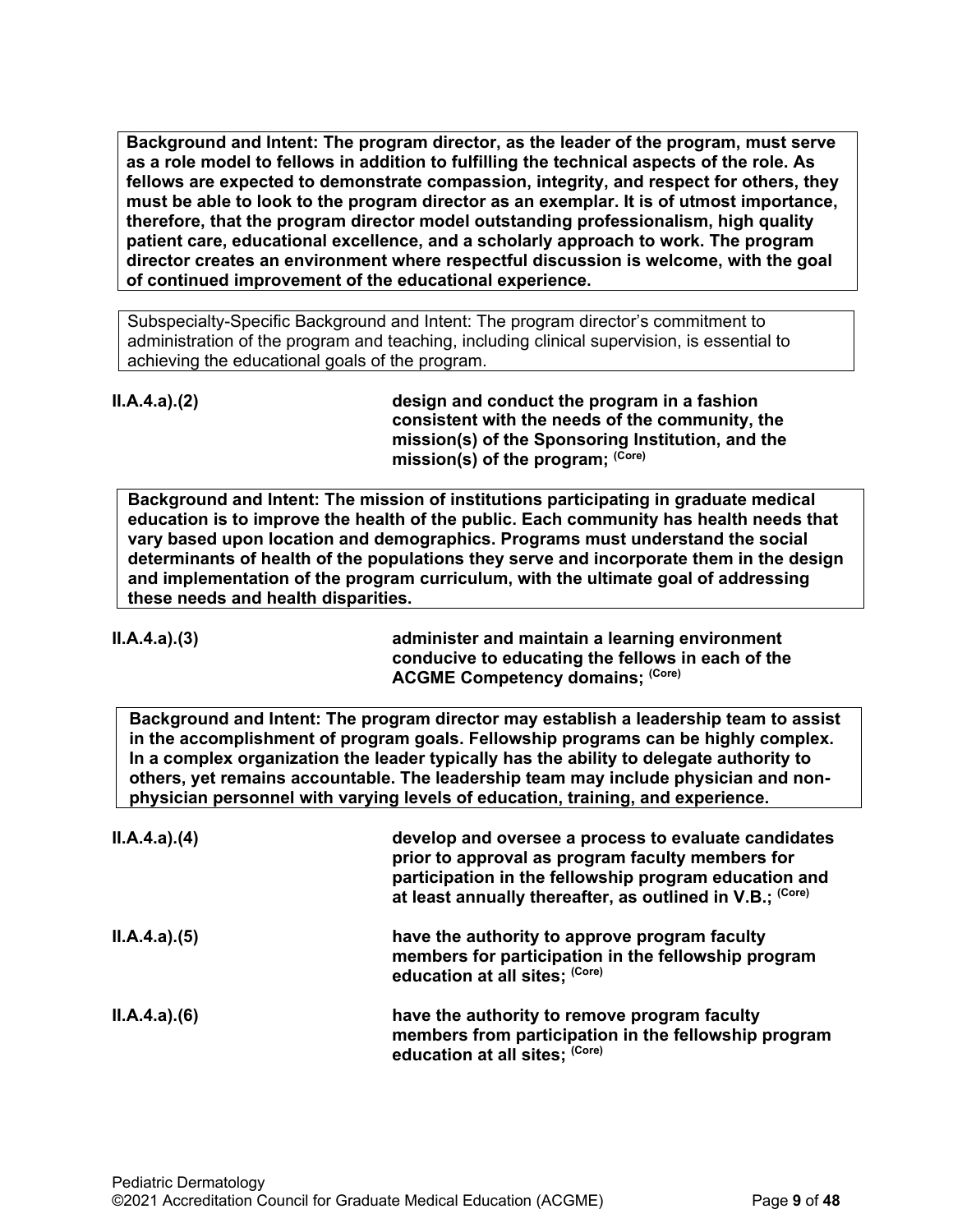| II.A.4.a).(7) | have the authority to remove fellows from supervising<br>interactions and/or learning environments that do not |
|---------------|----------------------------------------------------------------------------------------------------------------|
|               | meet the standards of the program; (Core)                                                                      |

**Background and Intent: The program director has the responsibility to ensure that all who educate fellows effectively role model the Core Competencies. Working with a fellow is a privilege that is earned through effective teaching and professional role modeling. This privilege may be removed by the program director when the standards of the clinical learning environment are not met.**

**There may be faculty in a department who are not part of the educational program, and the program director controls who is teaching the residents.**

| ILA.4.a)(8)  | submit accurate and complete information required<br>and requested by the DIO, GMEC, and ACGME; (Core)                                                                                                                                |
|--------------|---------------------------------------------------------------------------------------------------------------------------------------------------------------------------------------------------------------------------------------|
| ILA.4.a)(9)  | provide applicants who are offered an interview with<br>information related to the applicant's eligibility for the<br>relevant subspecialty board examination(s); (Core)                                                              |
| ILA.4.a)(10) | provide a learning and working environment in which<br>fellows have the opportunity to raise concerns and<br>provide feedback in a confidential manner as<br>appropriate, without fear of intimidation or retaliation;<br>(Core)      |
| ILA.4.a)(11) | ensure the program's compliance with the Sponsoring<br>Institution's policies and procedures related to<br>grievances and due process; (Core)                                                                                         |
| ILA.4.a)(12) | ensure the program's compliance with the Sponsoring<br>Institution's policies and procedures for due process<br>when action is taken to suspend or dismiss, not to<br>promote, or not to renew the appointment of a fellow;<br>(Core) |
|              | Peakaraund and Intent: A program does not energie independently of its Cooperation                                                                                                                                                    |

**Background and Intent: A program does not operate independently of its Sponsoring Institution. It is expected that the program director will be aware of the Sponsoring Institution's policies and procedures, and will ensure they are followed by the program's leadership, faculty members, support personnel, and fellows.**

| ILA.4.a)(13)     | ensure the program's compliance with the Sponsoring<br>Institution's policies and procedures on employment<br>and non-discrimination; (Core) |
|------------------|----------------------------------------------------------------------------------------------------------------------------------------------|
| II.A.4.a)(13)(a) | Fellows must not be required to sign a non-<br>competition guarantee or restrictive covenant.<br>(Core)                                      |
| ILA.4.a)(14)     | document verification of program completion for all<br>graduating fellows within 30 days; (Core)                                             |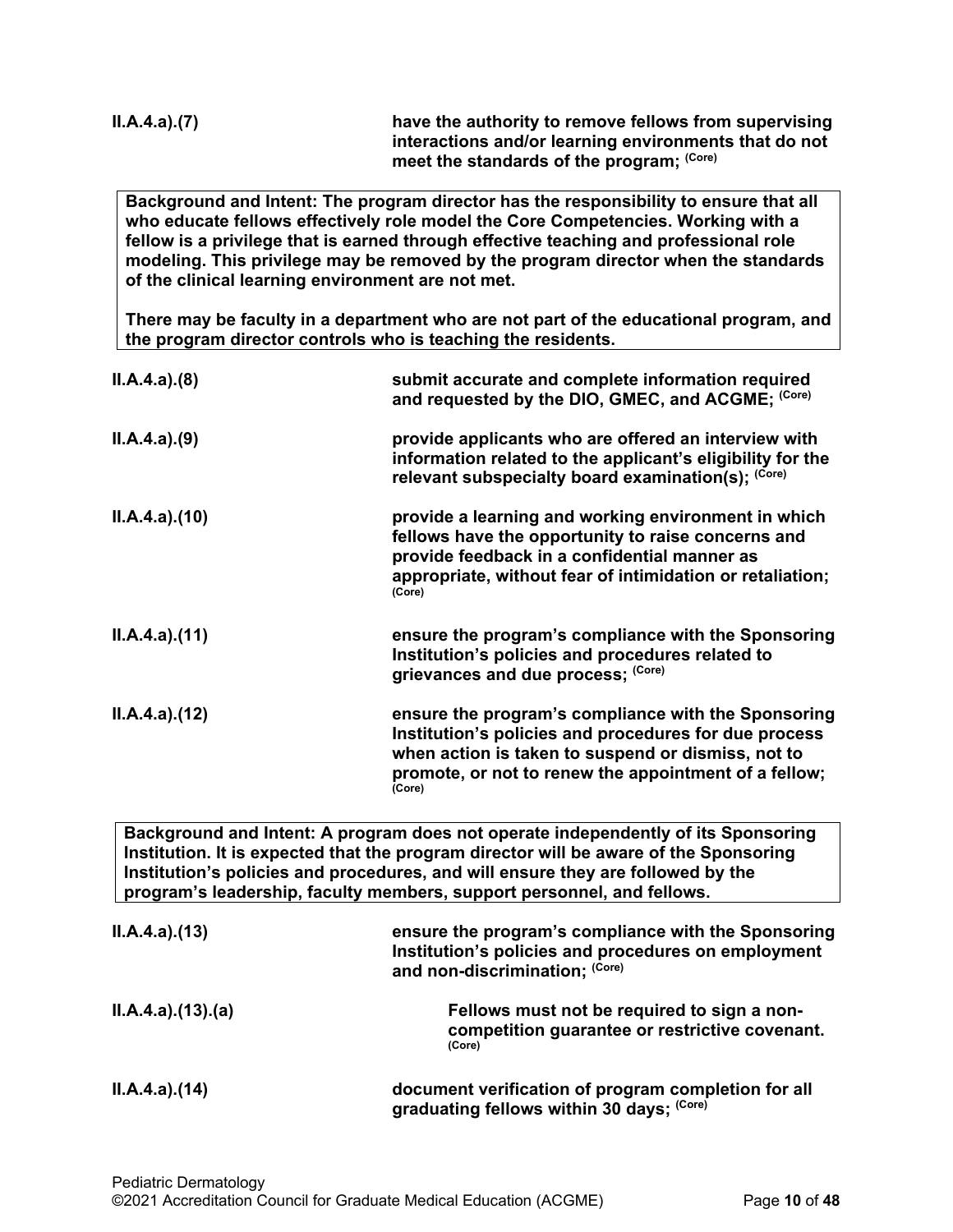**II.A.4.a).(15) provide verification of an individual fellow's completion upon the fellow's request, within 30 days; and, (Core)**

**Background and Intent: Primary verification of graduate medical education is important to credentialing of physicians for further training and practice. Such verification must be accurate and timely. Sponsoring Institution and program policies for record retention are important to facilitate timely documentation of fellows who have previously completed the program. Fellows who leave the program prior to completion also require timely documentation of their summative evaluation.**

**II.A.4.a).(16) obtain review and approval of the Sponsoring Institution's DIO before submitting information or requests to the ACGME, as required in the Institutional Requirements and outlined in the ACGME Program Director's Guide to the Common Program Requirements. (Core)**

# <span id="page-10-0"></span>**II.B. Faculty**

*Faculty members are a foundational element of graduate medical education – faculty members teach fellows how to care for patients. Faculty members provide an important bridge allowing fellows to grow and become practice ready, ensuring that patients receive the highest quality of care. They are role models for future generations of physicians by demonstrating compassion, commitment to excellence in teaching and patient care, professionalism, and a dedication to lifelong learning. Faculty members experience the pride and joy of fostering the growth and development of future colleagues. The care they provide is enhanced by the opportunity to teach. By employing a scholarly approach to patient care, faculty members, through the graduate medical education system, improve the health of the individual and the population.*

*Faculty members ensure that patients receive the level of care expected from a specialist in the field. They recognize and respond to the needs of the patients, fellows, community, and institution. Faculty members provide appropriate levels of supervision to promote patient safety. Faculty members create an effective learning environment by acting in a professional manner and attending to the well-being of the fellows and themselves.*

**Background and Intent: "Faculty" refers to the entire teaching force responsible for educating fellows. The term "faculty," including "core faculty," does not imply or require an academic appointment or salary support.**

**II.B.1. For each participating site, there must be a sufficient number of faculty members with competence to instruct and supervise all fellows at that location. (Core)**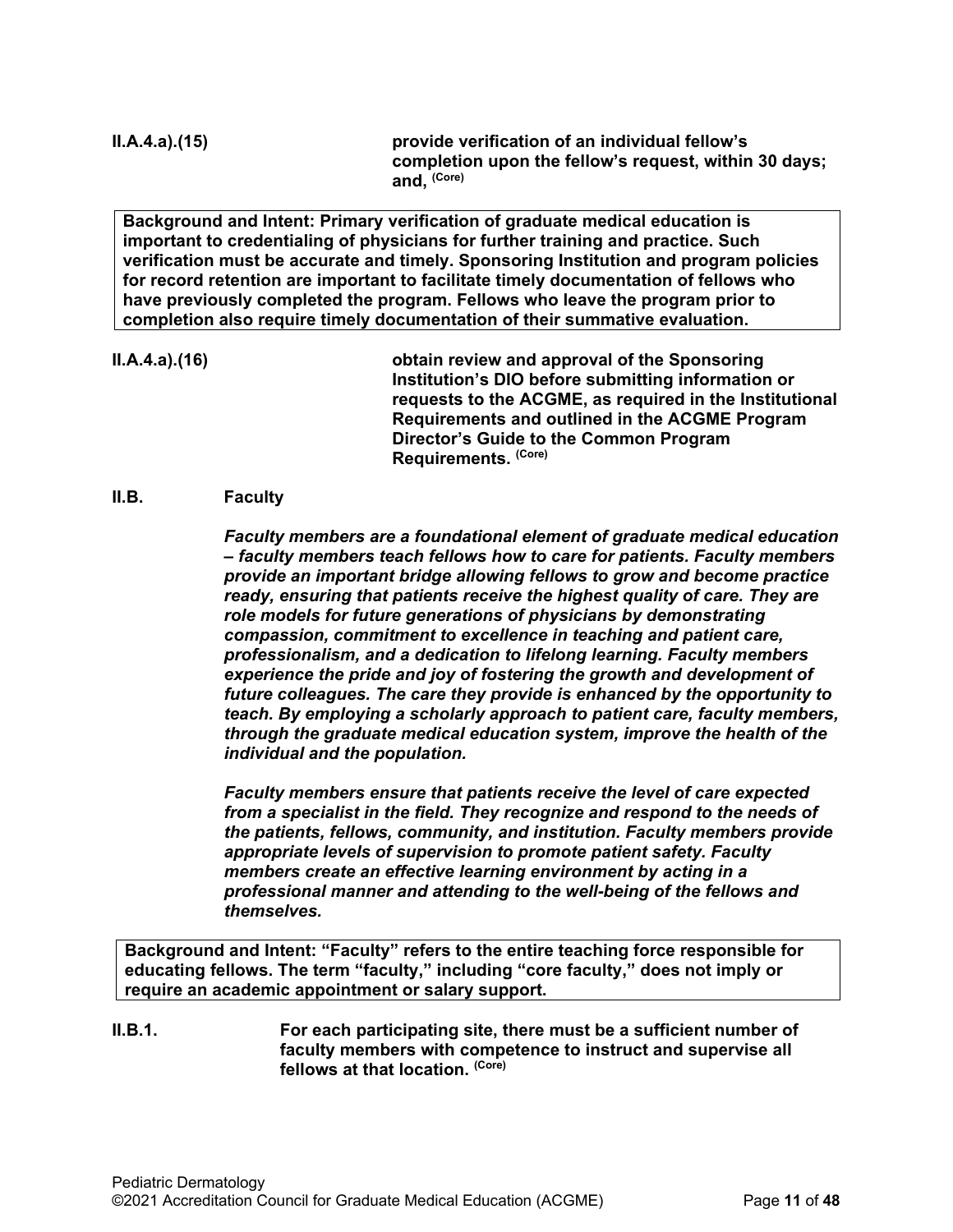| II.B.1.a) | In addition to the program director, there must be at least one<br>faculty member who is actively involved in the clinical practice of<br>pediatric dermatology. (Core) |
|-----------|-------------------------------------------------------------------------------------------------------------------------------------------------------------------------|
| II.B.2.   | <b>Faculty members must:</b>                                                                                                                                            |
| II.B.2.a) | be role models of professionalism; (Core)                                                                                                                               |
| II.B.2.b) | demonstrate commitment to the delivery of safe, quality,<br>cost-effective, patient-centered care; (Core)                                                               |

**Background and Intent: Patients have the right to expect quality, cost-effective care with patient safety at its core. The foundation for meeting this expectation is formed during residency and fellowship. Faculty members model these goals and continually strive for improvement in care and cost, embracing a commitment to the patient and the community they serve.**

| II.B.2.c    | demonstrate a strong interest in the education of fellows; (Core)                                                                                                                                                             |
|-------------|-------------------------------------------------------------------------------------------------------------------------------------------------------------------------------------------------------------------------------|
| II.B.2.d    | devote sufficient time to the educational program to fulfill<br>their supervisory and teaching responsibilities; (Core)                                                                                                       |
| II.B.2.e    | administer and maintain an educational environment<br>conducive to educating fellows; and, (Core)                                                                                                                             |
| II.B.2.f    | pursue faculty development designed to enhance their skills.<br>(Core)                                                                                                                                                        |
| II.B.3.     | <b>Faculty Qualifications</b>                                                                                                                                                                                                 |
| II.B.3.a)   | Faculty members must have appropriate qualifications in<br>their field and hold appropriate institutional appointments.<br>(Core)                                                                                             |
| II.B.3.b)   | Subspecialty physician faculty members must:                                                                                                                                                                                  |
| ILB.3.b)(1) | have current certification in the subspecialty by the<br>American Board of Dermatology or the American<br>Osteopathic Board of Dermatology, or possess<br>qualifications judged acceptable to the Review<br>Committee. (Core) |

Subspecialty-Specific Background and Intent: Documentation of alternate qualifications is the responsibility of the program director. For a faculty member without pediatric dermatology certification from the American Board of Dermatology or American Osteopathic Board of Dermatology, the Review Committee will consider the following criteria in determining whether alternate qualifications are acceptable:

• primary certification in dermatology from the American Board of Dermatology/or American Osteopathic Board of Dermatology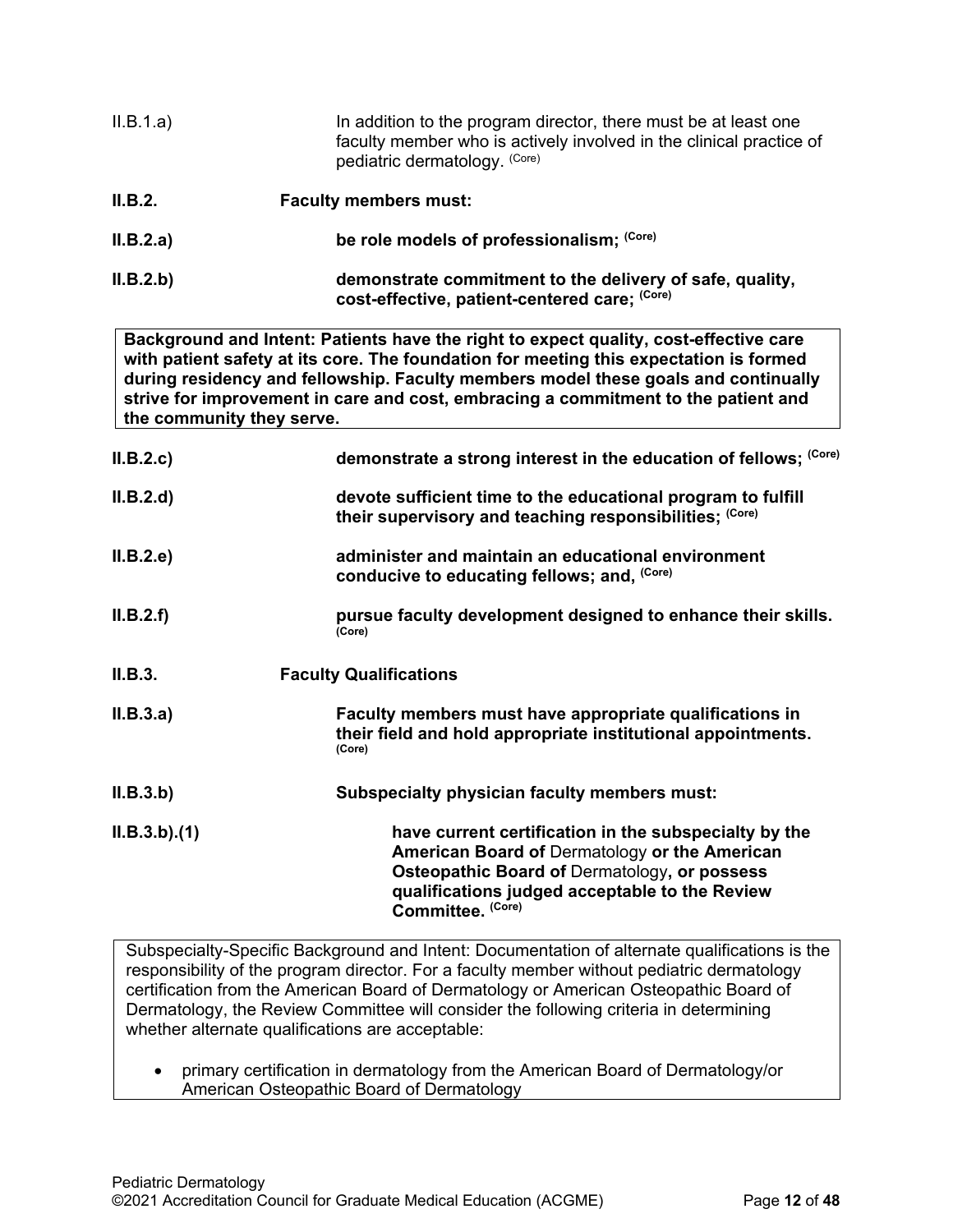| $\circ$<br>$\circ$<br>$\circ$ | evidence of adequate scholarship within the field of dermatology, and pediatric<br>dermatology specifically; and/or evidence of ongoing scholarship documented by<br>significant educational, curricular, or research contributions such as:<br>creation of enduring educational materials;<br>contributions to the peer-reviewed literature in dermatology and (or) pediatric<br>dermatology and dermatology; or,<br>pediatric dermatology presentations at national meetings.                                                                                                                                                                                                             |
|-------------------------------|---------------------------------------------------------------------------------------------------------------------------------------------------------------------------------------------------------------------------------------------------------------------------------------------------------------------------------------------------------------------------------------------------------------------------------------------------------------------------------------------------------------------------------------------------------------------------------------------------------------------------------------------------------------------------------------------|
| ILB.3.b)(2)                   | have evidence of current clinical activity in pediatric<br>dermatology that provides greater than 50 percent of<br>clinical time caring for children. (Core)                                                                                                                                                                                                                                                                                                                                                                                                                                                                                                                                |
| ILB.3.c)                      | Any non-physician faculty members who participate in<br>fellowship program education must be approved by the<br>program director. (Core)                                                                                                                                                                                                                                                                                                                                                                                                                                                                                                                                                    |
|                               | Background and Intent: The provision of optimal and safe patient care requires a team<br>approach. The education of fellows by non-physician educators enables the fellows to<br>better manage patient care and provides valuable advancement of the fellows'<br>knowledge. Furthermore, other individuals contribute to the education of the fellow in<br>the basic science of the subspecialty or in research methodology. If the program<br>director determines that the contribution of a non-physician individual is significant to<br>the education of the fellow, the program director may designate the individual as a<br>program faculty member or a program core faculty member. |
| II.B.3.d)                     | Any other specialty physician faculty members must have<br>current certification in their specialty by the appropriate<br><b>American Board of Medical Specialties (ABMS) member</b><br>board or American Osteopathic Association (AOA) certifying<br>board, or possess qualifications judged acceptable to the<br>Review Committee. (Core)                                                                                                                                                                                                                                                                                                                                                 |
| ILB.3.e)                      | Other specialty physician faculty members may include members<br>from specialties and subspecialties directly related to pediatric<br>dermatology, such as dermatology, dermatopathology, pediatric<br>allergy and immunology, pediatric medical oncology and<br>hematology, pediatric rheumatology, and pediatric plastic surgery.<br>(Detail)                                                                                                                                                                                                                                                                                                                                             |
| II.B.4.                       | <b>Core Faculty</b>                                                                                                                                                                                                                                                                                                                                                                                                                                                                                                                                                                                                                                                                         |
|                               | Core faculty members must have a significant role in the education<br>and supervision of fellows and must devote a significant portion of<br>their entire effort to fellow education and/or administration, and<br>must, as a component of their activities, teach, evaluate, and provide<br>formative feedback to fellows. (Core)                                                                                                                                                                                                                                                                                                                                                          |

Г

**Background and Intent: Core faculty members are critical to the success of fellow education. They support the program leadership in developing, implementing, and assessing curriculum and in assessing fellows' progress toward achievement of**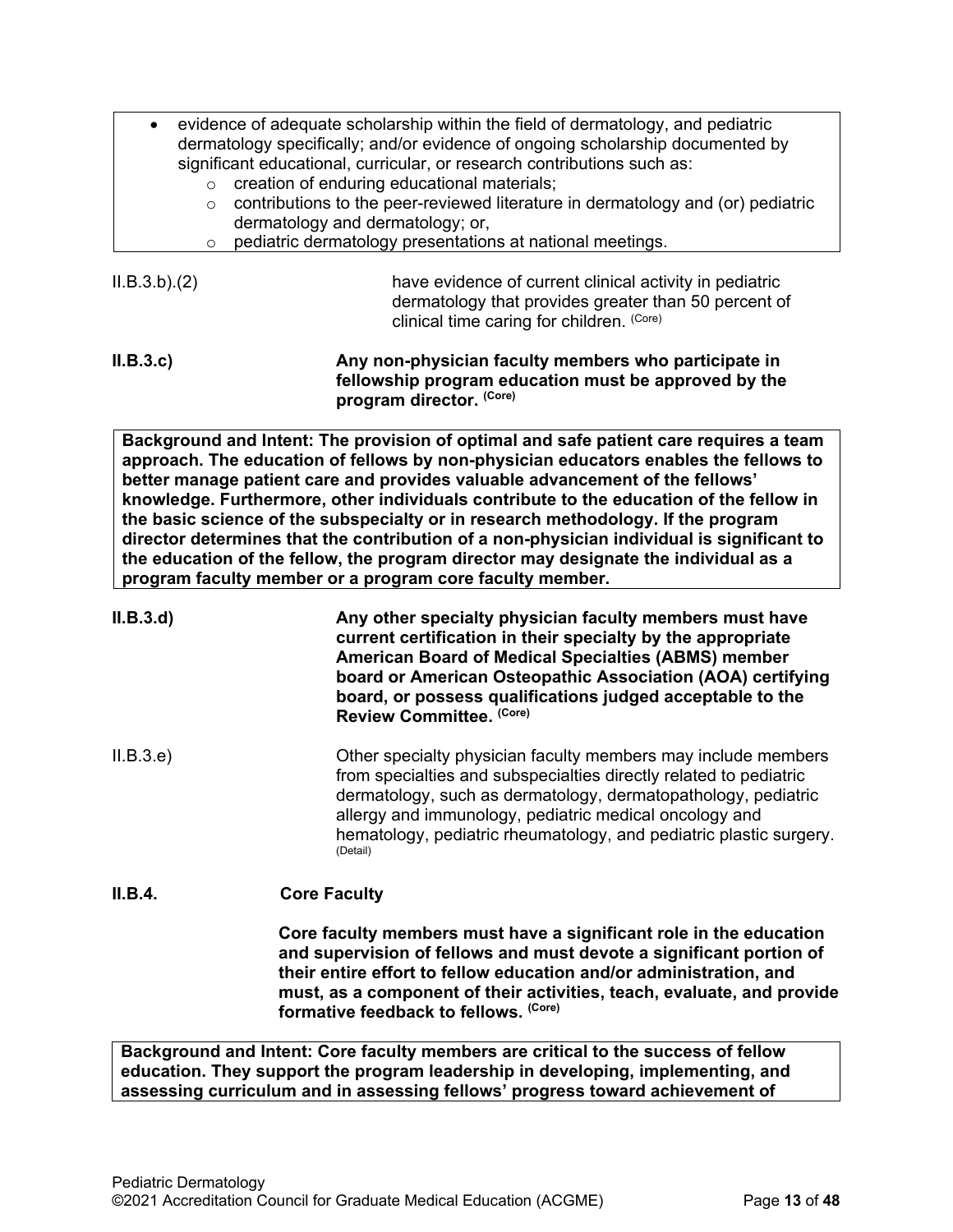**competence in the subspecialty. Core faculty members should be selected for their broad knowledge of and involvement in the program, permitting them to effectively evaluate the program, including completion of the annual ACGME Faculty Survey.**

| II.B.4.a) | Core faculty members must be designated by the program<br>director. (Core)                                                                                         |
|-----------|--------------------------------------------------------------------------------------------------------------------------------------------------------------------|
| II.B.4.b) | Core faculty members must complete the annual ACGME<br>Faculty Survey. (Core)                                                                                      |
| II.B.4.c  | In addition to the program director, the program should maintain a<br>ratio of at least one core faculty member to each fellow appointed<br>to the program. (Core) |
| II.C.     | <b>Program Coordinator</b>                                                                                                                                         |

<span id="page-13-0"></span>**II.C.1. There must be administrative support for program coordination.** (Core)

**Background and Intent: The requirement does not address the source of funding required to provide the specified salary support.**

#### <span id="page-13-1"></span>**II.D. Other Program Personnel**

**The program, in partnership with its Sponsoring Institution***,* **must jointly ensure the availability of necessary personnel for the effective administration of the program. (Core)**

**Background and Intent: Multiple personnel may be required to effectively administer a program. These may include staff members with clerical skills, project managers, education experts, and staff members to maintain electronic communication for the program. These personnel may support more than one program in more than one discipline.**

- <span id="page-13-2"></span>**III. Fellow Appointments**
- <span id="page-13-3"></span>**III.A. Eligibility Criteria**
- **III.A.1. Eligibility Requirements – Fellowship Programs**

**All required clinical education for entry into ACGME-accredited fellowship programs must be completed in an ACGME-accredited residency program, an AOA-approved residency program, a program with ACGME International (ACGME-I) Advanced Specialty Accreditation, or a Royal College of Physicians and Surgeons of Canada (RCPSC)-accredited or College of Family Physicians of Canada (CFPC)-accredited residency program located in Canada. (Core)**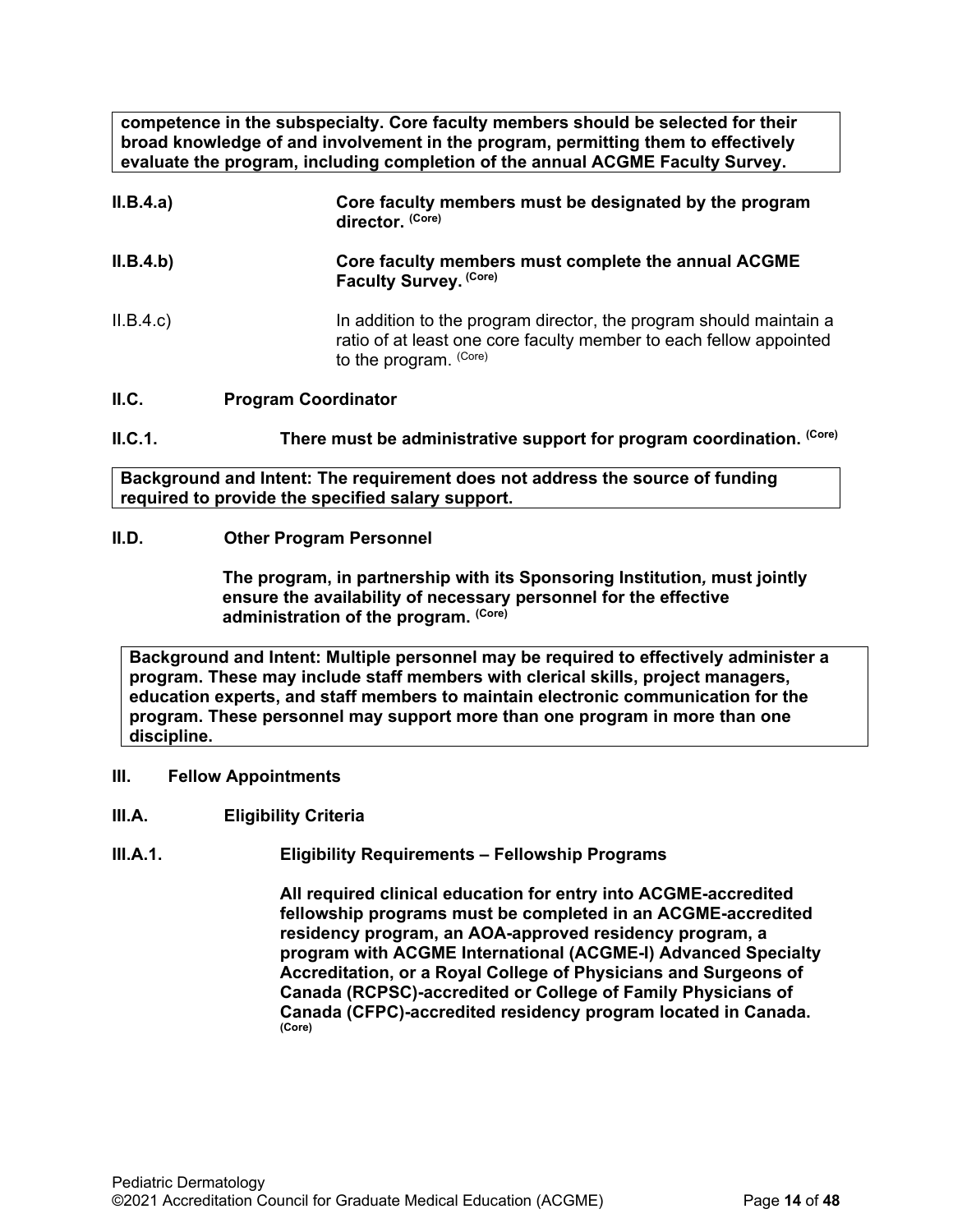**Background and Intent: Eligibility for ABMS or AOA Board certification may not be satisfied by fellowship training. Applicants must be notified of this at the time of application, as required in II.A.4.a).(9).**

| III.A.1.a)                 | Fellowship programs must receive verification of each<br>entering fellow's level of competence in the required field,<br>upon matriculation, using ACGME, ACGME-I, or CanMEDS<br>Milestones evaluations from the core residency program. (Core)                                            |
|----------------------------|--------------------------------------------------------------------------------------------------------------------------------------------------------------------------------------------------------------------------------------------------------------------------------------------|
| III.A.1.b)                 | Prerequisite education for entry into a pediatric dermatology<br>fellowship must include the satisfactory completion of a<br>dermatology residency program that satisfies the requirements<br>listed in III.A.1. (Core)                                                                    |
| III.A.1.c)                 | <b>Fellow Eligibility Exception</b>                                                                                                                                                                                                                                                        |
|                            | The Review Committee for Dermatology will allow the<br>following exception to the fellowship eligibility requirements:                                                                                                                                                                     |
| $III.A.1.c$ . $(1)$        | An ACGME-accredited fellowship program may accept<br>an exceptionally qualified international graduate<br>applicant who does not satisfy the eligibility<br>requirements listed in III.A.1., but who does meet all of<br>the following additional qualifications and conditions:<br>(Core) |
| $III.A.1.c$ . $(1).$ $(a)$ | evaluation by the program director and<br>fellowship selection committee of the<br>applicant's suitability to enter the program,<br>based on prior training and review of the<br>summative evaluations of training in the core<br>specialty; and, (Core)                                   |
| $III.A.1.c$ . $(1).$ (b)   | review and approval of the applicant's<br>exceptional qualifications by the GMEC; and,<br>(Core)                                                                                                                                                                                           |
| $III.A.1.c$ ). $(1).$ (c)  | verification of Educational Commission for<br><b>Foreign Medical Graduates (ECFMG)</b><br>certification. (Core)                                                                                                                                                                            |
| $III.A.1.c$ ). $(2)$       | Applicants accepted through this exception must have<br>an evaluation of their performance by the Clinical<br><b>Competency Committee within 12 weeks of</b><br>matriculation. (Core)                                                                                                      |

**Background and Intent: An exceptionally qualified international graduate applicant has (1) completed a residency program in the core specialty outside the continental United States that was not accredited by the ACGME, AOA, ACGME-I, RCPSC or CFPC, and (2) demonstrated clinical excellence, in comparison to peers, throughout training. Additional evidence of exceptional qualifications is required, which may include one of**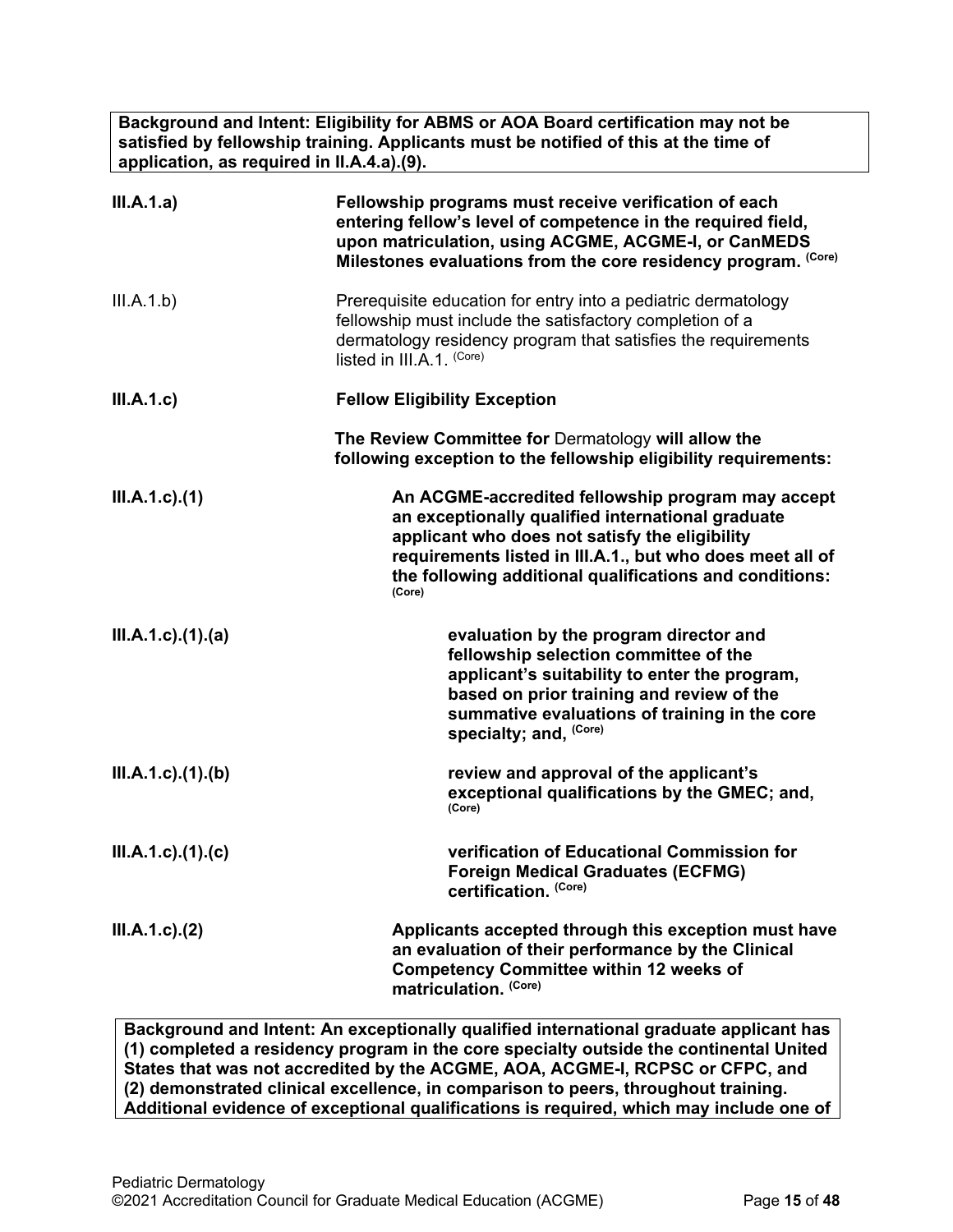**the following: (a) participation in additional clinical or research training in the specialty or subspecialty; (b) demonstrated scholarship in the specialty or subspecialty; and/or (c) demonstrated leadership during or after residency. Applicants being considered for these positions must be informed of the fact that their training may not lead to certification by ABMS member boards or AOA certifying boards.**

**In recognition of the diversity of medical education and training around the world, this early evaluation of clinical competence required for these applicants ensures they can provide quality and safe patient care. Any gaps in competence should be addressed as per policies for fellows already established by the program in partnership with the Sponsoring Institution.**

- <span id="page-15-0"></span>**III.B. The program director must not appoint more fellows than approved by the Review Committee. (Core)**
- **III.B.1. All complement increases must be approved by the Review Committee. (Core)**
- <span id="page-15-1"></span>**IV. Educational Program**

*The ACGME accreditation system is designed to encourage excellence and innovation in graduate medical education regardless of the organizational affiliation, size, or location of the program.*

*The educational program must support the development of knowledgeable, skillful physicians who provide compassionate care.*

*In addition, the program is expected to define its specific program aims consistent with the overall mission of its Sponsoring Institution, the needs of the community it serves and that its graduates will serve, and the distinctive capabilities of physicians it intends to graduate. While programs must demonstrate substantial compliance with the Common and subspecialty-specific Program Requirements, it is recognized that within this framework, programs may place different emphasis on research, leadership, public health, etc. It is expected that the program aims will reflect the nuanced program-specific goals for it and its graduates; for*  example, it is expected that a program aiming to prepare physician-scientists will *have a different curriculum from one focusing on community health.*

- <span id="page-15-2"></span>**IV.A.** The curriculum must contain the following educational components: (Core)
- **IV.A.1. a set of program aims consistent with the Sponsoring Institution's mission, the needs of the community it serves, and the desired distinctive capabilities of its graduates; (Core)**
- **IV.A.1.a) The program's aims must be made available to program applicants, fellows, and faculty members. (Core)**
- **IV.A.2. competency-based goals and objectives for each educational experience designed to promote progress on a trajectory to autonomous practice in their subspecialty. These must be**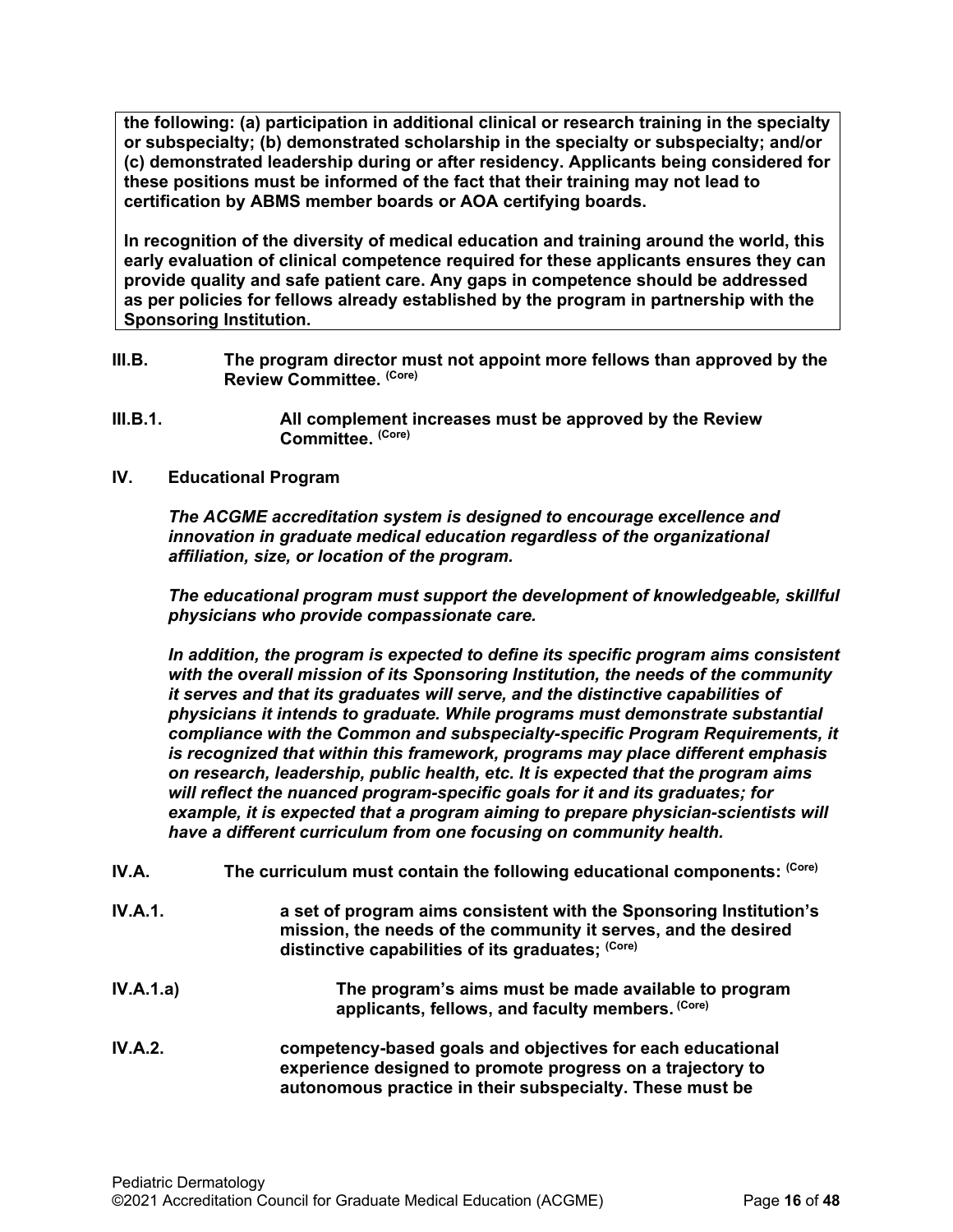**distributed, reviewed, and available to fellows and faculty members; (Core)**

**IV.A.3. delineation of fellow responsibilities for patient care, progressive responsibility for patient management, and graded supervision in their subspecialty; (Core)**

**Background and Intent: These responsibilities may generally be described by PGY level and specifically by Milestones progress as determined by the Clinical Competency Committee. This approach encourages the transition to competencybased education. An advanced learner may be granted more responsibility independent of PGY level and a learner needing more time to accomplish a certain task may do so in a focused rather than global manner.**

**IV.A.4. structured educational activities beyond direct patient care; and,**  $\frac{\text{(Core)}}{\text{(Core)}}$ 

**Background and Intent: Patient care-related educational activities, such as morbidity and mortality conferences, tumor boards, surgical planning conferences, case discussions, etc., allow fellows to gain medical knowledge directly applicable to the patients they serve. Programs should define those educational activities in which fellows are expected to participate and for which time is protected. Further specification can be found in IV.C.**

**IV.A.5. advancement of fellows' knowledge of ethical principles foundational to medical professionalism. (Core)**

# <span id="page-16-0"></span>**IV.B. ACGME Competencies**

**Background and Intent: The Competencies provide a conceptual framework describing the required domains for a trusted physician to enter autonomous practice. These Competencies are core to the practice of all physicians, although the specifics are further defined by each subspecialty. The developmental trajectories in each of the Competencies are articulated through the Milestones for each subspecialty. The focus in fellowship is on subspecialty-specific patient care and medical knowledge, as well as refining the other competencies acquired in residency.**

- **IV.B.1. The program must integrate the following ACGME Competencies into the curriculum: (Core)**
- **IV.B.1.a) Professionalism**

**Fellows must demonstrate a commitment to professionalism and an adherence to ethical principles. (Core)**

**IV.B.1.b) Patient Care and Procedural Skills**

**Background and Intent: Quality patient care is safe, effective, timely, efficient, patientcentered, equitable, and designed to improve population health, while reducing per capita costs. (See the Institute of Medicine [IOM]'s** *Crossing the Quality Chasm: A New*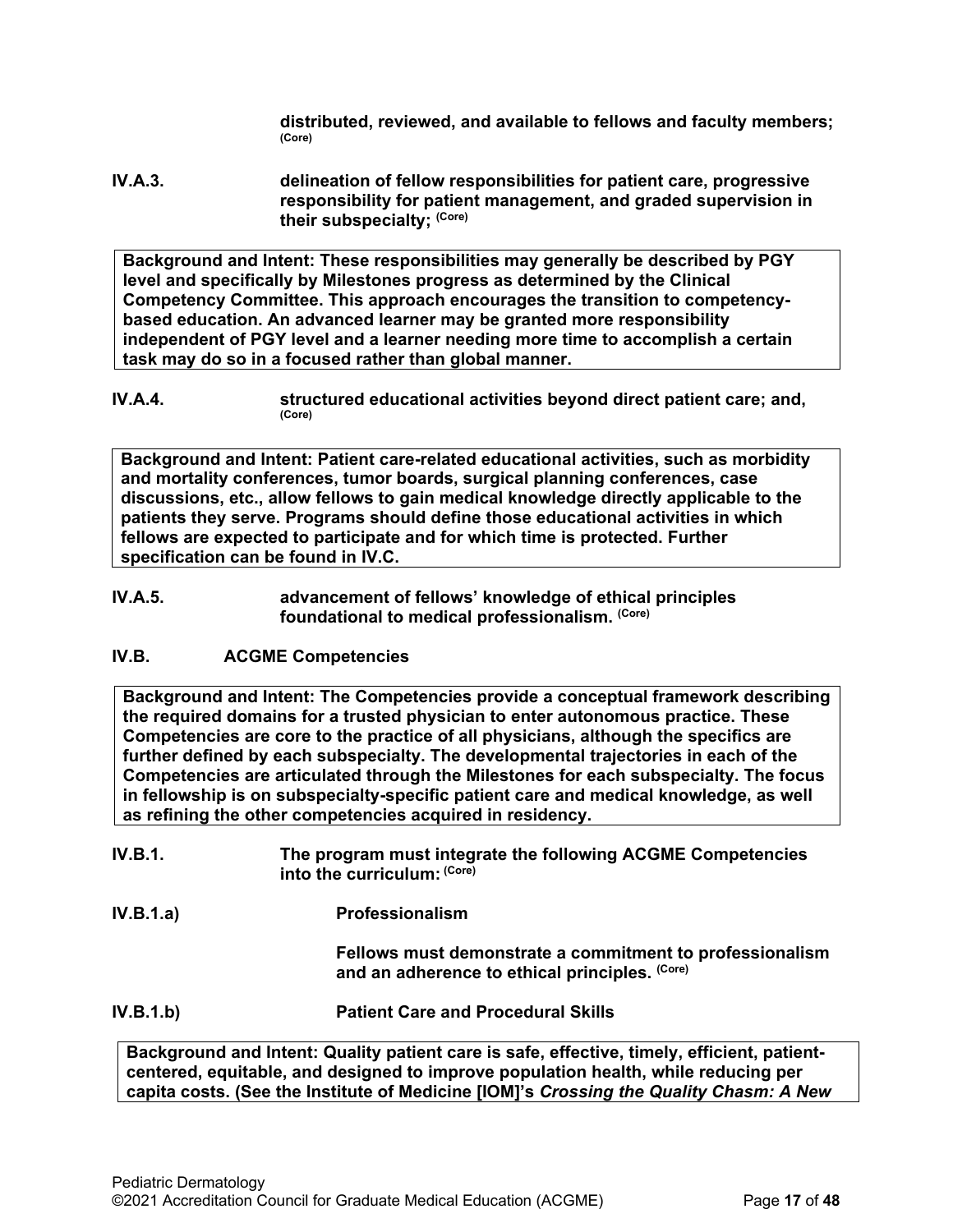*Health System for the 21st Century***, 2001 and Berwick D, Nolan T, Whittington J.** *The Triple Aim: care, cost, and quality. Health Affairs.* **2008; 27(3):759-769.). In addition, there should be a focus on improving the clinician's well-being as a means to improve patient care and reduce burnout among residents, fellows, and practicing physicians.**

**These organizing principles inform the Common Program Requirements across all Competency domains. Specific content is determined by the Review Committees with input from the appropriate professional societies, certifying boards, and the community.**

| IV.B.1.b)(1)     | Fellows must be able to provide patient care that is<br>compassionate, appropriate, and effective for the<br>treatment of health problems and the promotion of<br>health. (Core)                                                                                                                                                                                                                                                                  |
|------------------|---------------------------------------------------------------------------------------------------------------------------------------------------------------------------------------------------------------------------------------------------------------------------------------------------------------------------------------------------------------------------------------------------------------------------------------------------|
| IV.B.1.b)(1)(a)  | Fellows should demonstrate the ability to manage<br>patients with chronic diseases on an ongoing basis.<br>(Detail)                                                                                                                                                                                                                                                                                                                               |
| IV.B.1.b)(1)(b)  | Fellows should demonstrate the ability to formulate<br>diagnostic strategies and therapeutic plans for<br>acute and chronic skin conditions and develop an<br>ongoing relationship with families of children with<br>chronic skin problems. (Detail)                                                                                                                                                                                              |
| IV.B.1.b)(1)(c)  | Fellows should actively participate in outpatient and<br>inpatient consultation for referrals to the service,<br>(including for pediatric inpatients, patients in the<br>normal newborn or intensive care nurseries,<br>general or subspecialty clinic patients, and pediatric<br>patients in the urgent care and emergency<br>department), by performing a history, physical<br>examination, and diagnostic studies, as<br>appropriate. (Detail) |
| IV.B.1.b)(2)     | Fellows must be able to perform all medical,<br>diagnostic, and surgical procedures considered<br>essential for the area of practice. (Core)                                                                                                                                                                                                                                                                                                      |
| IV.B.1.b)(2).(a) | Fellows should demonstrate competence in<br>pediatric therapeutic procedures in the clinical<br>setting, including cryotherapy, laser therapy, shave<br>removals, and surgical excisions with appropriate<br>closures. (Detail)                                                                                                                                                                                                                   |
| IV.B.1.b)(2)(b)  | Fellows should demonstrate competence in<br>diagnostic techniques, including skin biopsies,<br>potassium hydroxide examinations, mineral oil<br>examinations, techniques for microbiologic<br>sampling for infection, and hair mounts. (Detail)                                                                                                                                                                                                   |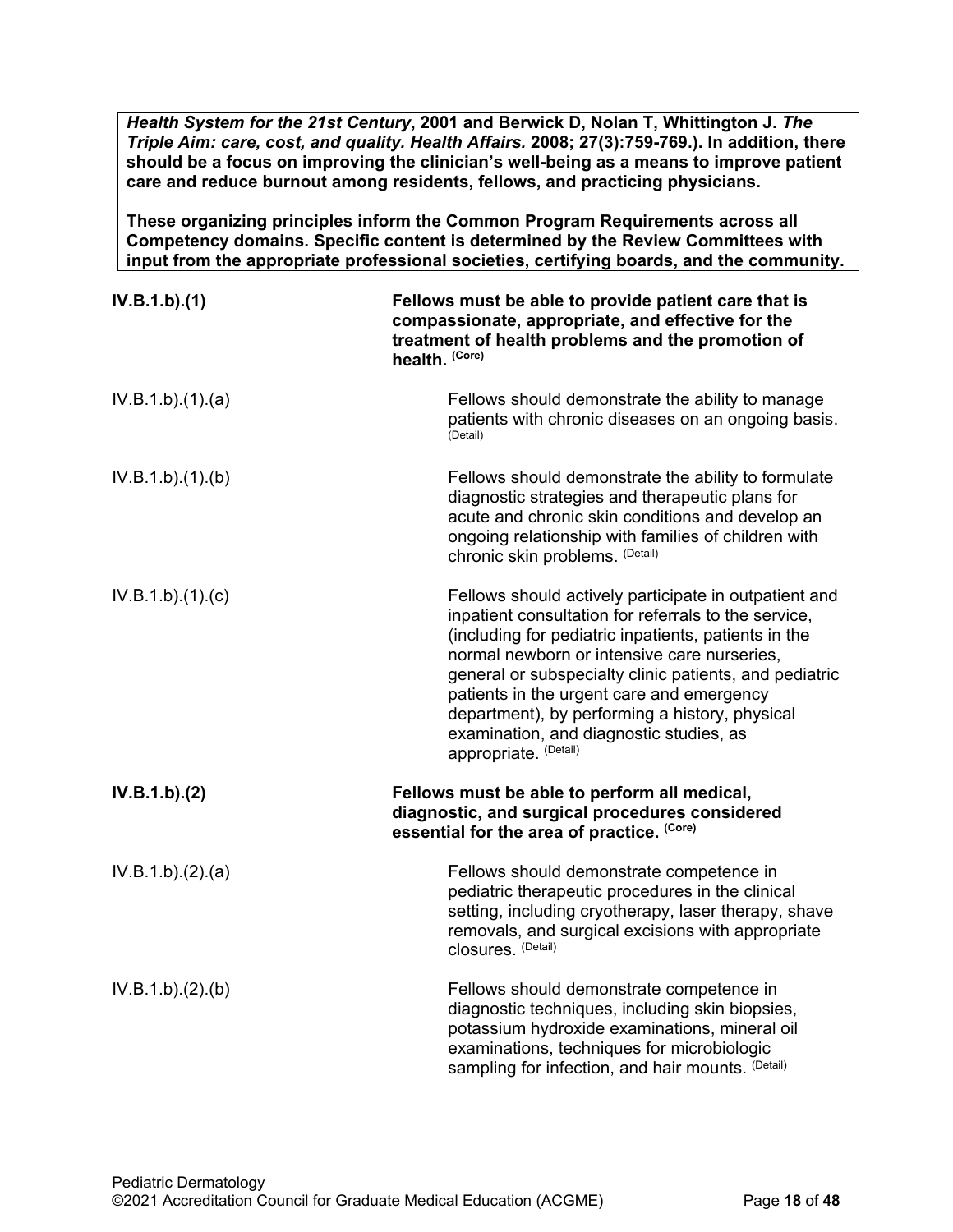| IV.B.1.b)(2)(c)  | Fellows should demonstrate competence in the<br>pre-operative assessment, preparation, and<br>management of children for excisional surgery,<br>including use of appropriate techniques for post-<br>operative wound care and control of post-operative<br>pain. (Detail)                            |
|------------------|------------------------------------------------------------------------------------------------------------------------------------------------------------------------------------------------------------------------------------------------------------------------------------------------------|
| IV.B.1.b)(2).(d) | Fellows should demonstrate competence in the use<br>of topical and local anesthetic agents, as well as<br>the indications for conscious sedation and general<br>anesthesia. (Detail)                                                                                                                 |
| IV.B.1.b)(2)(e)  | Fellows should demonstrate competence in the use<br>of the pulsed dye laser and other lasers, as<br>available, for the treatment of vascular and other<br>relevant skin lesions in children. (Detail)                                                                                                |
| IV.B.1.b)(2)(f)  | Fellows should demonstrate competence in the<br>pre-operative assessment, choice, and timing of<br>treatment, preparation, and management of<br>children for laser surgery, including use of<br>appropriate techniques for post-operative wound<br>care and control of post-operative pain. (Detail) |
| IV.B.1.c         | <b>Medical Knowledge</b>                                                                                                                                                                                                                                                                             |
|                  | Fellows must demonstrate knowledge of established and<br>evolving biomedical, clinical, epidemiological and social-<br>behavioral sciences, as well as the application of this<br>knowledge to patient care. (Core)                                                                                  |
| $IV.B.1.c.$ (1)  | Fellows should demonstrate specialized knowledge about<br>pediatric skin diseases and their associations,<br>comorbidities, impact on overall health and wellness,<br>psychosocial impact, and stigma. (Detail)                                                                                      |
| IV.B.1.c.2)      | Fellows should demonstrate knowledge of developmental<br>and psychosocial concepts relevant to neonates, infants,<br>children, and adolescents with skin disease. (Detail)                                                                                                                           |
| IV.B.1.c.3)      | Fellows should understand the developmental stages of<br>childhood as they relate to patient care, communication,<br>shared decision making, family dynamics, socioeconomic<br>determinants of health, disease comorbidities, and<br>addressing the stigma of visible conditions. (Detail)           |
| IV.B.1.c)(4)     | Fellows should demonstrate an understanding of health<br>literacy as it relates to styles of communication with<br>patients and families regarding assessments, care plans,<br>and approach to procedures in patients of all ages from<br>birth through adolescence. (Detail)                        |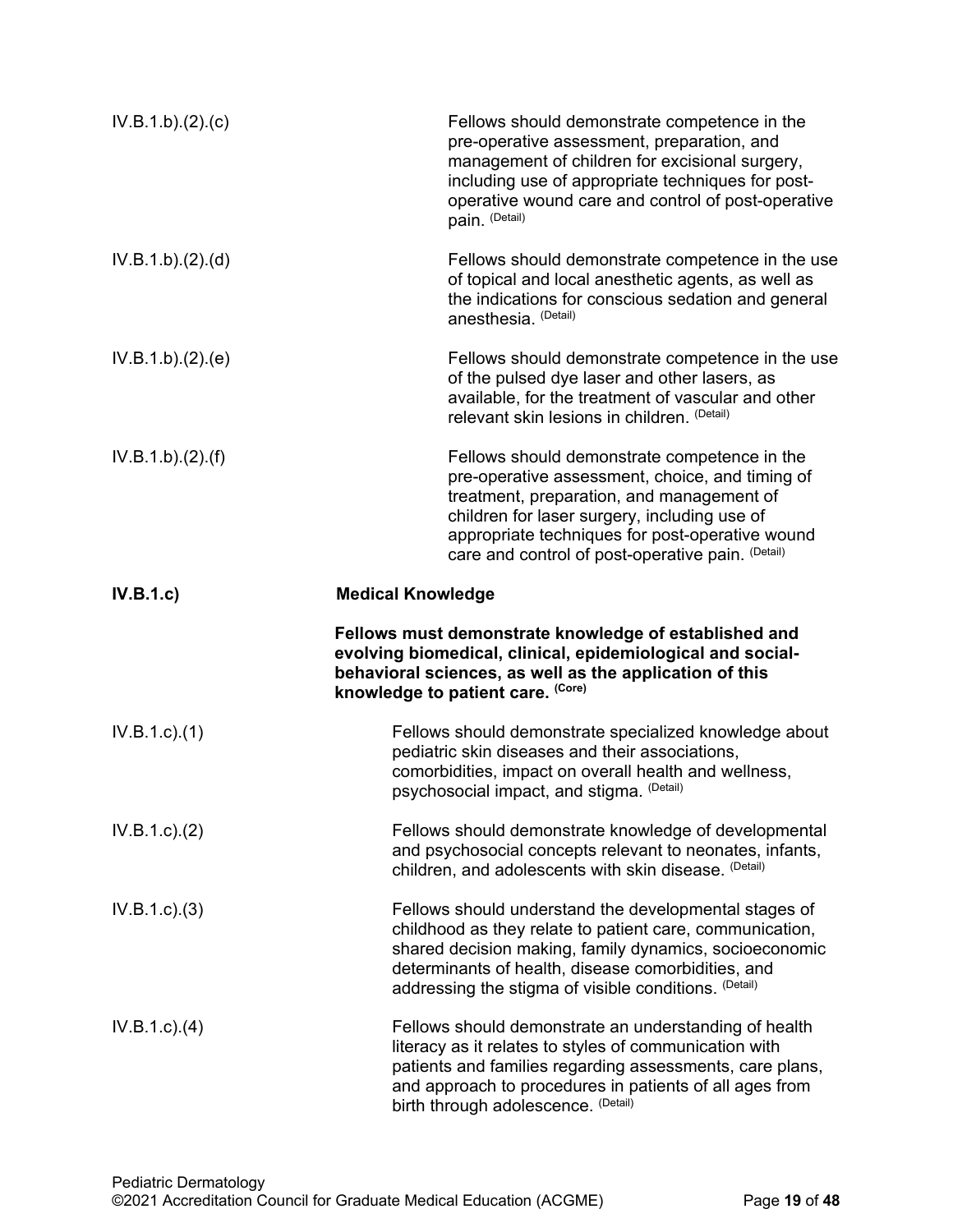| IV.B.1.d) | <b>Practice-based Learning and Improvement</b>                                                                                                                                          |  |
|-----------|-----------------------------------------------------------------------------------------------------------------------------------------------------------------------------------------|--|
|           | Fellows must demonstrate the ability to investigate and<br>evaluate their care of patients, to appraise and assimilate<br>scientific evidence, and to continuously improve patient care |  |

**Background and Intent: Practice-based learning and improvement is one of the defining characteristics of being a physician. It is the ability to investigate and evaluate the care of patients, to appraise and assimilate scientific evidence, and to continuously improve patient care based on constant self-evaluation and lifelong learning.**

**based on constant self-evaluation and lifelong learning. (Core)**

**The intention of this Competency is to help a fellow refine the habits of mind required to continuously pursue quality improvement, well past the completion of fellowship.**

<span id="page-19-0"></span>

| IV.B.1.e       | <b>Interpersonal and Communication Skills</b>                                                                                                                                                                                                                                                                                                                    |
|----------------|------------------------------------------------------------------------------------------------------------------------------------------------------------------------------------------------------------------------------------------------------------------------------------------------------------------------------------------------------------------|
|                | Fellows must demonstrate interpersonal and communication<br>skills that result in the effective exchange of information and<br>collaboration with patients, their families, and health<br>professionals. (Core)                                                                                                                                                  |
| IV.B.1.f)      | <b>Systems-based Practice</b>                                                                                                                                                                                                                                                                                                                                    |
|                | Fellows must demonstrate an awareness of and<br>responsiveness to the larger context and system of health<br>care, including the social determinants of health, as well as<br>the ability to call effectively on other resources to provide<br>optimal health care. (Core)                                                                                       |
| IV.C.          | <b>Curriculum Organization and Fellow Experiences</b>                                                                                                                                                                                                                                                                                                            |
| <b>IV.C.1.</b> | The curriculum must be structured to optimize fellow educational<br>experiences, the length of these experiences, and supervisory<br>continuity. (Core)                                                                                                                                                                                                          |
| IV.C.1.a)      | Clinical experiences must be of sufficient length to provide a<br>quality educational experience, defined by continuity of patient<br>care, ongoing supervision, longitudinal relationships with faculty<br>members, and high-quality assessment and feedback. (Core)                                                                                            |
| IV.C.1.b)      | Clinical experiences should be structured to facilitate learning in a<br>manner that allows the fellows to function as part of an effective<br>interprofessional team that works together longitudinally with<br>shared goals of comprehensive and high-quality patient care and<br>optimal communication with team members, patients, and<br>families. (Detail) |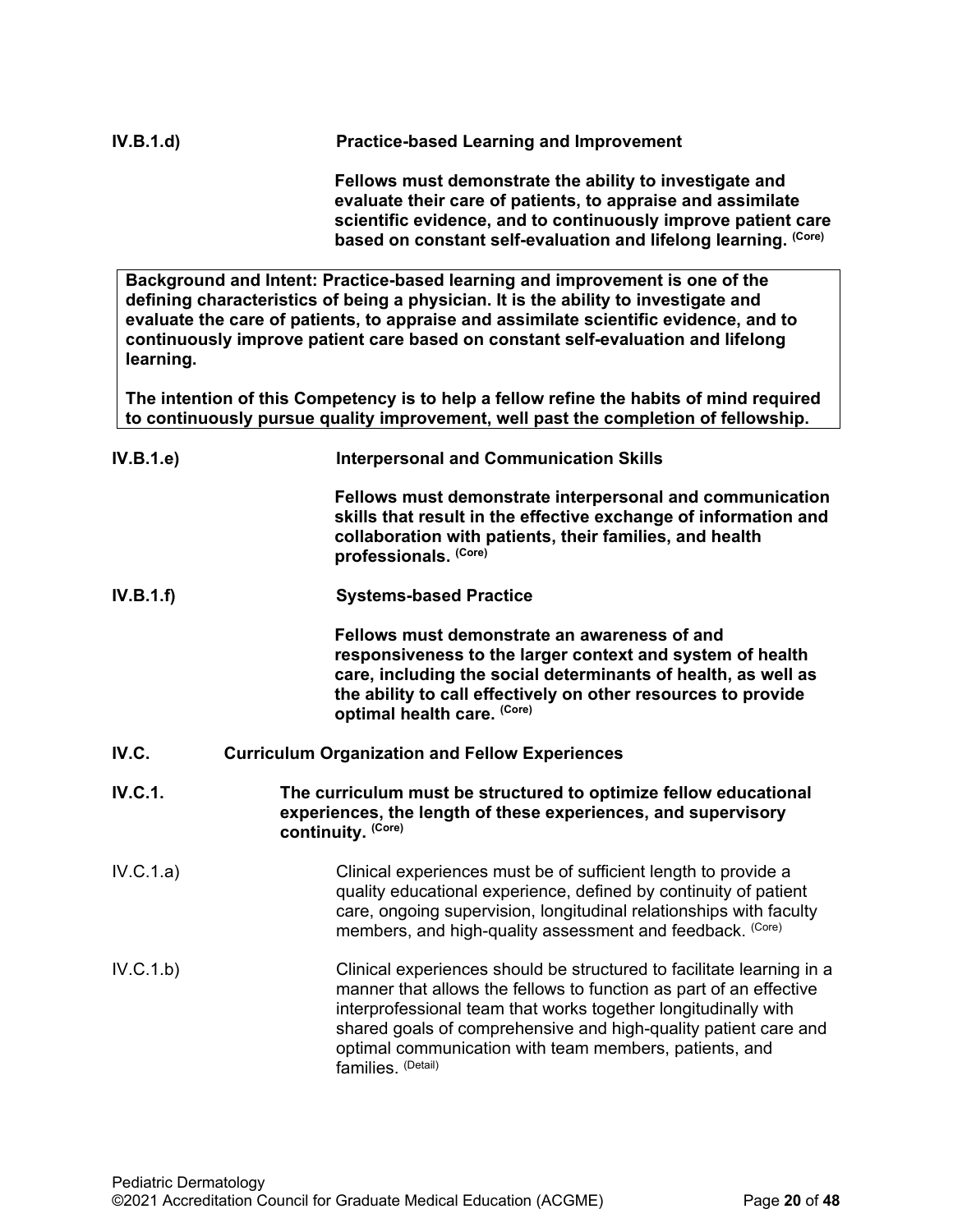| <b>IV.C.2.</b> | The program must provide instruction and experience in pain<br>management if applicable for the subspecialty, including recognition<br>of the signs of addiction. (Core)                                                                                                                                                                                                                                                                                                                                                                                                                                                                                                                                                                                                                                          |
|----------------|-------------------------------------------------------------------------------------------------------------------------------------------------------------------------------------------------------------------------------------------------------------------------------------------------------------------------------------------------------------------------------------------------------------------------------------------------------------------------------------------------------------------------------------------------------------------------------------------------------------------------------------------------------------------------------------------------------------------------------------------------------------------------------------------------------------------|
| IV.C.3.        | Fellows must have a minimum of 12 months of clinical experience. (Core)                                                                                                                                                                                                                                                                                                                                                                                                                                                                                                                                                                                                                                                                                                                                           |
| IV.C.4.        | Fellows must have responsibility throughout their educational program for<br>providing direct care to outpatients and inpatients. (Core)                                                                                                                                                                                                                                                                                                                                                                                                                                                                                                                                                                                                                                                                          |
| IV.C.5.        | The program must provide education and training in, and include an<br>appropriate balance among, clinical, didactic, teaching, and research<br>activities. (Core)                                                                                                                                                                                                                                                                                                                                                                                                                                                                                                                                                                                                                                                 |
| IV.C.6.        | The program must provide education in the broad and diverse knowledge<br>base related to patient care, consultations, inpatient rounds, and other<br>education relevant to developmental and psychosocial and other issues<br>specific to children with skin disease. (Core)                                                                                                                                                                                                                                                                                                                                                                                                                                                                                                                                      |
| IV.C.7.        | Fellows must have a formally structured clinical and didactic educational<br>program in practical and scientific aspects of pediatric dermatology. (Core)                                                                                                                                                                                                                                                                                                                                                                                                                                                                                                                                                                                                                                                         |
| IV.C.8.        | Dedicated pediatric dermatology educational sessions must occur at least<br>monthly and must involve active fellow participation in planning and<br>implementation. (Core)                                                                                                                                                                                                                                                                                                                                                                                                                                                                                                                                                                                                                                        |
| IV.C.9.        | The program must include a minimum of five weekly outpatient half-day<br>clinics, including at least one continuity clinic, that focus on the diagnosis<br>and management of pediatric dermatologic disease. (Core)                                                                                                                                                                                                                                                                                                                                                                                                                                                                                                                                                                                               |
| IV.C.10.       | Fellow education must include clinical experiences, exposure to, or<br>instruction in a broad range of pediatric skin diseases, including<br>inflammatory and papulosquamous diseases; bullous diseases; viral,<br>bacterial, and fungal infections of the skin; infestations of the skin; drug<br>reactions; genodermatoses and skin manifestations of genetic diseases;<br>birthmarks and developmental anomalies; neonatal skin disorders;<br>disorders of cornification; hair and nail disorders; acne and related<br>diseases; skin malignancies; autoimmune and connective tissue<br>diseases; granulomatous diseases; vascular anomalies; melanocytic<br>lesions; psychocutaneous disease; skin signs of child abuse; skin signs of<br>systemic disease; skin disorders in immunocompromised patients; and |

# <span id="page-20-0"></span>**IV.D. Scholarship**

*Medicine is both an art and a science. The physician is a humanistic scientist who cares for patients. This requires the ability to think critically, evaluate the literature, appropriately assimilate new knowledge, and practice lifelong learning. The program and faculty must create an environment that fosters the acquisition of such skills through fellow participation in scholarly activities as defined in the subspecialty-specific* 

photosensitivity diseases. (Core)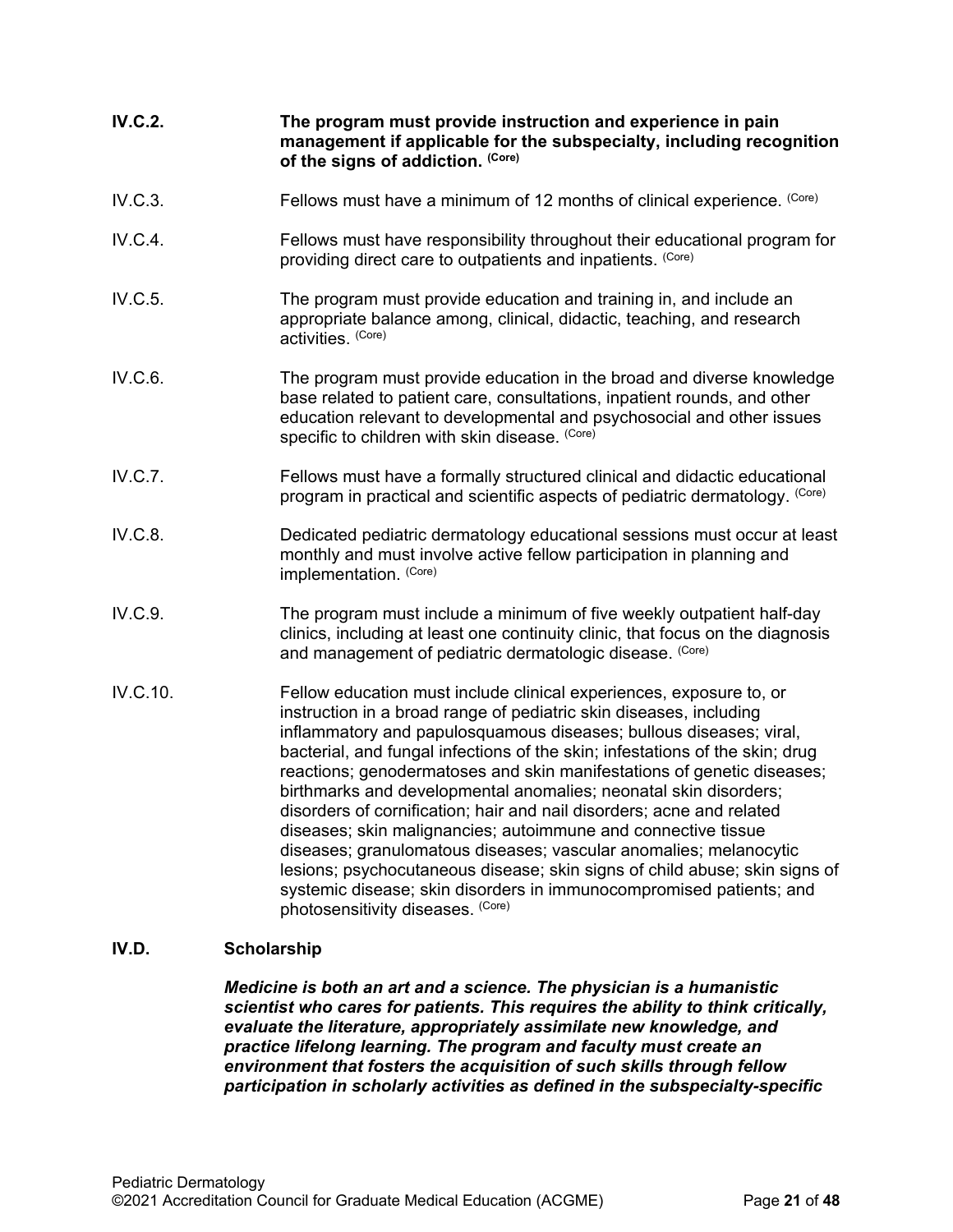*Program Requirements. Scholarly activities may include discovery, integration, application, and teaching.*

*The ACGME recognizes the diversity of fellowships and anticipates that programs prepare physicians for a variety of roles, including clinicians, scientists, and educators. It is expected that the program's scholarship will reflect its mission(s) and aims, and the needs of the community it serves. For example, some programs may concentrate their scholarly activity on quality improvement, population health, and/or teaching, while other programs might choose to utilize more classic forms of biomedical research as the focus for scholarship.*

- **IV.D.1. Program Responsibilities**
- **IV.D.1.a) The program must demonstrate evidence of scholarly activities, consistent with its mission(s) and aims. (Core)**
- **IV.D.2. Faculty Scholarly Activity**
- IV.D.2.a) The program must demonstrate dissemination of scholarly activity within and external to the program by methods such as peerreviewed publication, curriculum development, participation in grand rounds, posters, workshops, quality improvement presentations, podium presentations, grant leadership, participation in collaborative research, non-peer-reviewed print/electronic resources, articles or publications, book chapters, textbooks, webinars, service on professional committees, or service as a journal reviewer, editorial board member, or editor. (Outcome)

# **IV.D.3. Fellow Scholarly Activity**

- IV.D.3.a) Each fellow must participate in at least one scholarly activity, defined as developing or working on a research study of any type; preparing a manuscript suitable for submission to a peer-reviewed publication; creating durable educational materials or curriculum; authoring a textbook or textbook chapter(s); and/or presenting at a local, regional, or national meeting, professional society meeting, or other educational venue on topics relevant to pediatric dermatology. (Outcome)
- <span id="page-21-0"></span>*IV.E. Fellowship programs may assign fellows to engage in the independent practice of their core specialty during their fellowship program.*
- **IV.E.1. If programs permit their fellows to utilize the independent practice option, it must not exceed 20 percent of their time per week or 10 weeks of an academic year. (Core)**

**Background and Intent: Fellows who have previously completed residency programs have demonstrated sufficient competence to enter autonomous practice within their core specialty. This option is designed to enhance fellows' maturation and competence**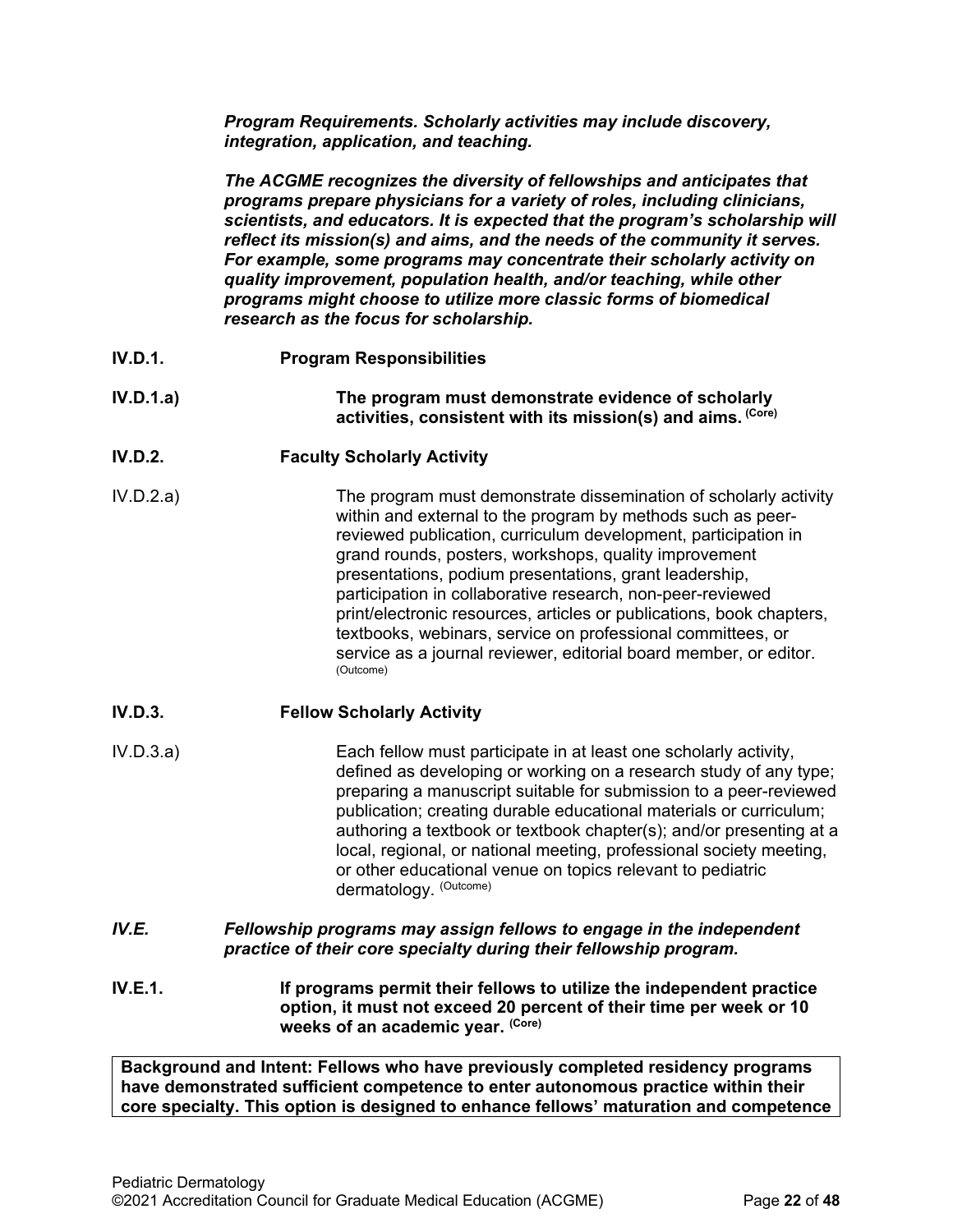**in their core specialty. This enables fellows to occupy a dual role in the health system: as learners in their subspecialty, and as credentialed practitioners in their core specialty. Hours worked in independent practice during fellowship still fall under the clinical and educational work hour limits. See Program Director Guide for more details.**

# <span id="page-22-0"></span>**V. Evaluation**

# <span id="page-22-1"></span>**V.A. Fellow Evaluation**

# **V.A.1. Feedback and Evaluation**

**Background and Intent: Feedback is ongoing information provided regarding aspects of one's performance, knowledge, or understanding. The faculty empower fellows to provide much of that feedback themselves in a spirit of continuous learning and selfreflection. Feedback from faculty members in the context of routine clinical care should be frequent, and need not always be formally documented.**

**Formative and summative evaluation have distinct definitions. Formative evaluation is**  *monitoring fellow learning* **and providing ongoing feedback that can be used by fellows to improve their learning in the context of provision of patient care or other educational opportunities. More specifically, formative evaluations help:**

- **fellows identify their strengths and weaknesses and target areas that need work**
- **program directors and faculty members recognize where fellows are struggling and address problems immediately**

**Summative evaluation is** *evaluating a fellow's learning* **by comparing the fellows against the goals and objectives of the rotation and program, respectively. Summative evaluation is utilized to make decisions about promotion to the next level of training, or program completion.**

**End-of-rotation and end-of-year evaluations have both summative and formative components. Information from a summative evaluation can be used formatively when fellows or faculty members use it to guide their efforts and activities in subsequent rotations and to successfully complete the fellowship program.**

**Feedback, formative evaluation, and summative evaluation compare intentions with accomplishments, enabling the transformation of a new specialist to one with growing subspecialty expertise.** 

**V.A.1.a) Faculty members must directly observe, evaluate, and frequently provide feedback on fellow performance during each rotation or similar educational assignment. (Core)**

**Background and Intent: Faculty members should provide feedback frequently throughout the course of each rotation. Fellows require feedback from faculty members to reinforce well-performed duties and tasks, as well as to correct deficiencies. This feedback will allow for the development of the learner as they strive to achieve the Milestones. More frequent feedback is strongly encouraged for fellows who have deficiencies that may result in a poor final rotation evaluation.**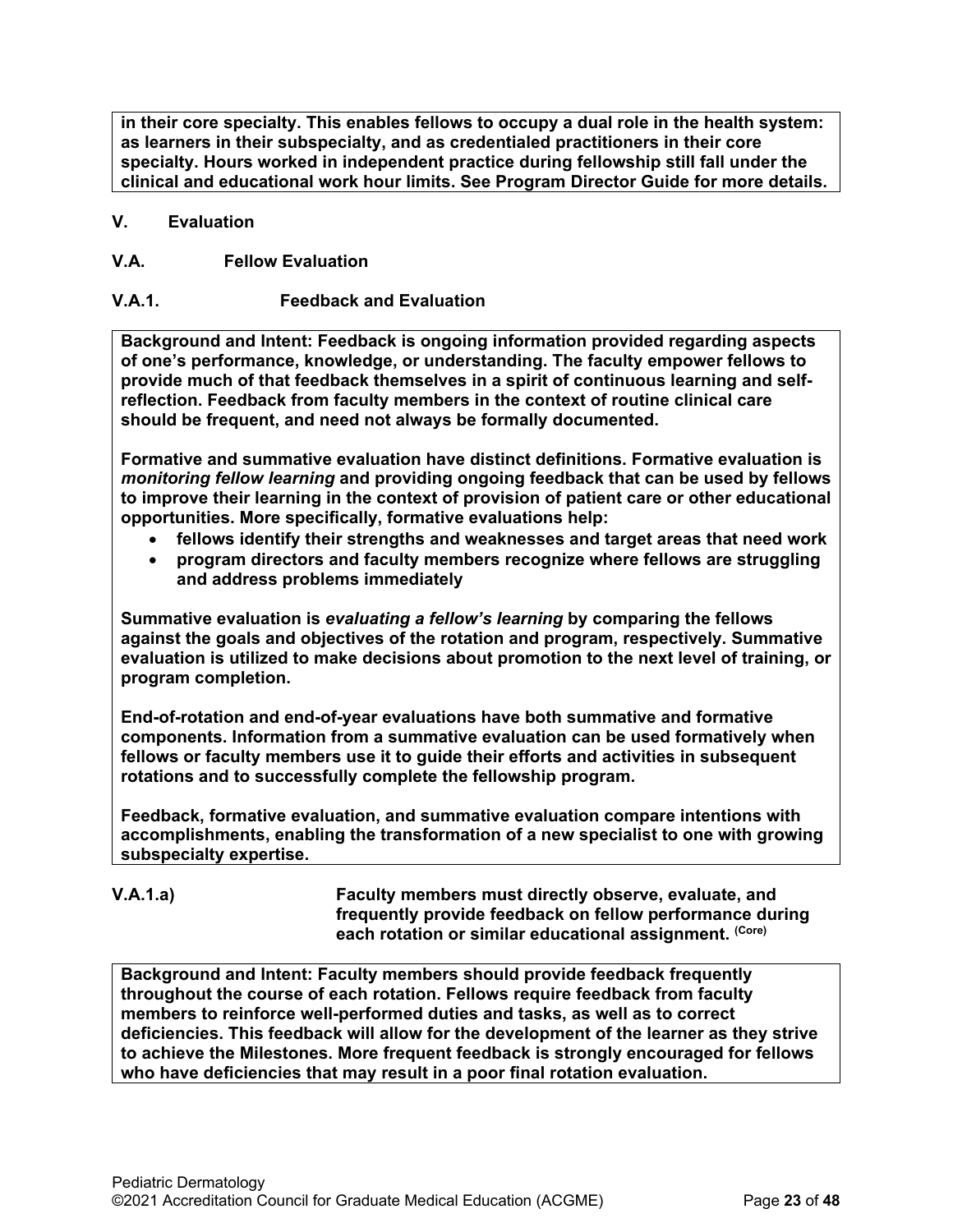| V.A.1.b)          | Evaluation must be documented at the completion of the<br>assignment. (Core)                                                                                                    |
|-------------------|---------------------------------------------------------------------------------------------------------------------------------------------------------------------------------|
| V.A.1.b)(1)       | Evaluations must be completed at least every three<br>months. (Core)                                                                                                            |
| V.A.1.c)          | The program must provide an objective performance<br>evaluation based on the Competencies and the subspecialty-<br>specific Milestones, and must: (Core)                        |
| $V.A.1.c$ . $(1)$ | use multiple evaluators (e.g., faculty members, peers,<br>patients, self, and other professional staff members);<br>and, (Core)                                                 |
| $V.A.1.c$ . $(2)$ | provide that information to the Clinical Competency<br>Committee for its synthesis of progressive fellow<br>performance and improvement toward unsupervised<br>practice. (Core) |

**Background and Intent: The trajectory to autonomous practice in a subspecialty is documented by the subspecialty-specific Milestones evaluation during fellowship. These Milestones detail the progress of a fellow in attaining skill in each competency domain. It is expected that the most growth in fellowship education occurs in patient care and medical knowledge, while the other four domains of competency must be ensured in the context of the subspecialty. They are developed by a subspecialty group and allow evaluation based on observable behaviors. The Milestones are considered formative and should be used to identify learning needs. This may lead to focused or general curricular revision in any given program or to individualized learning plans for any specific fellow.**

| V.A.1.d)          | The program director or their designee, with input from the<br><b>Clinical Competency Committee, must:</b>                                                                   |
|-------------------|------------------------------------------------------------------------------------------------------------------------------------------------------------------------------|
| $V.A.1.d$ . $(1)$ | meet with and review with each fellow their<br>documented semi-annual evaluation of performance,<br>including progress along the subspecialty-specific<br>Milestones. (Core) |
| V.A.1.d)(2)       | develop plans for fellows failing to progress, following<br>institutional policies and procedures. (Core)                                                                    |

**Background and Intent: Learning is an active process that requires effort from the teacher and the learner. Faculty members evaluate a fellow's performance at least at the end of each rotation. The program director or their designee will review those evaluations, including their progress on the Milestones, at a minimum of every six months. Fellows should be encouraged to reflect upon the evaluation, using the information to reinforce well-performed tasks or knowledge or to modify deficiencies in knowledge or practice. Working together with the faculty members, fellows should develop an individualized learning plan.**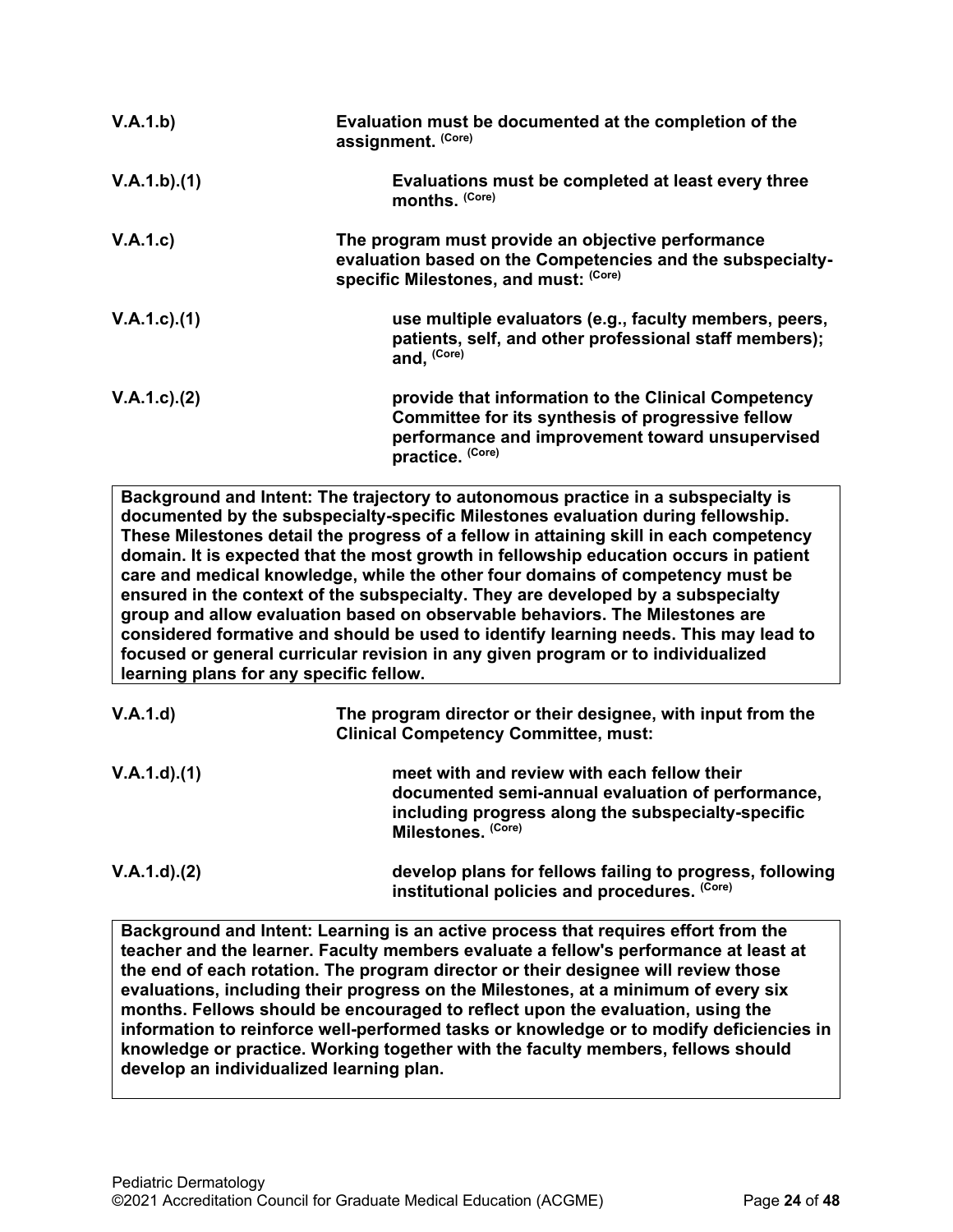**Fellows who are experiencing difficulties with achieving progress along the Milestones may require intervention to address specific deficiencies. Such intervention, documented in an individual remediation plan developed by the program director or a faculty mentor and the fellow, will take a variety of forms based on the specific learning needs of the fellow. However, the ACGME recognizes that there are situations which require more significant intervention that may alter the time course of fellow progression. To ensure due process, it is essential that the program director follow institutional policies and procedures.**

| V.A.1.e         | The evaluations of a fellow's performance must be accessible<br>for review by the fellow. (Core)                                                                                                                                                                                                                             |
|-----------------|------------------------------------------------------------------------------------------------------------------------------------------------------------------------------------------------------------------------------------------------------------------------------------------------------------------------------|
| V.A.2.          | <b>Final Evaluation</b>                                                                                                                                                                                                                                                                                                      |
| V.A.2.a)        | The program director must provide a final evaluation for each<br>fellow upon completion of the program. (Core)                                                                                                                                                                                                               |
| V.A.2.a)(1)     | The subspecialty-specific Milestones, and when<br>applicable the subspecialty-specific Case Logs, must<br>be used as tools to ensure fellows are able to engage<br>in autonomous practice upon completion of the<br>program. (Core)                                                                                          |
| V.A.2.a)(2)     | The final evaluation must:                                                                                                                                                                                                                                                                                                   |
| V.A.2.a)(2).(a) | become part of the fellow's permanent record<br>maintained by the institution, and must be<br>accessible for review by the fellow in<br>accordance with institutional policy; (Core)                                                                                                                                         |
| V.A.2.a)(2).(b) | verify that the fellow has demonstrated the<br>knowledge, skills, and behaviors necessary to<br>enter autonomous practice; (Core)                                                                                                                                                                                            |
| V.A.2.a)(2).(c) | consider recommendations from the Clinical<br>Competency Committee; and, (Core)                                                                                                                                                                                                                                              |
| V.A.2.a)(2).(d) | be shared with the fellow upon completion of<br>the program. (Core)                                                                                                                                                                                                                                                          |
| V.A.3.          | A Clinical Competency Committee must be appointed by the<br>program director. (Core)                                                                                                                                                                                                                                         |
| V.A.3.a)        | At a minimum the Clinical Competency Committee must<br>include three members, at least one of whom is a core facultv<br>member. Members must be faculty members from the same<br>program or other programs, or other health professionals<br>who have extensive contact and experience with the<br>program's fellows. (Core) |
| V.A.3.b)        | The Clinical Competency Committee must:                                                                                                                                                                                                                                                                                      |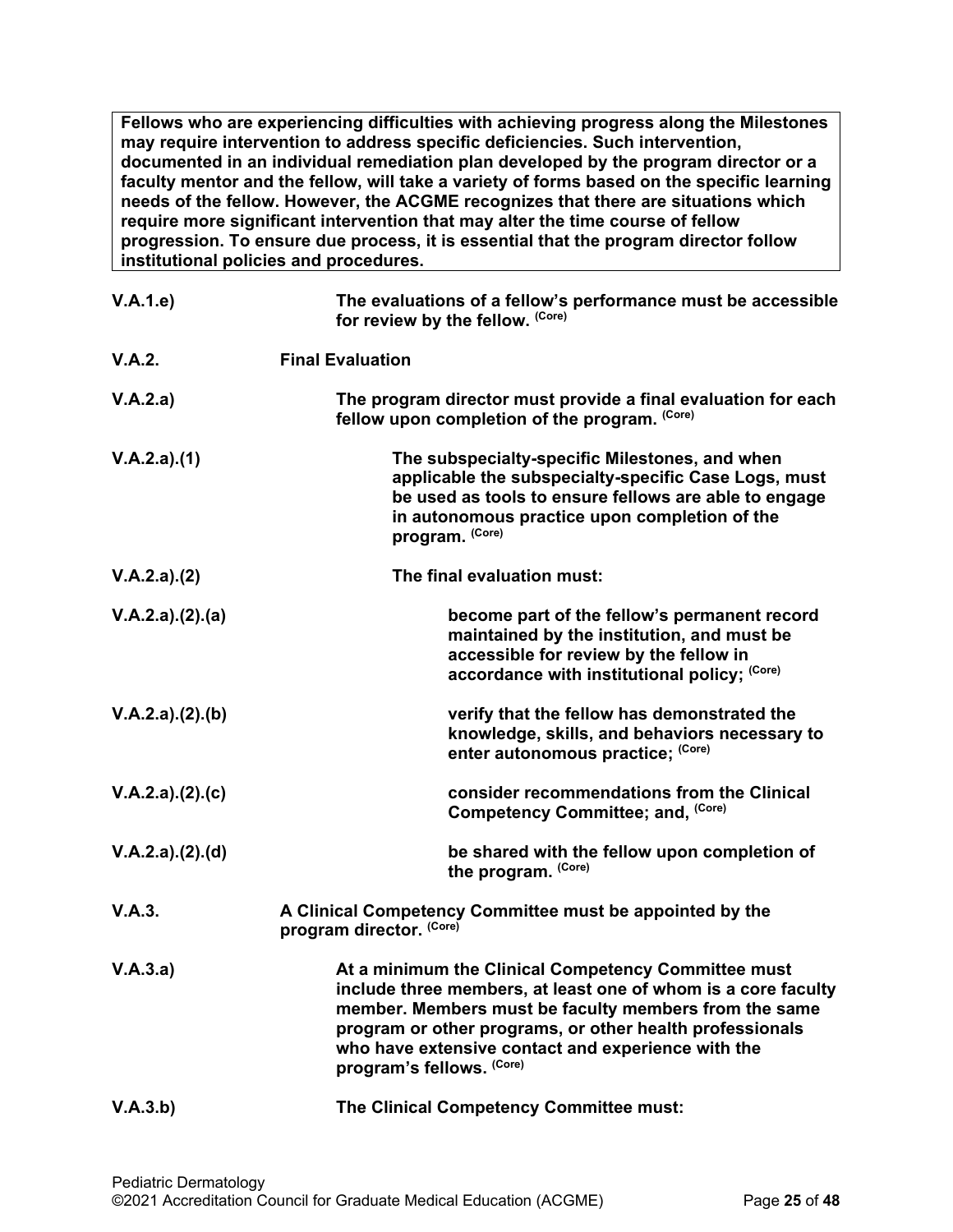| V.A.3.b)(1) |                           | review all fellow evaluations at least semi-annually;<br>(Core)                                                                   |
|-------------|---------------------------|-----------------------------------------------------------------------------------------------------------------------------------|
| V.A.3.b)(2) |                           | determine each fellow's progress on achievement of<br>the subspecialty-specific Milestones; and. (Core)                           |
| V.A.3.b)(3) |                           | meet prior to the fellows' semi-annual evaluations and<br>advise the program director regarding each fellow's<br>progress. (Core) |
| V.B.        | <b>Faculty Evaluation</b> |                                                                                                                                   |

<span id="page-25-0"></span>**V.B.1. The program must have a process to evaluate each faculty member's performance as it relates to the educational program at least annually. (Core)**

**Background and Intent: The program director is responsible for the education program and for whom delivers it. While the term faculty may be applied to physicians within a given institution for other reasons, it is applied to fellowship program faculty members only through approval by a program director. The development of the faculty improves the education, clinical, and research aspects of a program. Faculty members have a strong commitment to the fellow and desire to provide optimal education and work opportunities. Faculty members must be provided feedback on their contribution to the mission of the program. All faculty members who interact with fellows desire feedback on their education, clinical care, and research. If a faculty member does not interact with fellows, feedback is not required. With regard to the diverse operating environments and configurations, the fellowship program director may need to work with others to determine the effectiveness of the program's faculty performance with regard to their role in the educational program. All teaching faculty members should have their educational efforts evaluated by the fellows in a confidential and anonymous manner. Other aspects for the feedback may include research or clinical productivity, review of patient outcomes, or peer review of scholarly activity. The process should reflect the local environment and identify the necessary information. The feedback from the various sources should be summarized and provided to the faculty on an annual basis by a member of the leadership team of the program.**

| V.B.1.a) | This evaluation must include a review of the faculty member's<br>clinical teaching abilities, engagement with the educational<br>program, participation in faculty development related to their<br>skills as an educator, clinical performance, professionalism,<br>and scholarly activities. (Core) |
|----------|------------------------------------------------------------------------------------------------------------------------------------------------------------------------------------------------------------------------------------------------------------------------------------------------------|
| V.B.1.b) | This evaluation must include written, confidential evaluations<br>by the fellows. (Core)                                                                                                                                                                                                             |
| V.B.2.   | Faculty members must receive feedback on their evaluations at least<br>annually. (Core)                                                                                                                                                                                                              |

**Background and Intent: The quality of the faculty's teaching and clinical care is a determinant of the quality of the program and the quality of the fellows' future clinical**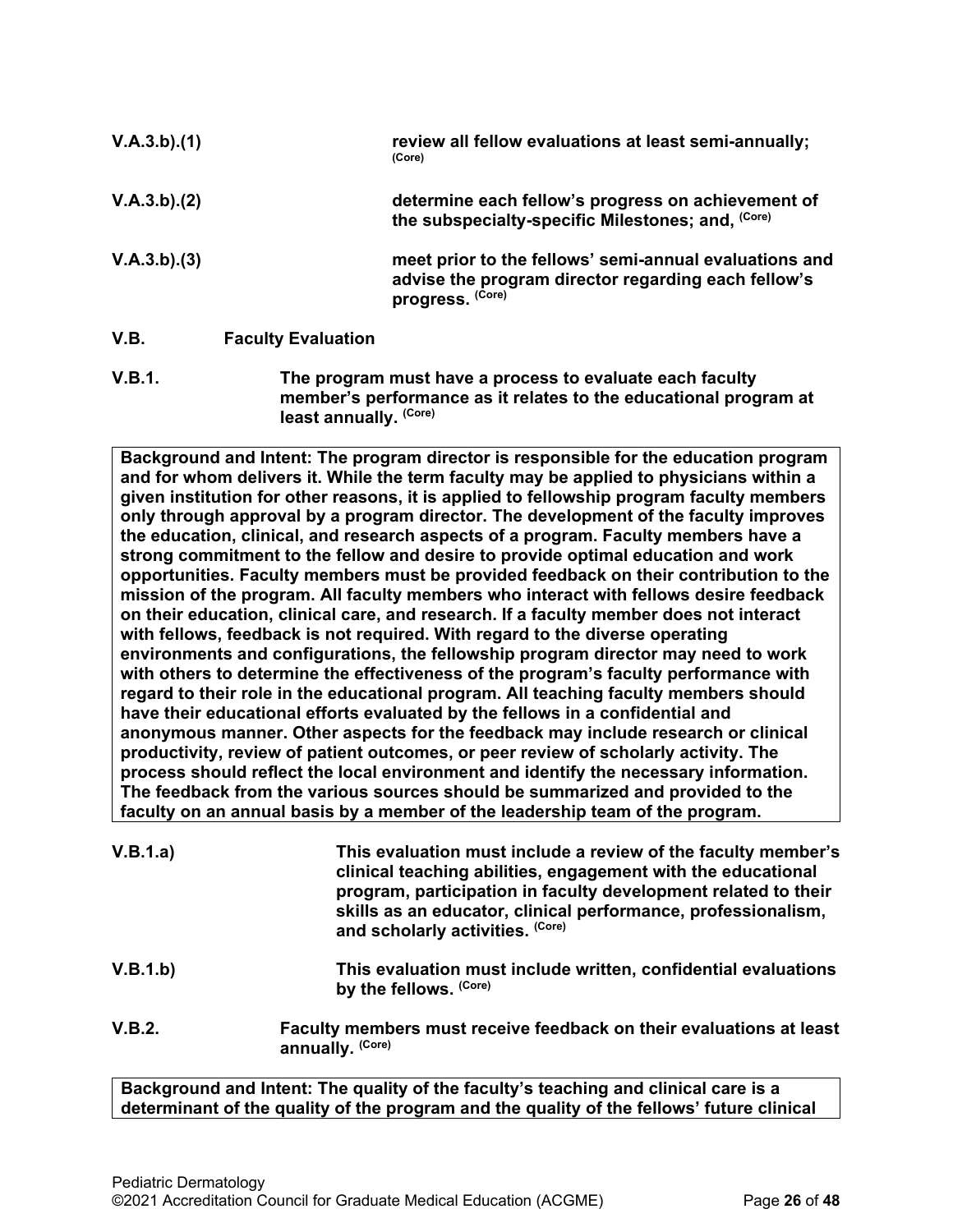**care. Therefore, the program has the responsibility to evaluate and improve the program faculty members' teaching, scholarship, professionalism, and quality care. This section mandates annual review of the program's faculty members for this purpose, and can be used as input into the Annual Program Evaluation.**

<span id="page-26-0"></span>**V.C. Program Evaluation and Improvement**

|               | <u>I TOGIANI EVAIDANON AND MINIOVENIENT</u>                                                                                                                                                              |
|---------------|----------------------------------------------------------------------------------------------------------------------------------------------------------------------------------------------------------|
| <b>V.C.1.</b> | The program director must appoint the Program Evaluation<br><b>Committee to conduct and document the Annual Program</b><br>Evaluation as part of the program's continuous improvement<br>process. (Core) |
| V.C.1.a)      | The Program Evaluation Committee must be composed of at<br>least two program faculty members, at least one of whom is a<br>core faculty member, and at least one fellow. (Core)                          |
| V.C.1.b)      | <b>Program Evaluation Committee responsibilities must include:</b>                                                                                                                                       |
| V.C.1.b)(1)   | acting as an advisor to the program director, through<br>program oversight; (Core)                                                                                                                       |
| V.C.1.b)(2)   | review of the program's self-determined goals and<br>progress toward meeting them; (Core)                                                                                                                |
| V.C.1.b)(3)   | guiding ongoing program improvement, including<br>development of new goals, based upon outcomes;<br>and, (Core)                                                                                          |
| V.C.1.b)(4)   | review of the current operating environment to identify<br>strengths, challenges, opportunities, and threats as<br>related to the program's mission and aims. (Core)                                     |

**Background and Intent: In order to achieve its mission and train quality physicians, a program must evaluate its performance and plan for improvement in the Annual Program Evaluation. Performance of fellows and faculty members is a reflection of program quality, and can use metrics that reflect the goals that a program has set for itself. The Program Evaluation Committee utilizes outcome parameters and other data to assess the program's progress toward achievement of its goals and aims.**

| V.C.1.c)          | The Program Evaluation Committee should consider the<br>following elements in its assessment of the program:                               |
|-------------------|--------------------------------------------------------------------------------------------------------------------------------------------|
| $V.C.1.c$ ).(1)   | fellow performance; (Core)                                                                                                                 |
| $V.C.1.c$ . $(2)$ | faculty development; and, (Core)                                                                                                           |
| V.C.1.c.3)        | progress on the previous year's action plan(s). (Core)                                                                                     |
| V.C.1.d           | The Program Evaluation Committee must evaluate the<br>program's mission and aims, strengths, areas for<br>improvement, and threats. (Core) |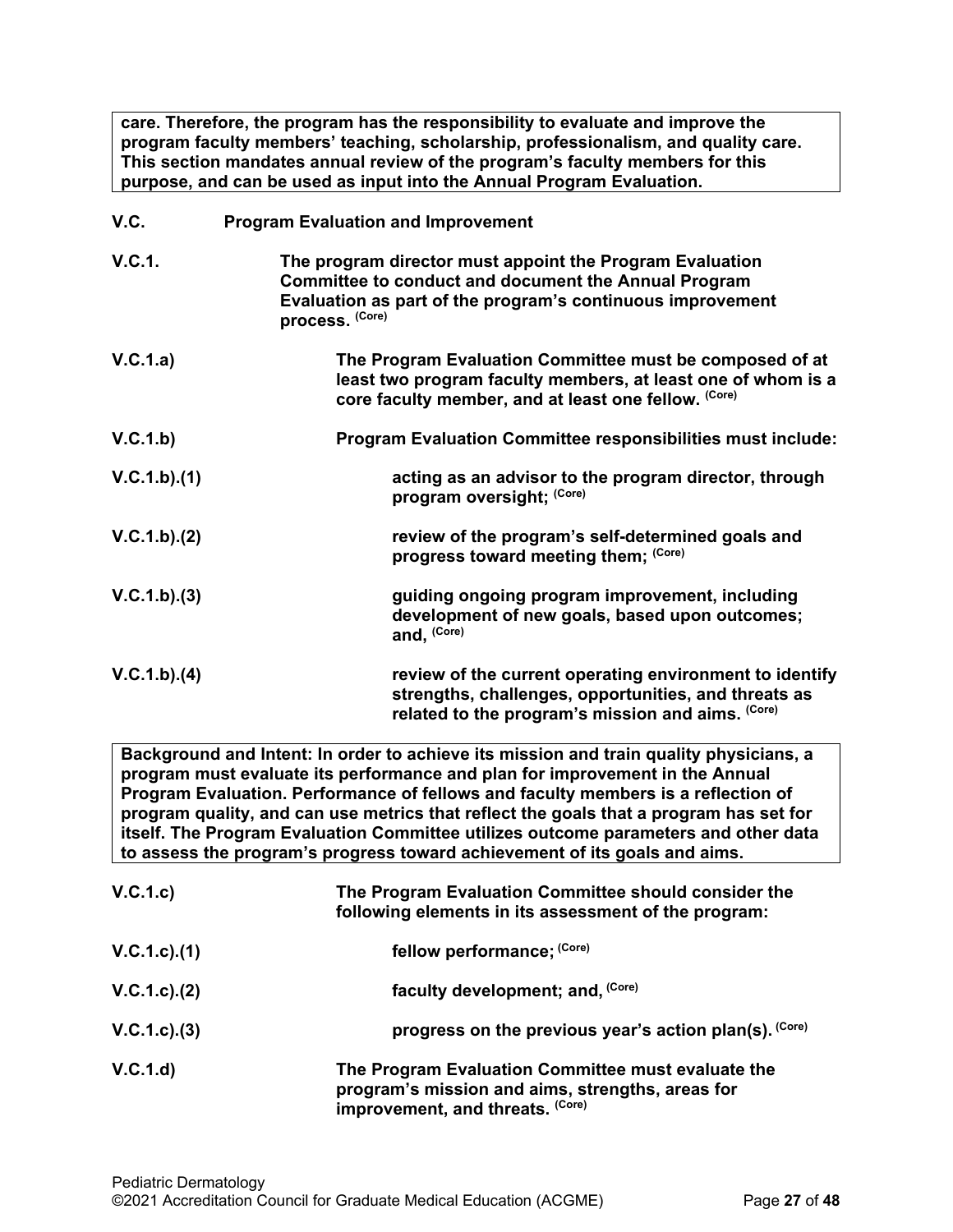| V.C.1.e)      | The annual review, including the action plan, must:                                                          |
|---------------|--------------------------------------------------------------------------------------------------------------|
| V.C.1.e).(1)  | be distributed to and discussed with the members of<br>the teaching faculty and the fellows; and, (Core)     |
| V.C.1.e). (2) | be submitted to the DIO. (Core)                                                                              |
| V.C.2.        | The program must participate in a Self-Study prior to its 10-Year<br><b>Accreditation Site Visit. (Core)</b> |
| V.C.2.a)      | A summary of the Self-Study must be submitted to the DIO.<br>(Core)                                          |

**Background and Intent: Outcomes of the documented Annual Program Evaluation can be integrated into the 10-year Self-Study process. The Self-Study is an objective, comprehensive evaluation of the fellowship program, with the aim of improving it. Underlying the Self-Study is this longitudinal evaluation of the program and its learning environment, facilitated through sequential Annual Program Evaluations that focus on the required components, with an emphasis on program strengths and selfidentified areas for improvement. Details regarding the timing and expectations for the Self-Study and the 10-Year Accreditation Site Visit are provided in the** *ACGME Manual of Policies and Procedures***. Additionally, a description of the [Self-Study process,](http://acgme.org/What-We-Do/Accreditation/Self-Study) as well as information on how to prepare for the [10-Year Accreditation Site Visit,](http://www.acgme.org/What-We-Do/Accreditation/Site-Visit/Eight-Steps-to-Prepare-for-the-10-Year-Accreditation-Site-Visit) is available on the ACGME website.**

| V.C.3.   | One goal of ACGME-accredited education is to educate physicians<br>who seek and achieve board certification. One measure of the<br>effectiveness of the educational program is the ultimate pass rate.                                                                                                                                       |
|----------|----------------------------------------------------------------------------------------------------------------------------------------------------------------------------------------------------------------------------------------------------------------------------------------------------------------------------------------------|
|          | The program director should encourage all eligible program<br>graduates to take the certifying examination offered by the<br>applicable American Board of Medical Specialties (ABMS) member<br>board or American Osteopathic Association (AOA) certifying board.                                                                             |
| V.C.3.a) | For subspecialties in which the ABMS member board and/or<br>AOA certifying board offer(s) an annual written exam, in the<br>preceding three years, the program's aggregate pass rate of<br>those taking the examination for the first time must be higher<br>than the bottom fifth percentile of programs in that<br>subspecialty. (Outcome) |
| V.C.3.b) | For subspecialties in which the ABMS member board and/or<br>AOA certifying board offer(s) a biennial written exam, in the<br>preceding six years, the program's aggregate pass rate of<br>those taking the examination for the first time must be higher<br>than the bottom fifth percentile of programs in that<br>subspecialty. (Outcome)  |
| V.C.3.c  | For subspecialties in which the ABMS member board and/or<br>AOA certifying board offer(s) an annual oral exam, in the                                                                                                                                                                                                                        |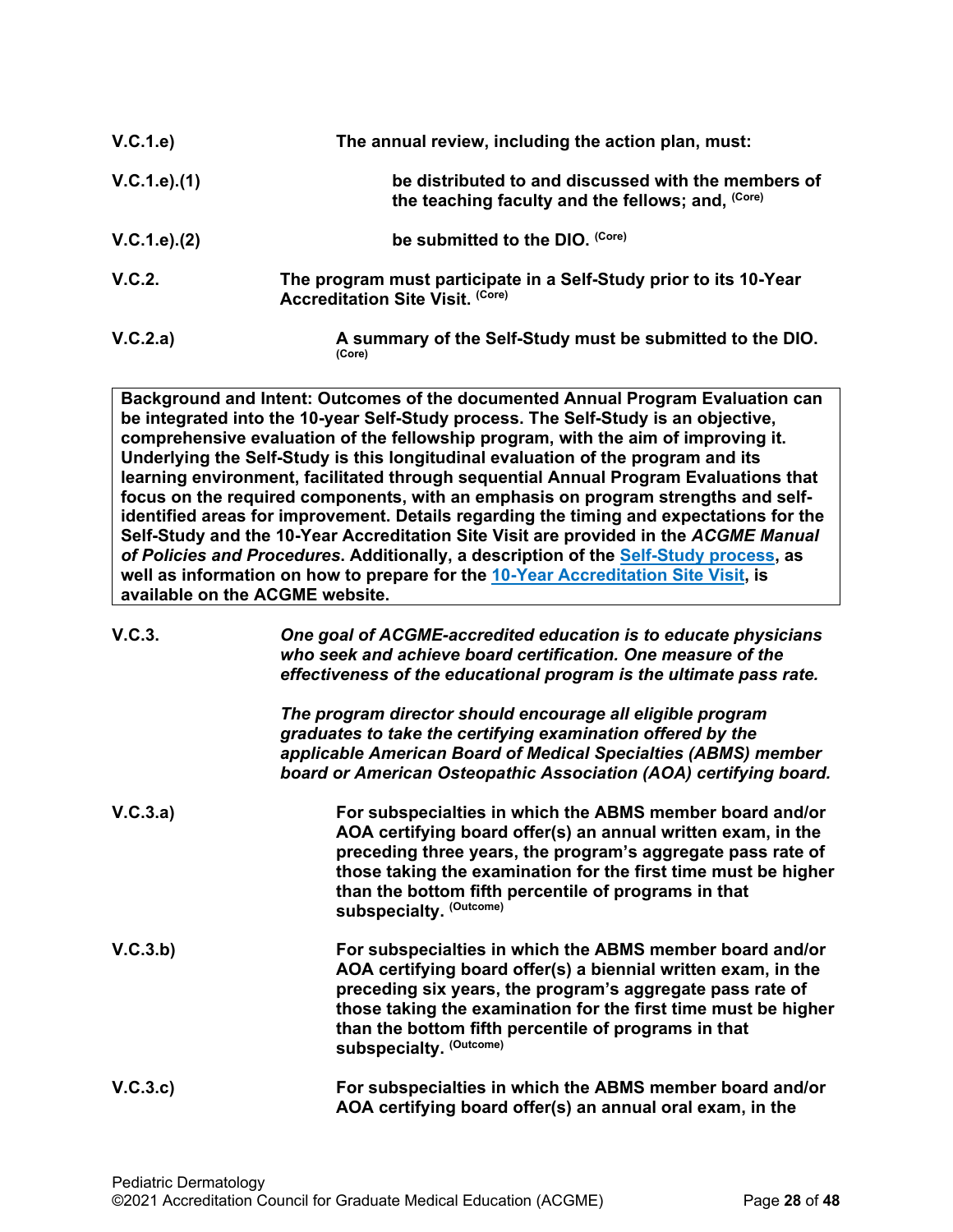|          | preceding three years, the program's aggregate pass rate of<br>those taking the examination for the first time must be higher<br>than the bottom fifth percentile of programs in that<br>subspecialty. (Outcome)                                                                                                                         |
|----------|------------------------------------------------------------------------------------------------------------------------------------------------------------------------------------------------------------------------------------------------------------------------------------------------------------------------------------------|
| V.C.3.d  | For subspecialties in which the ABMS member board and/or<br>AOA certifying board offer(s) a biennial oral exam, in the<br>preceding six years, the program's aggregate pass rate of<br>those taking the examination for the first time must be higher<br>than the bottom fifth percentile of programs in that<br>subspecialty. (Outcome) |
| V.C.3.e) | For each of the exams referenced in V.C.3.a)-d), any program<br>whose graduates over the time period specified in the<br>requirement have achieved an 80 percent pass rate will have<br>met this requirement, no matter the percentile rank of the<br>program for pass rate in that subspecialty. (Outcome)                              |

**Background and Intent: Setting a single standard for pass rate that works across subspecialties is not supportable based on the heterogeneity of the psychometrics of different examinations. By using a percentile rank, the performance of the lower five percent (fifth percentile) of programs can be identified and set on a path to curricular and test preparation reform.**

**There are subspecialties where there is a very high board pass rate that could leave successful programs in the bottom five percent (fifth percentile) despite admirable performance. These high-performing programs should not be cited, and V.C.3.e) is designed to address this.**

$$
V.C.3.f)
$$

**V.C.3.f) Programs must report, in ADS, board certification status annually for the cohort of board-eligible fellows that graduated seven years earlier. (Core)**

**Background and Intent: It is essential that fellowship programs demonstrate knowledge and skill transfer to their fellows. One measure of that is the qualifying or initial certification exam pass rate. Another important parameter of the success of the program is the ultimate board certification rate of its graduates. Graduates are eligible for up to seven years from fellowship graduation for initial certification. The ACGME will calculate a rolling three-year average of the ultimate board certification rate at seven years post-graduation, and the Review Committees will monitor it.**

**The Review Committees will track the rolling seven-year certification rate as an indicator of program quality. Programs are encouraged to monitor their graduates' performance on board certification examinations.**

**In the future, the ACGME may establish parameters related to ultimate board certification rates.**

<span id="page-28-0"></span>**VI. The Learning and Working Environment**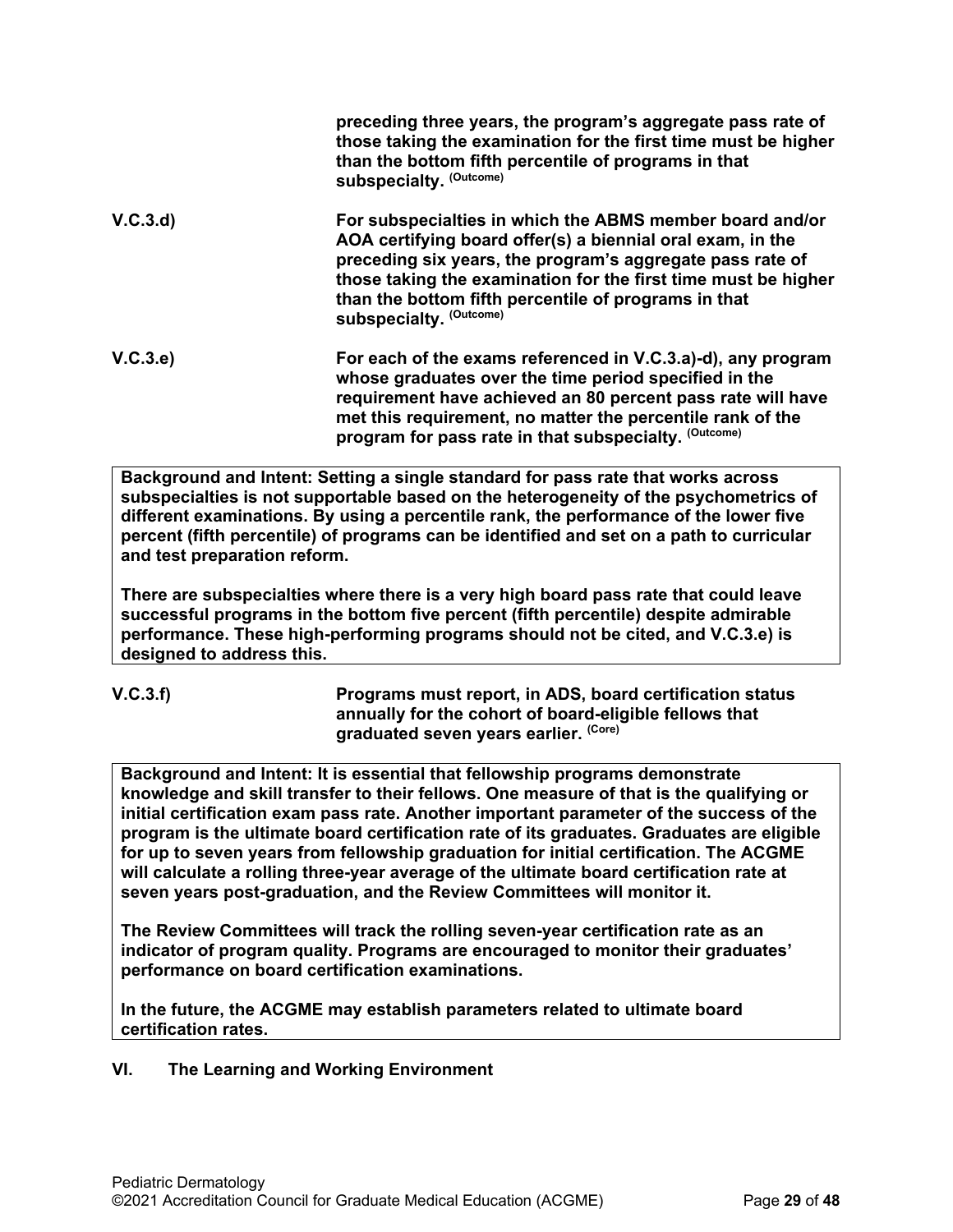*Fellowship education must occur in the context of a learning and working environment that emphasizes the following principles:*

- *Excellence in the safety and quality of care rendered to patients by fellows today*
- *Excellence in the safety and quality of care rendered to patients by today's fellows in their future practice*
- *Excellence in professionalism through faculty modeling of:*
	- o *the effacement of self-interest in a humanistic environment that supports the professional development of physicians*
	- o *the joy of curiosity, problem-solving, intellectual rigor, and discovery*
- *Commitment to the well-being of the students, residents, fellows, faculty members, and all members of the health care team*

**Background and Intent: The revised requirements are intended to provide greater flexibility within an established framework, allowing programs and fellows more discretion to structure clinical education in a way that best supports the above principles of professional development. With this increased flexibility comes the responsibility for programs and fellows to adhere to the 80-hour maximum weekly limit (unless a rotation-specific exception is granted by a Review Committee), and to utilize flexibility in a manner that optimizes patient safety, fellow education, and fellow wellbeing. The requirements are intended to support the development of a sense of professionalism by encouraging fellows to make decisions based on patient needs and their own well-being, without fear of jeopardizing their program's accreditation status. In addition, the proposed requirements eliminate the burdensome documentation requirement for fellows to justify clinical and educational work hour variations.**

**Clinical and educational work hours represent only one part of the larger issue of conditions of the learning and working environment, and Section VI has now been expanded to include greater attention to patient safety and fellow and faculty member well-being. The requirements are intended to support programs and fellows as they strive for excellence, while also ensuring ethical, humanistic training. Ensuring that flexibility is used in an appropriate manner is a shared responsibility of the program and fellows. With this flexibility comes a responsibility for fellows and faculty members to recognize the need to hand off care of a patient to another provider when a fellow is too fatigued to provide safe, high quality care and for programs to ensure that fellows remain within the 80-hour maximum weekly limit.**

- <span id="page-29-0"></span>**VI.A. Patient Safety, Quality Improvement, Supervision, and Accountability**
- **VI.A.1. Patient Safety and Quality Improvement**

*All physicians share responsibility for promoting patient safety and enhancing quality of patient care. Graduate medical education must prepare fellows to provide the highest level of clinical care with*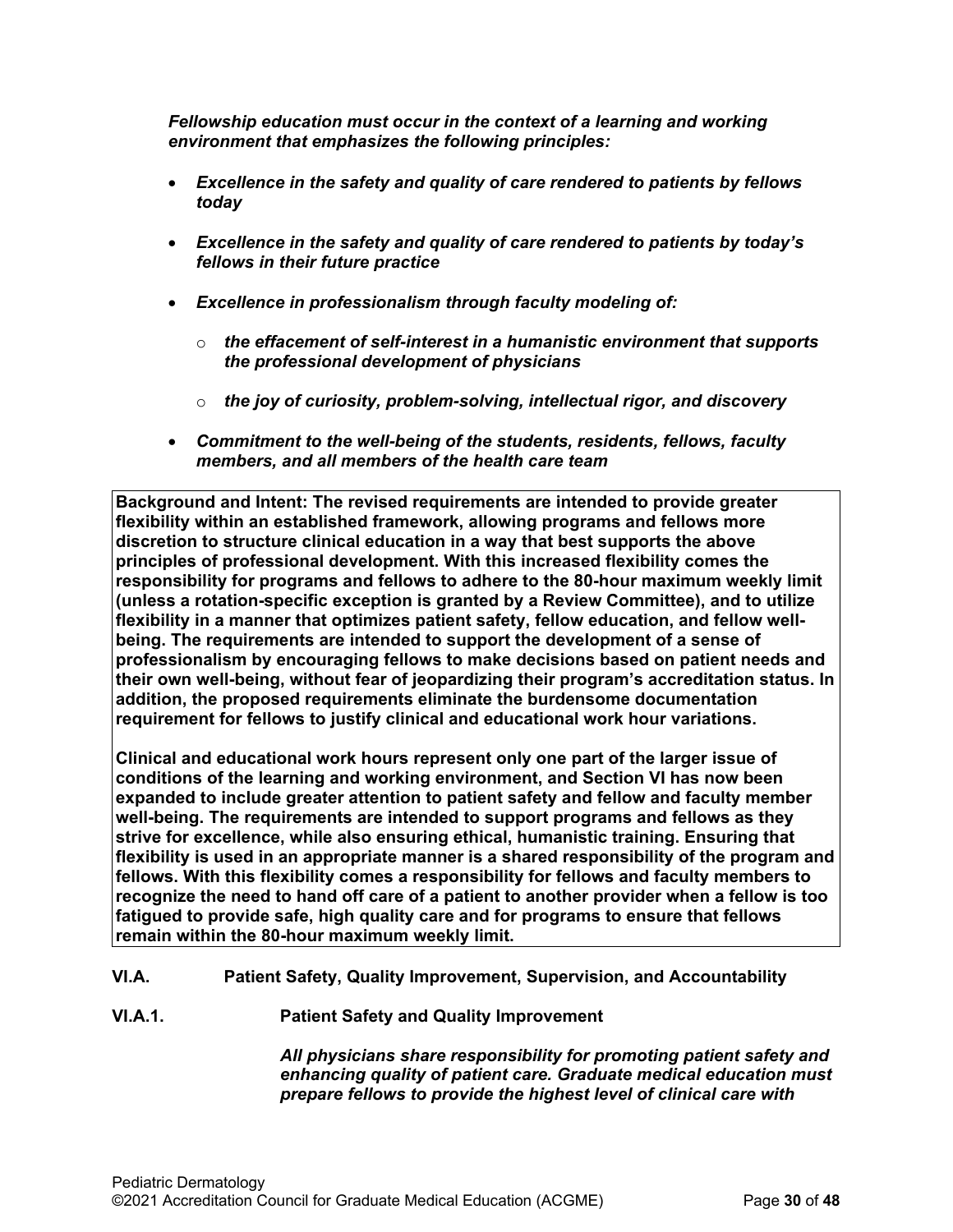|                 | continuous focus on the safety, individual needs, and humanity of<br>their patients. It is the right of each patient to be cared for by fellows<br>who are appropriately supervised; possess the requisite knowledge,<br>skills, and abilities; understand the limits of their knowledge and<br>experience; and seek assistance as required to provide optimal<br>patient care. |
|-----------------|---------------------------------------------------------------------------------------------------------------------------------------------------------------------------------------------------------------------------------------------------------------------------------------------------------------------------------------------------------------------------------|
|                 | Fellows must demonstrate the ability to analyze the care they<br>provide, understand their roles within health care teams, and play an<br>active role in system improvement processes. Graduating fellows<br>will apply these skills to critique their future unsupervised practice<br>and effect quality improvement measures.                                                 |
|                 | It is necessary for fellows and faculty members to consistently work<br>in a well-coordinated manner with other health care professionals to<br>achieve organizational patient safety goals.                                                                                                                                                                                    |
| VI.A.1.a)       | <b>Patient Safety</b>                                                                                                                                                                                                                                                                                                                                                           |
| VI.A.1.a)(1)    | <b>Culture of Safety</b>                                                                                                                                                                                                                                                                                                                                                        |
|                 | A culture of safety requires continuous identification<br>of vulnerabilities and a willingness to transparently<br>deal with them. An effective organization has formal<br>mechanisms to assess the knowledge, skills, and<br>attitudes of its personnel toward safety in order to<br>identify areas for improvement.                                                           |
| VI.A.1.a)(1)(a) | The program, its faculty, residents, and fellows<br>must actively participate in patient safety<br>systems and contribute to a culture of safety.<br>(Core)                                                                                                                                                                                                                     |
| VI.A.1.a)(1)(b) | The program must have a structure that<br>promotes safe, interprofessional, team-based<br>care. (Core)                                                                                                                                                                                                                                                                          |
| VI.A.1.a)(2)    | <b>Education on Patient Safety</b>                                                                                                                                                                                                                                                                                                                                              |
|                 | Programs must provide formal educational activities<br>that promote patient safety-related goals, tools, and<br>techniques. (Core)                                                                                                                                                                                                                                              |
|                 | Background and Intent: Optimal patient safety occurs in the setting of a coordinated<br>interprofessional learning and working environment.                                                                                                                                                                                                                                     |
| VI.A.1.a)(3)    | <b>Patient Safety Events</b>                                                                                                                                                                                                                                                                                                                                                    |
|                 | Reporting, investigation, and follow-up of adverse<br>events, near misses, and unsafe conditions are pivotal                                                                                                                                                                                                                                                                    |

*mechanisms for improving patient safety, and are*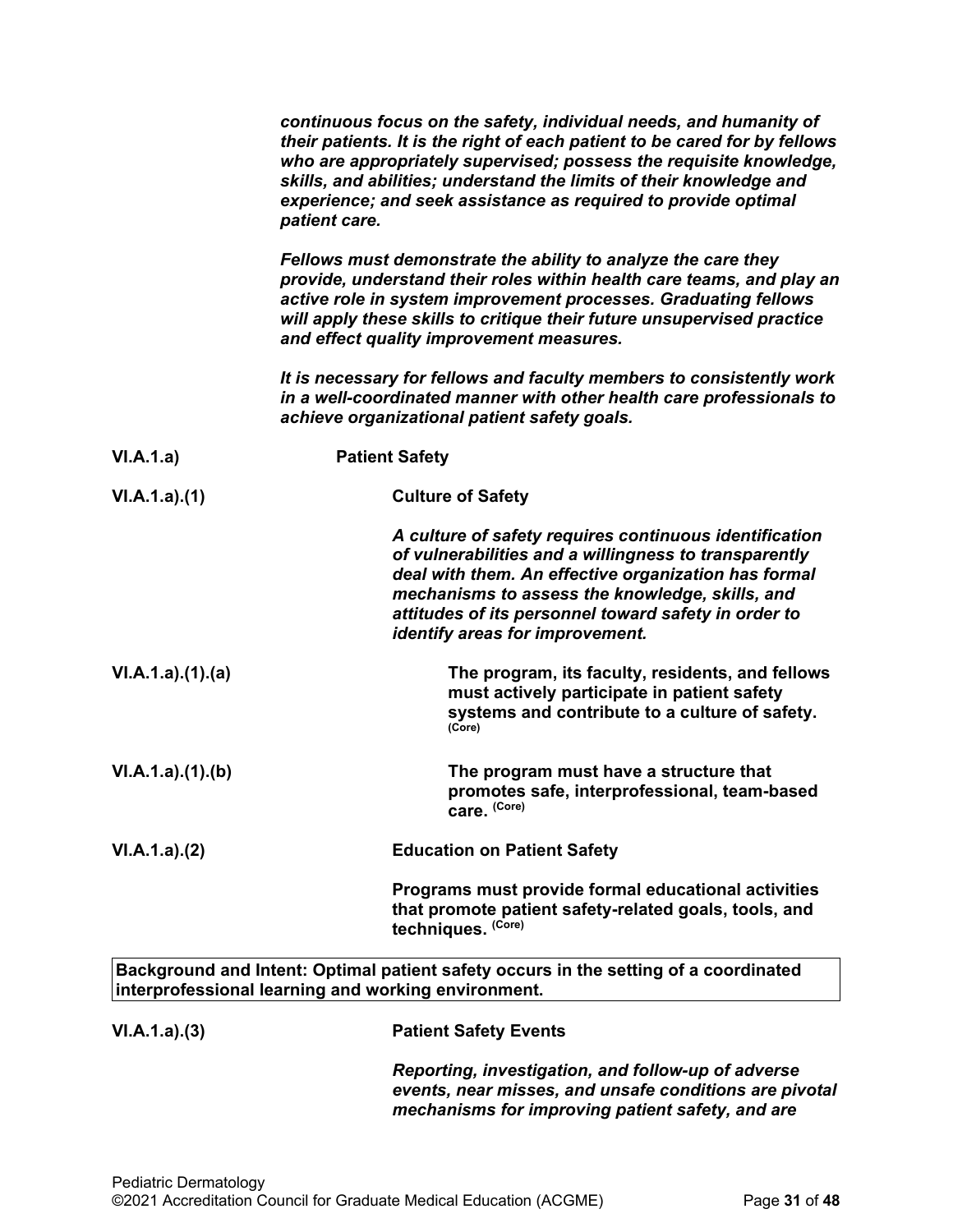|                      | essential for the success of any patient safety<br>program. Feedback and experiential learning are<br>essential to developing true competence in the ability<br>to identify causes and institute sustainable systems-<br>based changes to ameliorate patient safety<br>vulnerabilities.                                                                     |
|----------------------|-------------------------------------------------------------------------------------------------------------------------------------------------------------------------------------------------------------------------------------------------------------------------------------------------------------------------------------------------------------|
| VI.A.1.a)(3)(a)      | Residents, fellows, faculty members, and other<br>clinical staff members must:                                                                                                                                                                                                                                                                              |
| VI.A.1.a)(3)(a)(i)   | know their responsibilities in reporting<br>patient safety events at the clinical site;<br>(Core)                                                                                                                                                                                                                                                           |
| VI.A.1.a)(3).(a)(ii) | know how to report patient safety<br>events, including near misses, at the<br>clinical site; and, (Core)                                                                                                                                                                                                                                                    |
| VI.A.1.a)(3)(a)(iii) | be provided with summary information<br>of their institution's patient safety<br>reports. (Core)                                                                                                                                                                                                                                                            |
| VI.A.1.a)(3)(b)      | Fellows must participate as team members in<br>real and/or simulated interprofessional clinical<br>patient safety activities, such as root cause<br>analyses or other activities that include<br>analysis, as well as formulation and<br>implementation of actions. (Core)                                                                                  |
| VI.A.1.a)(4)         | <b>Fellow Education and Experience in Disclosure of</b><br><b>Adverse Events</b><br>Patient-centered care requires patients, and when<br>appropriate families, to be apprised of clinical<br>situations that affect them, including adverse events.<br>This is an important skill for faculty physicians to<br>model, and for fellows to develop and apply. |
| VI.A.1.a)(4).(a)     | All fellows must receive training in how to<br>disclose adverse events to patients and<br>families. (Core)                                                                                                                                                                                                                                                  |
| VI.A.1.a)(4)(b)      | Fellows should have the opportunity to<br>participate in the disclosure of patient safety<br>events, real or simulated. (Detail)t                                                                                                                                                                                                                           |
| VI.A.1.b)            | <b>Quality Improvement</b>                                                                                                                                                                                                                                                                                                                                  |
| VI.A.1.b)(1)         | <b>Education in Quality Improvement</b>                                                                                                                                                                                                                                                                                                                     |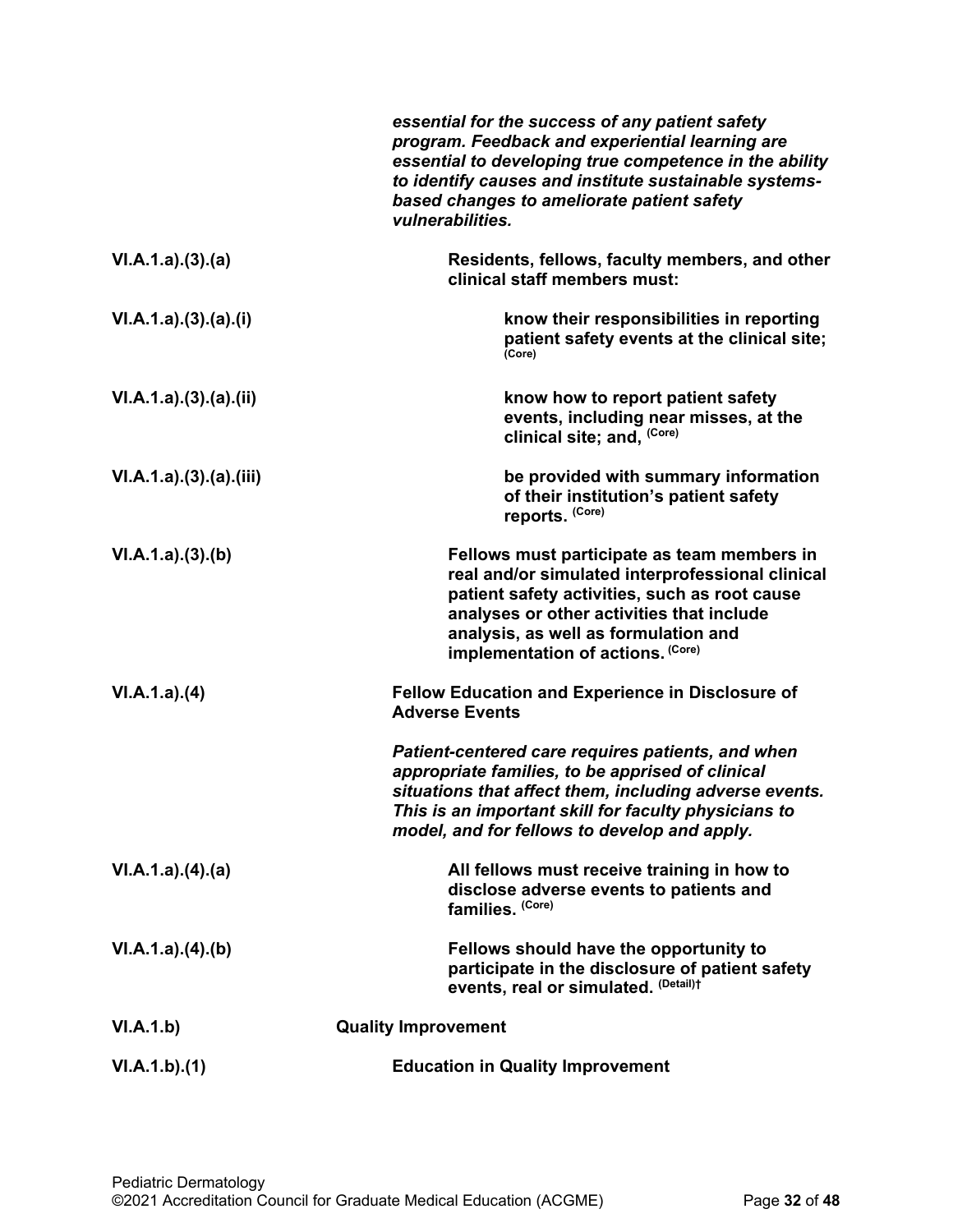|                    | A cohesive model of health care includes quality-<br>related goals, tools, and techniques that are necessary<br>in order for health care professionals to achieve<br>quality improvement goals.                                                                                                                                                                                                                                                       |
|--------------------|-------------------------------------------------------------------------------------------------------------------------------------------------------------------------------------------------------------------------------------------------------------------------------------------------------------------------------------------------------------------------------------------------------------------------------------------------------|
| VI.A.1.b)(1)(a)    | Fellows must receive training and experience in<br>quality improvement processes, including an<br>understanding of health care disparities. (Core)                                                                                                                                                                                                                                                                                                    |
| VI.A.1.b)(2)       | <b>Quality Metrics</b>                                                                                                                                                                                                                                                                                                                                                                                                                                |
|                    | Access to data is essential to prioritizing activities for<br>care improvement and evaluating success of<br>improvement efforts.                                                                                                                                                                                                                                                                                                                      |
| VI.A.1.b)(2).(a)   | Fellows and faculty members must receive data<br>on quality metrics and benchmarks related to<br>their patient populations. (Core)                                                                                                                                                                                                                                                                                                                    |
| VI.A.1.b)(3)       | <b>Engagement in Quality Improvement Activities</b>                                                                                                                                                                                                                                                                                                                                                                                                   |
|                    | <b>Experiential learning is essential to developing the</b><br>ability to identify and institute sustainable systems-<br>based changes to improve patient care.                                                                                                                                                                                                                                                                                       |
| VI.A.1.b)(3)(a)    | Fellows must have the opportunity to<br>participate in interprofessional quality<br>improvement activities. (Core)                                                                                                                                                                                                                                                                                                                                    |
| VI.A.1.b)(3)(a)(i) | This should include activities aimed at<br>reducing health care disparities. (Detail)                                                                                                                                                                                                                                                                                                                                                                 |
| VI.A.2.            | <b>Supervision and Accountability</b>                                                                                                                                                                                                                                                                                                                                                                                                                 |
| VI.A.2.a)          | Although the attending physician is ultimately responsible for<br>the care of the patient, every physician shares in the<br>responsibility and accountability for their efforts in the<br>provision of care. Effective programs, in partnership with<br>their Sponsoring Institutions, define, widely communicate,<br>and monitor a structured chain of responsibility and<br>accountability as it relates to the supervision of all patient<br>care. |
|                    | Supervision in the setting of graduate medical education<br>provides safe and effective care to patients; ensures each<br>fellow's development of the skills, knowledge, and attitudes<br>required to enter the unsupervised practice of medicine; and<br>establishes a foundation for continued professional growth.                                                                                                                                 |
| VI.A.2.a)(1)       | Each patient must have an identifiable and<br>appropriately-credentialed and privileged attending                                                                                                                                                                                                                                                                                                                                                     |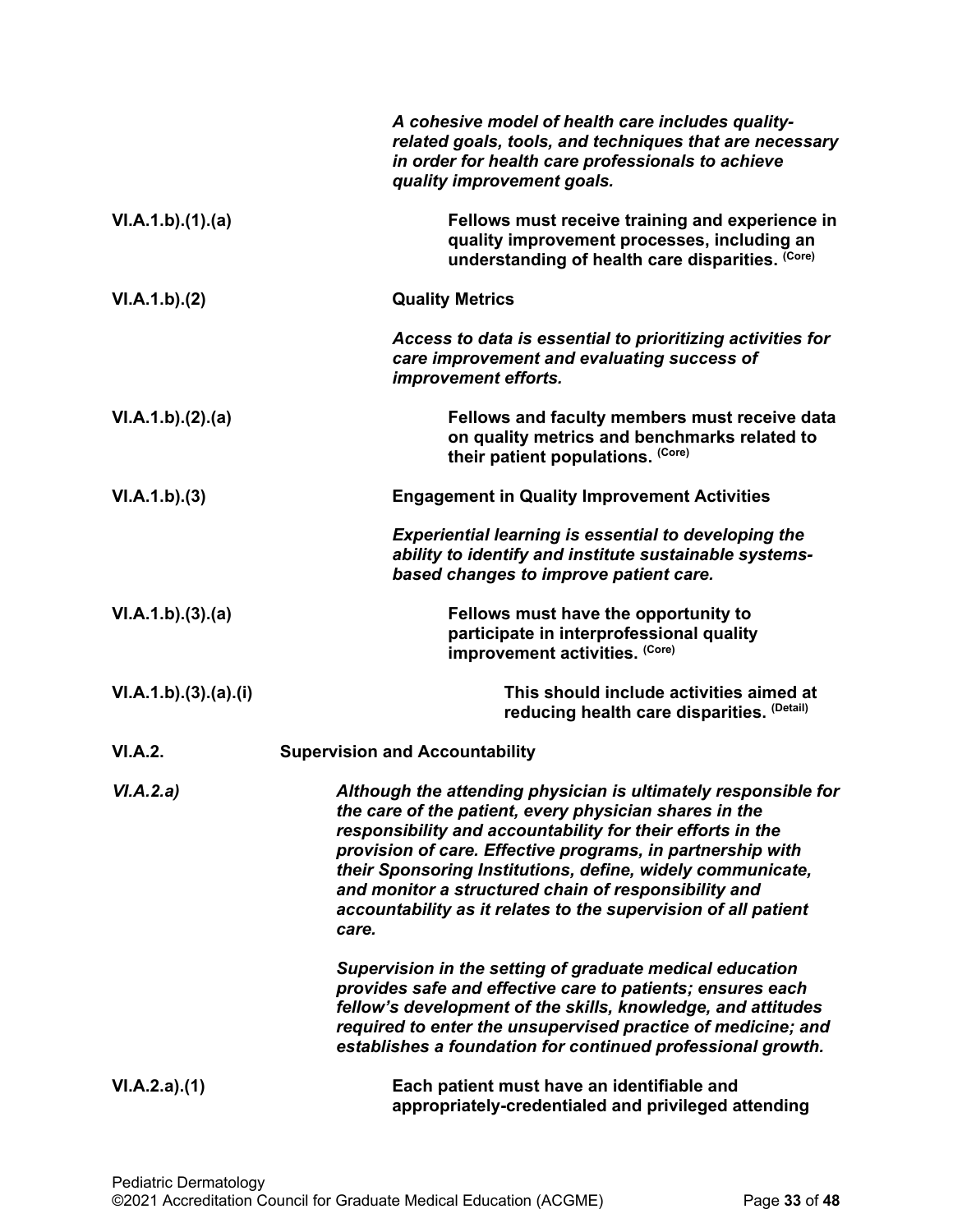|                    | physician (or licensed independent practitioner as<br>specified by the applicable Review Committee) who is<br>responsible and accountable for the patient's care.<br>(Core)                                                                                                                                                                                                                                                                                                                                                                                                                                                                                                                                                                                                           |
|--------------------|---------------------------------------------------------------------------------------------------------------------------------------------------------------------------------------------------------------------------------------------------------------------------------------------------------------------------------------------------------------------------------------------------------------------------------------------------------------------------------------------------------------------------------------------------------------------------------------------------------------------------------------------------------------------------------------------------------------------------------------------------------------------------------------|
| VI.A.2.a)(1).(a)   | This information must be available to fellows,<br>faculty members, other members of the health<br>care team, and patients. (Core)                                                                                                                                                                                                                                                                                                                                                                                                                                                                                                                                                                                                                                                     |
| VI.A.2.a)(1)(b)    | Fellows and faculty members must inform each<br>patient of their respective roles in that patient's<br>care when providing direct patient care. (Core)                                                                                                                                                                                                                                                                                                                                                                                                                                                                                                                                                                                                                                |
| VI.A.2.b)          | Supervision may be exercised through a variety of methods.<br>For many aspects of patient care, the supervising physician<br>may be a more advanced fellow. Other portions of care<br>provided by the fellow can be adequately supervised by the<br>appropriate availability of the supervising faculty member or<br>fellow, either on site or by means of telecommunication<br>technology. Some activities require the physical presence of<br>the supervising faculty member. In some circumstances,<br>supervision may include post-hoc review of fellow-delivered<br>care with feedback.                                                                                                                                                                                          |
|                    | Background and Intent: Appropriate supervision is essential for patient safety and<br>high-quality teaching. Supervision is also contextual. There is tremendous diversity of<br>fellow patient interactions, education and training locations, and fellow skills and<br>abilities even at the same level of the educational program. The degree of supervision<br>is expected to evolve progressively as a fellow gains more experience, even with the<br>same patient condition or procedure. All fellows have a level of supervision<br>commensurate with their level of autonomy in practice; this level of supervision may<br>be enhanced based on factors such as patient safety, complexity, acuity, urgency, risk<br>of serious adverse events, or other pertinent variables. |
| VI.A.2.b)(1)       | The program must demonstrate that the appropriate<br>level of supervision in place for all fellows is based on<br>each fellow's level of training and ability, as well as<br>patient complexity and acuity. Supervision may be<br>exercised through a variety of methods, as appropriate<br>to the situation. (Core)                                                                                                                                                                                                                                                                                                                                                                                                                                                                  |
| VI.A.2.b)(2)       | The program must define when physical presence of a<br>supervising physician is required. (Core)                                                                                                                                                                                                                                                                                                                                                                                                                                                                                                                                                                                                                                                                                      |
| VI.A.2.c)          | <b>Levels of Supervision</b>                                                                                                                                                                                                                                                                                                                                                                                                                                                                                                                                                                                                                                                                                                                                                          |
|                    | To promote appropriate fellow supervision while providing<br>for graded authority and responsibility, the program must use<br>the following classification of supervision: (Core)                                                                                                                                                                                                                                                                                                                                                                                                                                                                                                                                                                                                     |
| $VI.A.2.c$ . $(1)$ | <b>Direct Supervision:</b>                                                                                                                                                                                                                                                                                                                                                                                                                                                                                                                                                                                                                                                                                                                                                            |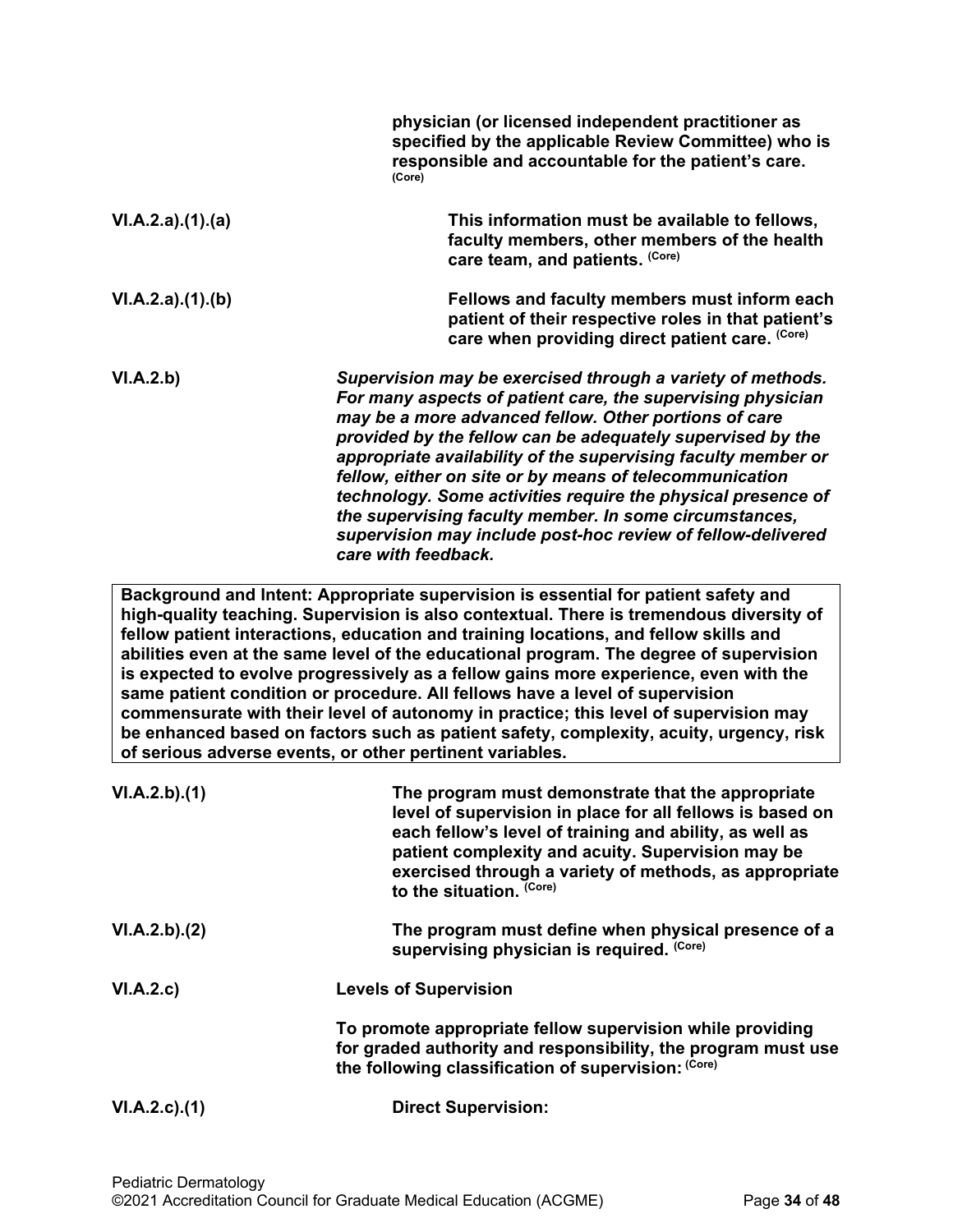| VI.A.2.c)(1).(a)   | the supervising physician is physically present<br>with the fellow during the key portions of the<br>patient interaction. (Core)                                                                                                                           |
|--------------------|------------------------------------------------------------------------------------------------------------------------------------------------------------------------------------------------------------------------------------------------------------|
| $VI.A.2.c$ . $(2)$ | Indirect Supervision: the supervising physician is not<br>providing physical or concurrent visual or audio<br>supervision but is immediately available to the fellow<br>for guidance and is available to provide appropriate<br>direct supervision. (Core) |
| VI.A.2.c.3)        | Oversight – the supervising physician is available to<br>provide review of procedures/encounters with<br>feedback provided after care is delivered. (Core)                                                                                                 |
| VI.A.2.d           | The privilege of progressive authority and responsibility,<br>conditional independence, and a supervisory role in patient<br>care delegated to each fellow must be assigned by the<br>program director and faculty members. (Core)                         |
| VI.A.2.d)(1)       | The program director must evaluate each fellow's<br>abilities based on specific criteria, guided by the<br>Milestones. (Core)                                                                                                                              |
| VI.A.2.d).(2)      | <b>Faculty members functioning as supervising</b><br>physicians must delegate portions of care to fellows<br>based on the needs of the patient and the skills of<br>each fellow. (Core)                                                                    |
| VI.A.2.d)(3)       | Fellows should serve in a supervisory role to junior<br>fellows and residents in recognition of their progress<br>toward independence, based on the needs of each<br>patient and the skills of the individual resident or<br>fellow. (Detail)              |
| VI.A.2.e)          | Programs must set guidelines for circumstances and events<br>in which fellows must communicate with the supervising<br>faculty member(s). (Core)                                                                                                           |
| VI.A.2.e.(1)       | Each fellow must know the limits of their scope of<br>authority, and the circumstances under which the<br>fellow is permitted to act with conditional<br>independence. (Outcome)                                                                           |
| oversight.         | Background and Intent: The ACGME Glossary of Terms defines conditional<br>independence as: Graded, progressive responsibility for patient care with defined                                                                                                |
| VI.A.2.f)          | Faculty supervision assignments must be of sufficient                                                                                                                                                                                                      |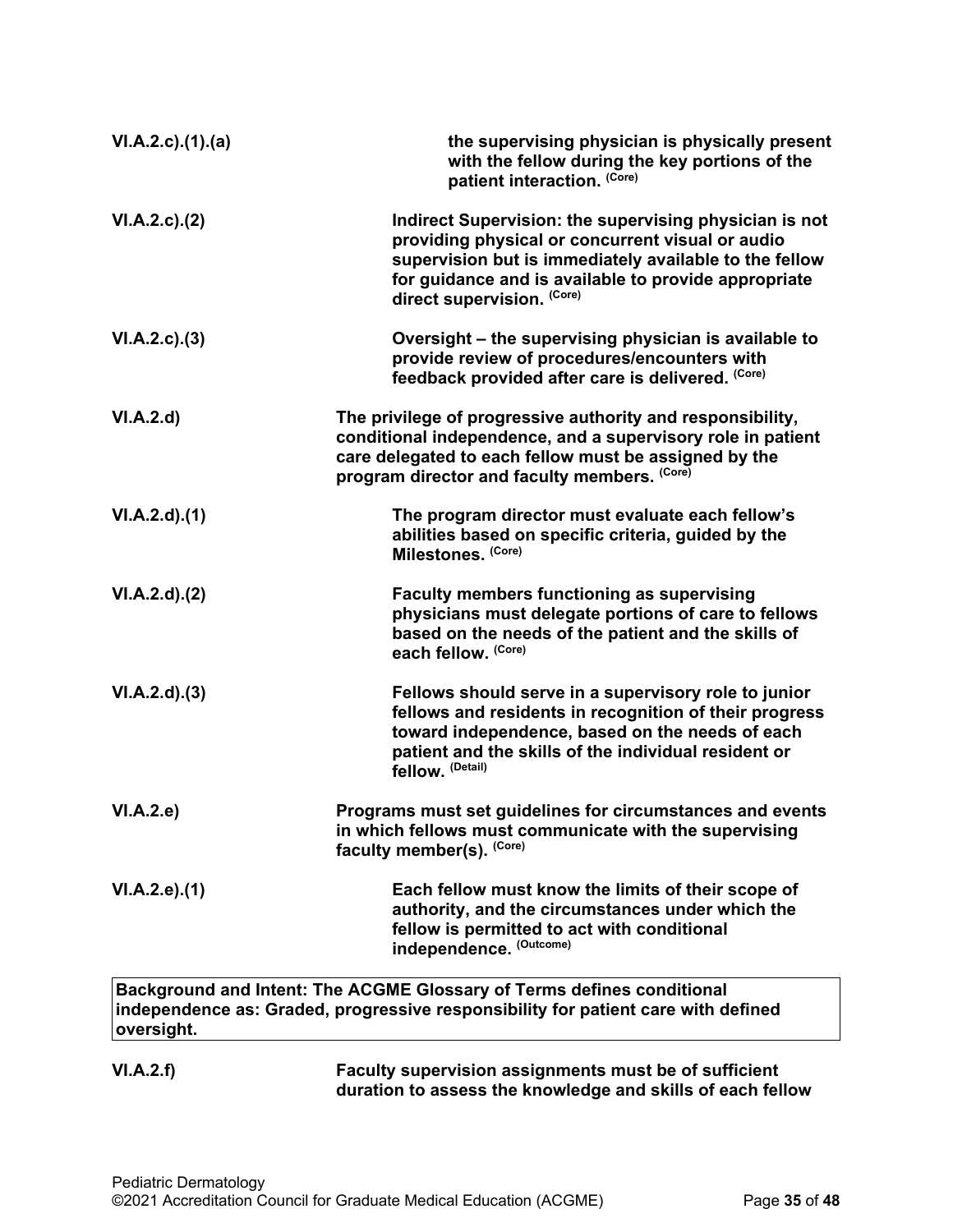**and to delegate to the fellow the appropriate level of patient care authority and responsibility. (Core)**

- <span id="page-35-0"></span>**VI.B. Professionalism**
- **VI.B.1. Programs, in partnership with their Sponsoring Institutions, must educate fellows and faculty members concerning the professional responsibilities of physicians, including their obligation to be appropriately rested and fit to provide the care required by their patients. (Core)**
- **VI.B.2. The learning objectives of the program must:**
- **VI.B.2.a) be accomplished through an appropriate blend of supervised patient care responsibilities, clinical teaching, and didactic educational events; (Core)**
- **VI.B.2.b) be accomplished without excessive reliance on fellows to** fulfill non-physician obligations; and, <sup>(Core)</sup>

**Background and Intent: Routine reliance on fellows to fulfill non-physician obligations increases work compression for fellows and does not provide an optimal educational experience. Non-physician obligations are those duties which in most institutions are performed by nursing and allied health professionals, transport services, or clerical staff. Examples of such obligations include transport of patients from the wards or units for procedures elsewhere in the hospital; routine blood drawing for laboratory tests; routine monitoring of patients when off the ward; and clerical duties, such as scheduling. While it is understood that fellows may be expected to do any of these things on occasion when the need arises, these activities should not be performed by fellows routinely and must be kept to a minimum to optimize fellow education.**

**VI.B.2.c) ensure manageable patient care responsibilities. (Core)**

**Background and Intent: The Common Program Requirements do not define "manageable patient care responsibilities" as this is variable by specialty and PGY level. Review Committees will provide further detail regarding patient care responsibilities in the applicable specialty-specific Program Requirements and accompanying FAQs. However, all programs, regardless of specialty, should carefully assess how the assignment of patient care responsibilities can affect work compression.**

| VI.B.3.   | The program director, in partnership with the Sponsoring Institution,<br>must provide a culture of professionalism that supports patient<br>safety and personal responsibility. (Core) |
|-----------|----------------------------------------------------------------------------------------------------------------------------------------------------------------------------------------|
| VI.B.4.   | Fellows and faculty members must demonstrate an understanding<br>of their personal role in the:                                                                                        |
| VI.B.4.a) | provision of patient- and family-centered care; (Outcome)                                                                                                                              |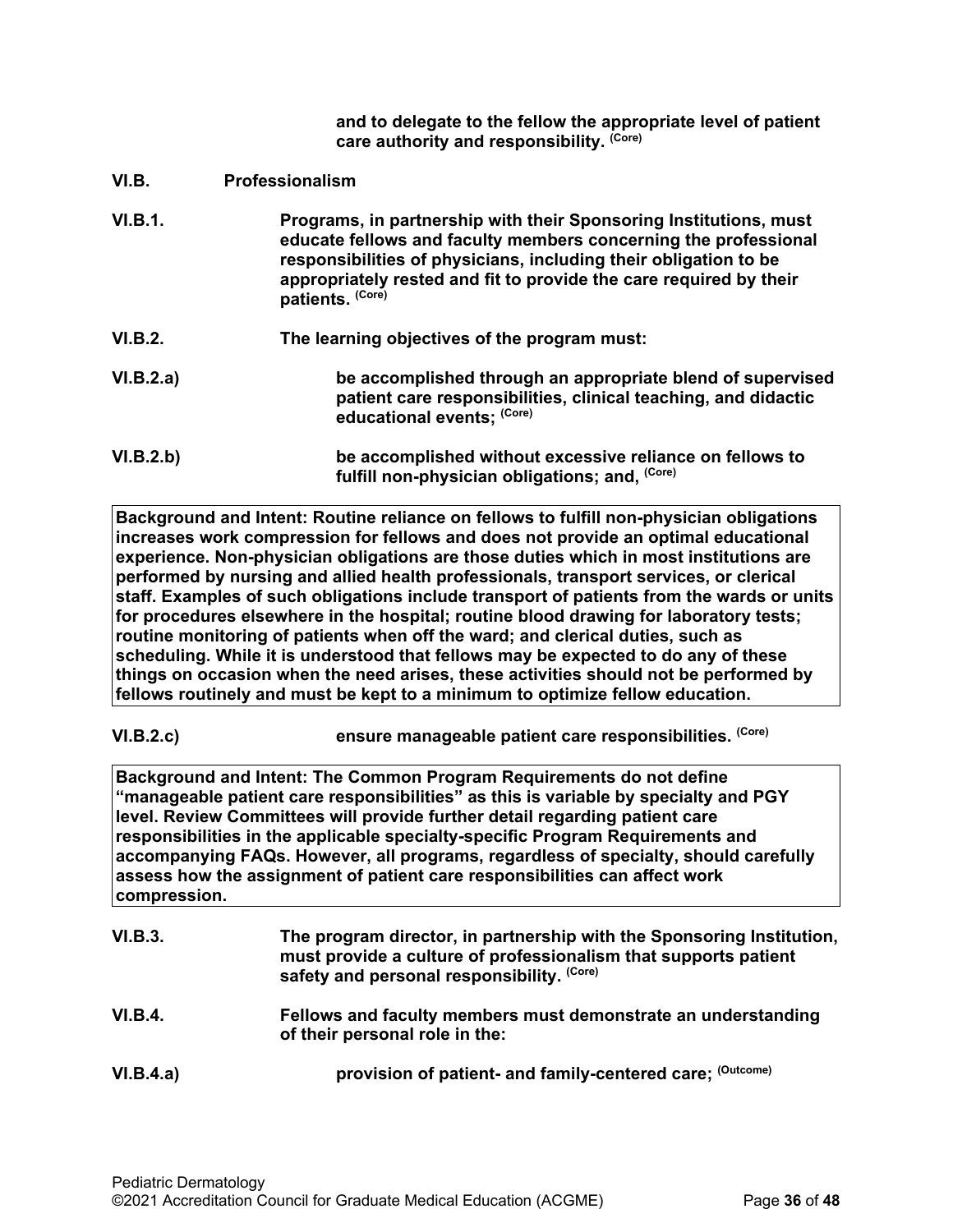<span id="page-36-0"></span>

| VI.B.4.b)           | safety and welfare of patients entrusted to their care,<br>including the ability to report unsafe conditions and adverse<br>events: (Outcome)                                                                                                                                                                                                                                                                                                                                                    |
|---------------------|--------------------------------------------------------------------------------------------------------------------------------------------------------------------------------------------------------------------------------------------------------------------------------------------------------------------------------------------------------------------------------------------------------------------------------------------------------------------------------------------------|
|                     | Background and Intent: This requirement emphasizes that responsibility for reporting<br>unsafe conditions and adverse events is shared by all members of the team and is not<br>solely the responsibility of the fellow.                                                                                                                                                                                                                                                                         |
| VI.B.4.c)           | assurance of their fitness for work, including: (Outcome)                                                                                                                                                                                                                                                                                                                                                                                                                                        |
|                     | Background and Intent: This requirement emphasizes the professional responsibility of<br>faculty members and fellows to arrive for work adequately rested and ready to care for<br>patients. It is also the responsibility of faculty members, fellows, and other members of<br>the care team to be observant, to intervene, and/or to escalate their concern about<br>fellow and faculty member fitness for work, depending on the situation, and in<br>accordance with institutional policies. |
| $VI.B.4.c$ ). $(1)$ | management of their time before, during, and after<br>clinical assignments; and, (Outcome)                                                                                                                                                                                                                                                                                                                                                                                                       |
| $VI.B.4.c$ ). $(2)$ | recognition of impairment, including from illness,<br>fatigue, and substance use, in themselves, their peers,<br>and other members of the health care team. (Outcome)                                                                                                                                                                                                                                                                                                                            |
| VI.B.4.d)           | commitment to lifelong learning; (Outcome)                                                                                                                                                                                                                                                                                                                                                                                                                                                       |
| VI.B.4.e            | monitoring of their patient care performance improvement<br>indicators; and, (Outcome)                                                                                                                                                                                                                                                                                                                                                                                                           |
| VI.B.4.f)           | accurate reporting of clinical and educational work hours,<br>patient outcomes, and clinical experience data. (Outcome)                                                                                                                                                                                                                                                                                                                                                                          |
| <b>VI.B.5.</b>      | All fellows and faculty members must demonstrate responsiveness<br>to patient needs that supersedes self-interest. This includes the<br>recognition that under certain circumstances, the best interests of<br>the patient may be served by transitioning that patient's care to<br>another qualified and rested provider. (Outcome)                                                                                                                                                             |
| <b>VI.B.6.</b>      | Programs, in partnership with their Sponsoring Institutions, must<br>provide a professional, equitable, respectful, and civil environment<br>that is free from discrimination, sexual and other forms of<br>harassment, mistreatment, abuse, or coercion of students, fellows,<br>faculty, and staff. (Core)                                                                                                                                                                                     |
| <b>VI.B.7.</b>      | Programs, in partnership with their Sponsoring Institutions, should<br>have a process for education of fellows and faculty regarding<br>unprofessional behavior and a confidential process for reporting,<br>investigating, and addressing such concerns. (Core)                                                                                                                                                                                                                                 |
| VI.C.               | <b>Well-Being</b>                                                                                                                                                                                                                                                                                                                                                                                                                                                                                |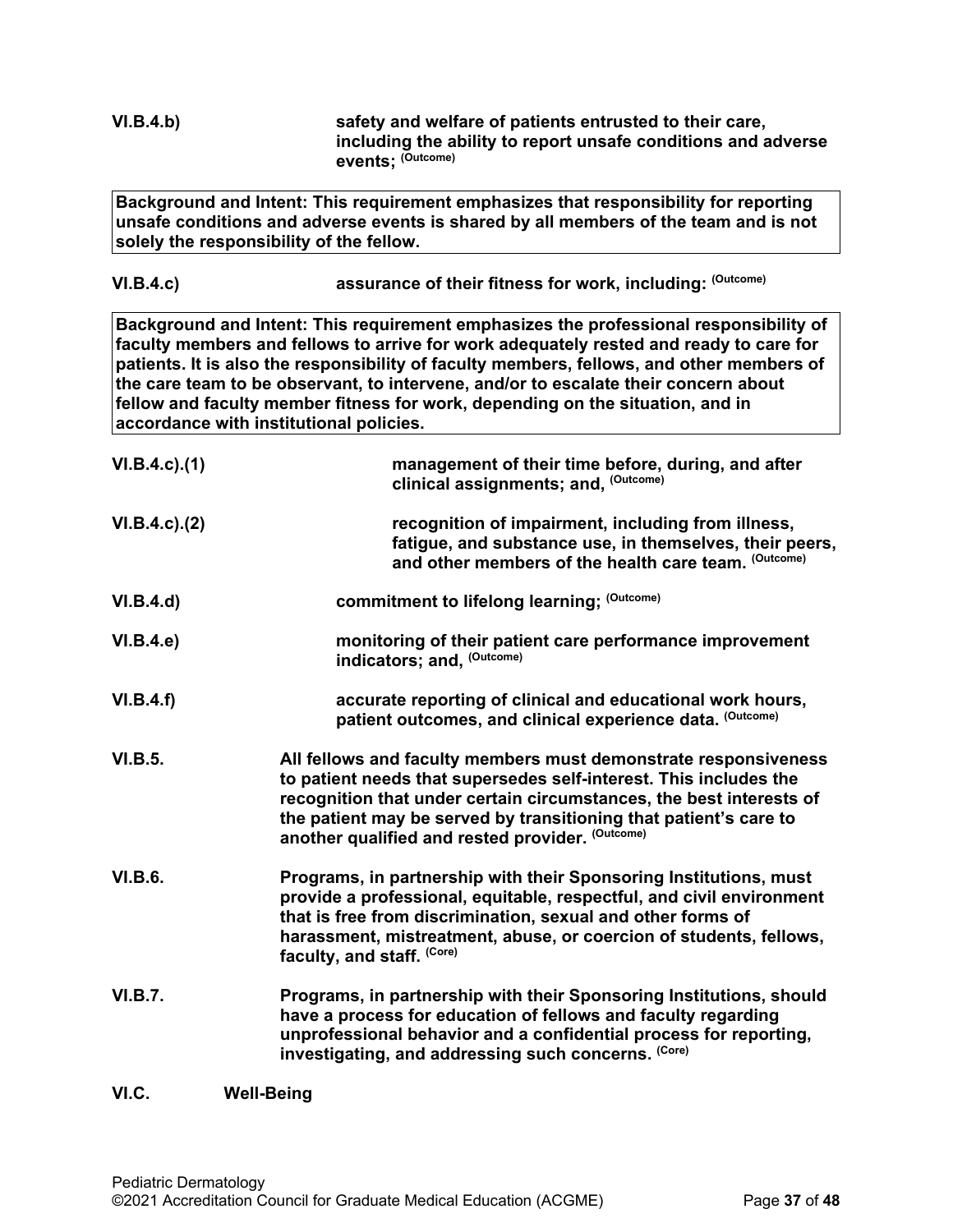*Psychological, emotional, and physical well-being are critical in the development of the competent, caring, and resilient physician and require proactive attention to life inside and outside of medicine. Well-being requires that physicians retain the joy in medicine while managing their own real-life stresses. Self-care and responsibility to support other members of the health care team are important components of professionalism; they are also skills that must be modeled, learned, and nurtured in the context of other aspects of fellowship training.*

*Fellows and faculty members are at risk for burnout and depression. Programs, in partnership with their Sponsoring Institutions, have the same responsibility to address well-being as other aspects of resident competence. Physicians and all members of the health care team share responsibility for the well-being of each other. For example, a culture which encourages covering for colleagues after an illness without the expectation of reciprocity reflects the ideal of professionalism. A positive culture in a clinical learning environment models constructive behaviors, and prepares fellows with the skills and attitudes needed to thrive throughout their careers.*

**Background and Intent: The ACGME is committed to addressing physician well-being for individuals and as it relates to the learning and working environment. The creation of a learning and working environment with a culture of respect and accountability for physician well-being is crucial to physicians' ability to deliver the safest, best possible care to patients. The ACGME is leveraging its resources in four key areas to support the ongoing focus on physician well-being: education, influence, research, and collaboration. Information regarding the ACGME's ongoing efforts in this area is available on the ACGME website.**

**As these efforts evolve, information will be shared with programs seeking to develop and/or strengthen their own well-being initiatives. In addition, there are many activities that programs can utilize now to assess and support physician well-being. These include culture of safety surveys, ensuring the availability of counseling services, and attention to the safety of the entire health care team.**

| VI.C.1.   | The responsibility of the program, in partnership with the<br>Sponsoring Institution, to address well-being must include:                                                                                                                                                                                                      |
|-----------|--------------------------------------------------------------------------------------------------------------------------------------------------------------------------------------------------------------------------------------------------------------------------------------------------------------------------------|
| VI.C.1.a) | efforts to enhance the meaning that each fellow finds in the<br>experience of being a physician, including protecting time<br>with patients, minimizing non-physician obligations,<br>providing administrative support, promoting progressive<br>autonomy and flexibility, and enhancing professional<br>relationships: (Core) |
| VI.C.1.b) | attention to scheduling, work intensity, and work<br>compression that impacts fellow well-being; (Core)                                                                                                                                                                                                                        |
| VI.C.1.c) | evaluating workplace safety data and addressing the safety of<br>fellows and faculty members; (Core)                                                                                                                                                                                                                           |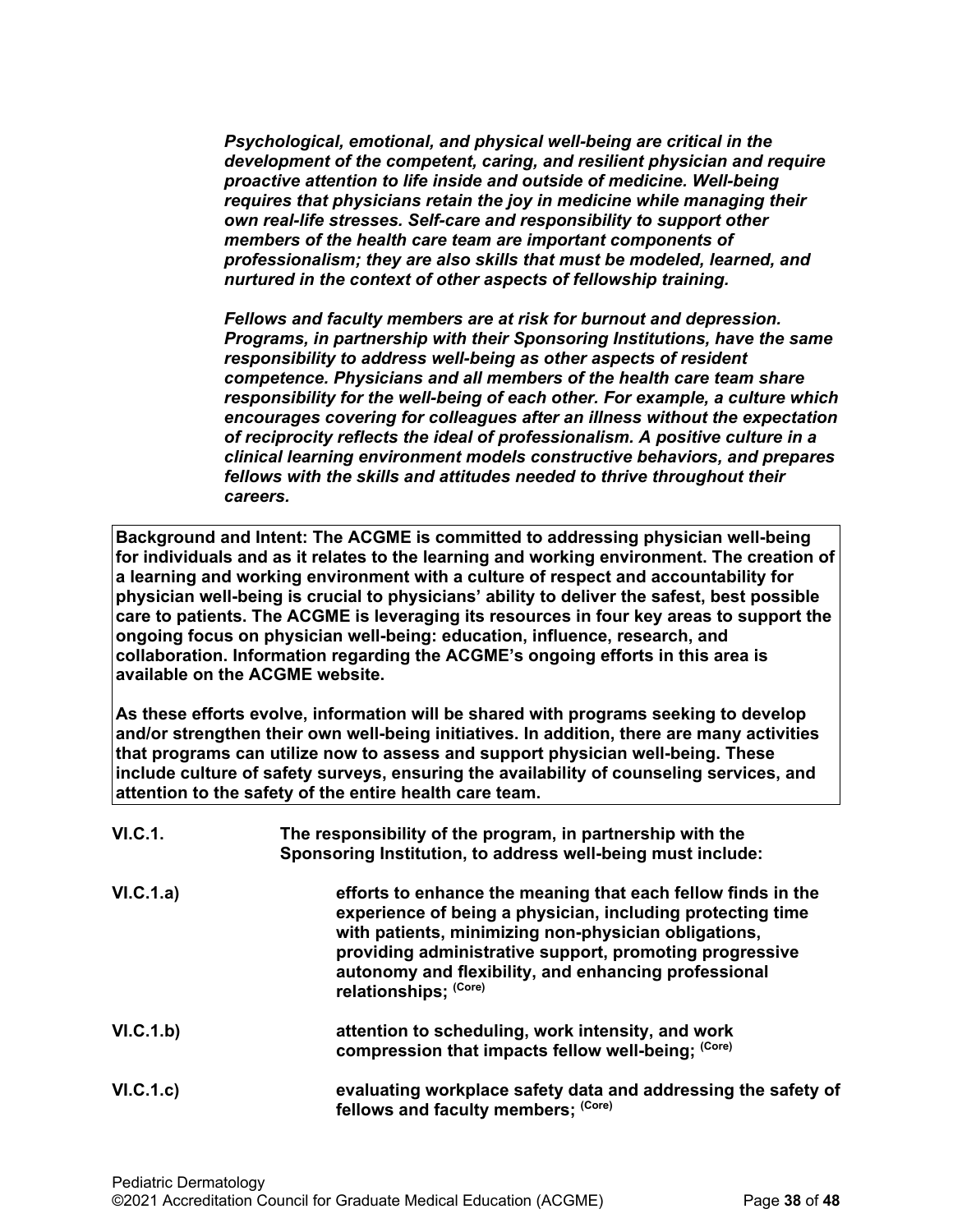**Background and Intent: This requirement emphasizes the responsibility shared by the Sponsoring Institution and its programs to gather information and utilize systems that monitor and enhance fellow and faculty member safety, including physical safety. Issues to be addressed include, but are not limited to, monitoring of workplace injuries, physical or emotional violence, vehicle collisions, and emotional well-being after adverse events.**

| VI.C.1.d) | policies and programs that encourage optimal fellow and |
|-----------|---------------------------------------------------------|
|           | faculty member well-being; and, <sup>(Core)</sup>       |

**Background and Intent: Well-being includes having time away from work to engage with family and friends, as well as to attend to personal needs and to one's own health, including adequate rest, healthy diet, and regular exercise.**

**VI.C.1.d).(1) Fellows must be given the opportunity to attend medical, mental health, and dental care appointments, including those scheduled during their working hours. (Core)**

**Background and Intent: The intent of this requirement is to ensure that fellows have the opportunity to access medical and dental care, including mental health care, at times that are appropriate to their individual circumstances. Fellows must be provided with time away from the program as needed to access care, including appointments scheduled during their working hours.**

**VI.C.1.e) attention to fellow and faculty member burnout, depression, and substance use disorder. The program, in partnership with its Sponsoring Institution, must educate faculty members and fellows in identification of the symptoms of burnout, depression, and substance use disorder, including means to assist those who experience these conditions. Fellows and faculty members must also be educated to recognize those symptoms in themselves and how to seek appropriate care. The program, in partnership with its Sponsoring Institution, must: (Core)**

**Background and Intent: Programs and Sponsoring Institutions are encouraged to review materials in order to create systems for identification of burnout, depression, and substance use disorder. Materials and more information are available on the Physician Well-being section of the ACGME website [\(http://www.acgme.org/What-We-](http://www.acgme.org/What-We-Do/Initiatives/Physician-Well-Being)[Do/Initiatives/Physician-Well-Being\)](http://www.acgme.org/What-We-Do/Initiatives/Physician-Well-Being).**

**VI.C.1.e).(1) encourage fellows and faculty members to alert the program director or other designated personnel or programs when they are concerned that another fellow, resident, or faculty member may be displaying signs of burnout, depression, a substance use disorder, suicidal ideation, or potential for violence; (Core)**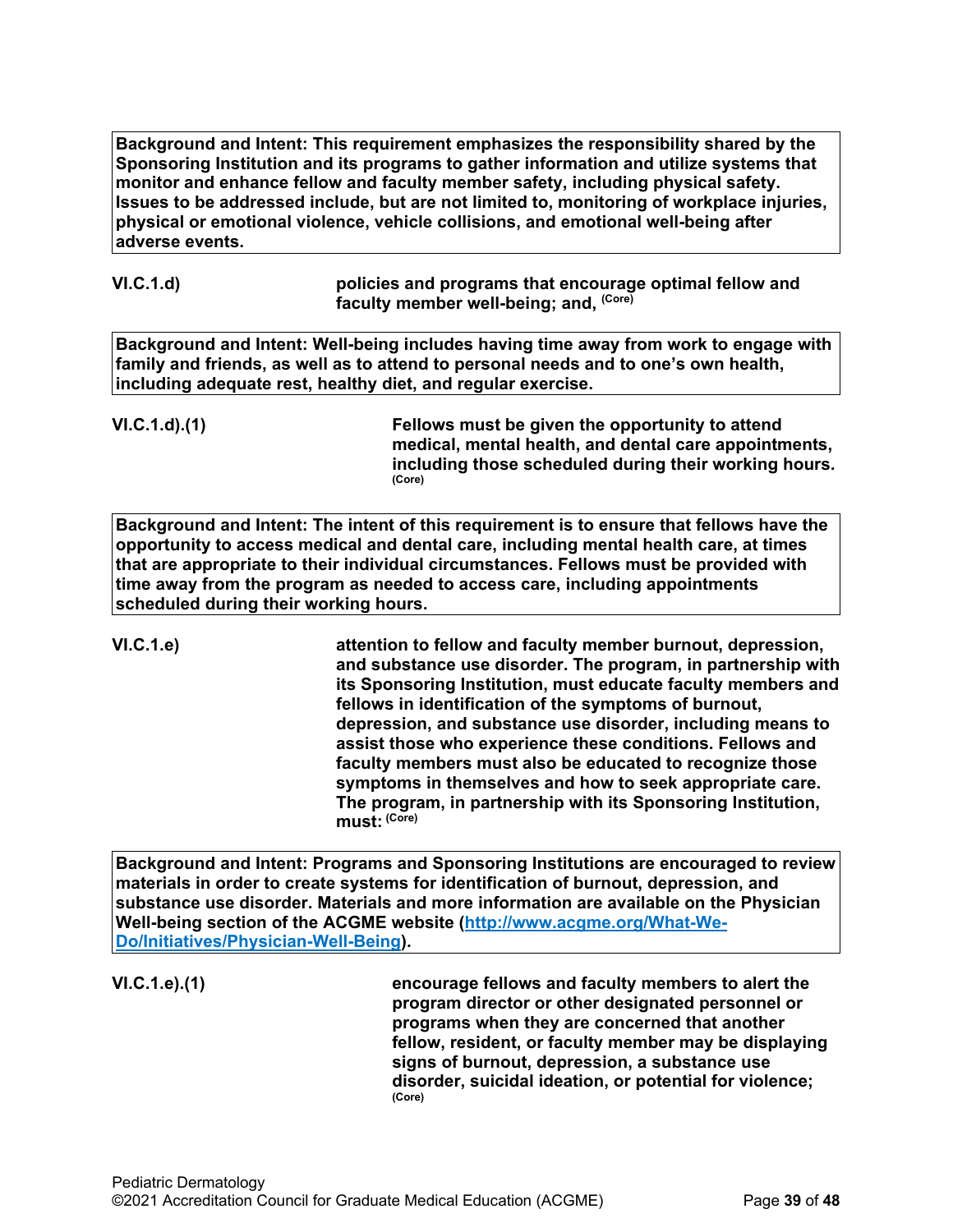**Background and Intent: Individuals experiencing burnout, depression, a substance use disorder, and/or suicidal ideation are often reluctant to reach out for help due to the stigma associated with these conditions, and are concerned that seeking help may have a negative impact on their career. Recognizing that physicians are at increased risk in these areas, it is essential that fellows and faculty members are able to report their concerns when another fellow or faculty member displays signs of any of these conditions, so that the program director or other designated personnel, such as the department chair, may assess the situation and intervene as necessary to facilitate access to appropriate care. Fellows and faculty members must know which personnel, in addition to the program director, have been designated with this responsibility; those personnel and the program director should be familiar with the institution's impaired physician policy and any employee health, employee assistance, and/or wellness programs within the institution. In cases of physician impairment, the program director or designated personnel should follow the policies of their institution for reporting.**

| VI.C.1.e). (2) | provide access to appropriate tools for self-screening;<br>and. (Core)                             |
|----------------|----------------------------------------------------------------------------------------------------|
| VI.C.1.e). (3) | provide access to confidential, affordable mental<br>health assessment, counseling, and treatment, |
|                | including access to urgent and emergent care 24                                                    |

**hours a day, seven days a week. (Core)**

**Background and Intent: The intent of this requirement is to ensure that fellows have immediate access at all times to a mental health professional (psychiatrist, psychologist, Licensed Clinical Social Worker, Primary Mental Health Nurse Practitioner, or Licensed Professional Counselor) for urgent or emergent mental health issues. In-person, telemedicine, or telephonic means may be utilized to satisfy this requirement. Care in the Emergency Department may be necessary in some cases, but not as the primary or sole means to meet the requirement.**

**The reference to affordable counseling is intended to require that financial cost not be a barrier to obtaining care.**

| VI.C.2.   | There are circumstances in which fellows may be unable to attend<br>work, including but not limited to fatigue, illness, family<br>emergencies, and parental leave. Each program must allow an<br>appropriate length of absence for fellows unable to perform their<br>patient care responsibilities. (Core) |
|-----------|--------------------------------------------------------------------------------------------------------------------------------------------------------------------------------------------------------------------------------------------------------------------------------------------------------------|
| VI.C.2.a) | The program must have policies and procedures in place to<br>ensure coverage of patient care. (Core)                                                                                                                                                                                                         |
| VI.C.2.b) | These policies must be implemented without fear of negative<br>consequences for the fellow who is or was unable to provide<br>the clinical work. (Core)                                                                                                                                                      |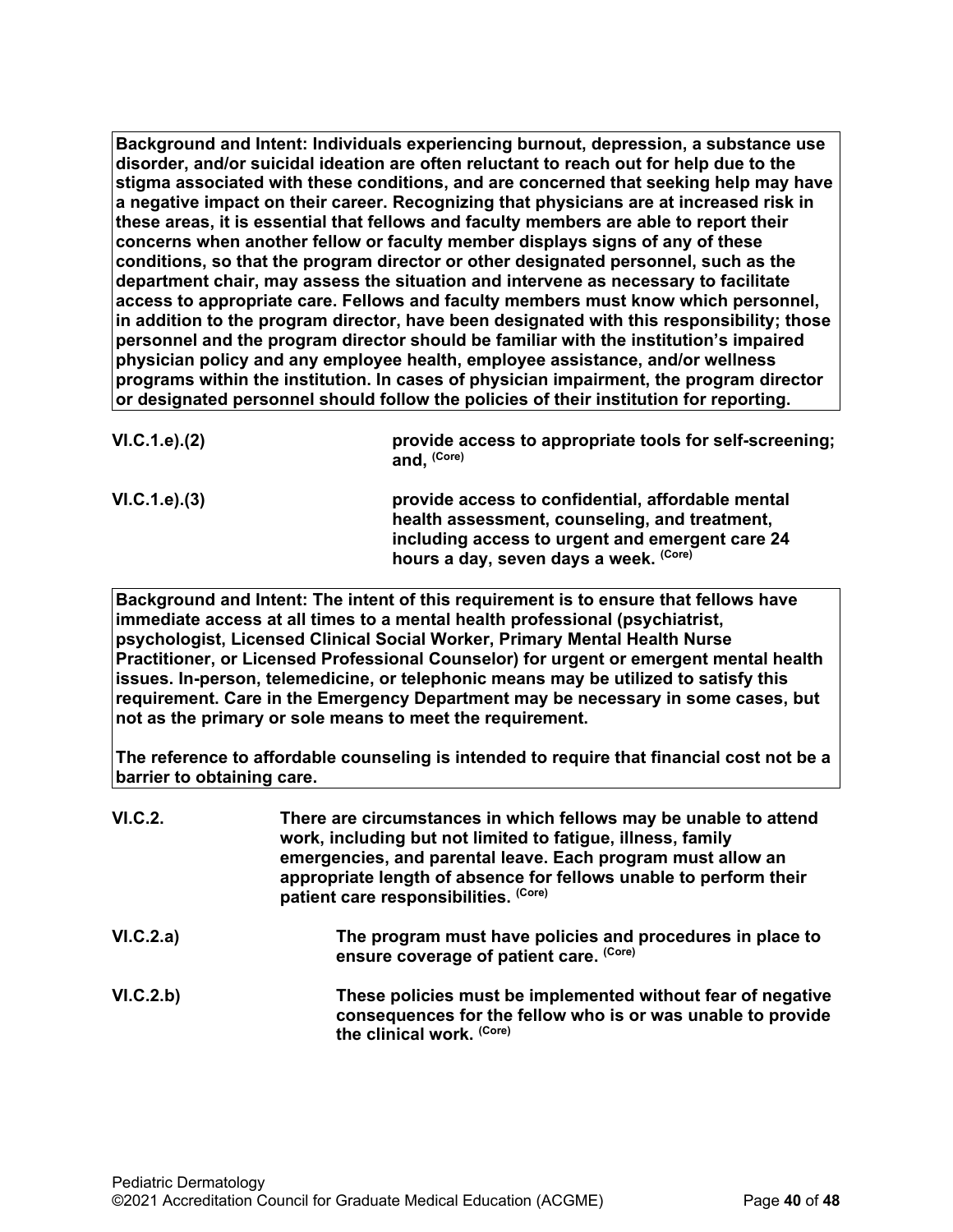**Background and Intent: Fellows may need to extend their length of training depending on length of absence and specialty board eligibility requirements. Teammates should assist colleagues in need and equitably reintegrate them upon return.**

- <span id="page-40-0"></span>**VI.D. Fatigue Mitigation**
- **VI.D.1. Programs must:**
- **VI.D.1.a) educate all faculty members and fellows to recognize the signs of fatigue and sleep deprivation; (Core) VI.D.1.b) educate all faculty members and fellows in alertness management and fatigue mitigation processes; and, (Core) VI.D.1.c) encourage fellows to use fatigue mitigation processes to manage the potential negative effects of fatigue on patient**

**care and learning. (Detail)**

**Background and Intent: Providing medical care to patients is physically and mentally demanding. Night shifts, even for those who have had enough rest, cause fatigue. Experiencing fatigue in a supervised environment during training prepares fellows for managing fatigue in practice. It is expected that programs adopt fatigue mitigation processes and ensure that there are no negative consequences and/or stigma for using fatigue mitigation strategies.**

**This requirement emphasizes the importance of adequate rest before and after clinical responsibilities. Strategies that may be used include, but are not limited to, strategic napping; the judicious use of caffeine; availability of other caregivers; time management to maximize sleep off-duty; learning to recognize the signs of fatigue, and selfmonitoring performance and/or asking others to monitor performance; remaining active to promote alertness; maintaining a healthy diet; using relaxation techniques to fall asleep; maintaining a consistent sleep routine; exercising regularly; increasing sleep time before and after call; and ensuring sufficient sleep recovery periods.**

- **VI.D.2. Each program must ensure continuity of patient care, consistent with the program's policies and procedures referenced in VI.C.2– VI.C.2.b), in the event that a fellow may be unable to perform their patient care responsibilities due to excessive fatigue. (Core)**
- **VI.D.3. The program, in partnership with its Sponsoring Institution, must ensure adequate sleep facilities and safe transportation options for fellows who may be too fatigued to safely return home. (Core)**
- <span id="page-40-1"></span>**VI.E. Clinical Responsibilities, Teamwork, and Transitions of Care**
- **VI.E.1. Clinical Responsibilities**

**The clinical responsibilities for each fellow must be based on PGY level, patient safety, fellow ability, severity and complexity of patient illness/condition, and available support services. (Core)**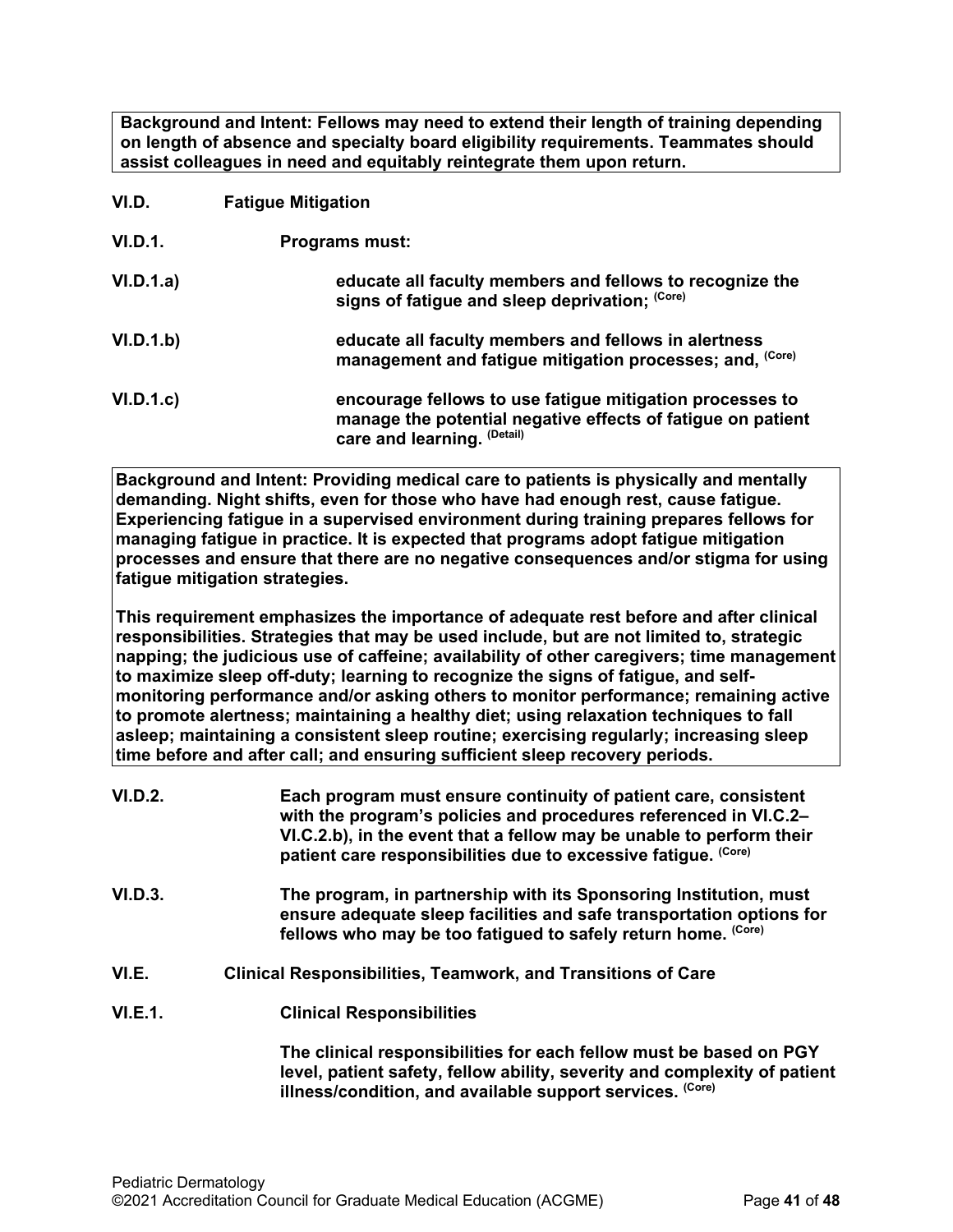**Background and Intent: The changing clinical care environment of medicine has meant that work compression due to high complexity has increased stress on fellows. Faculty members and program directors need to make sure fellows function in an environment that has safe patient care and a sense of fellow well-being. Some Review Committees have addressed this by setting limits on patient admissions, and it is an essential responsibility of the program director to monitor fellow workload. Workload should be distributed among the fellow team and interdisciplinary teams to minimize work compression.**

| VI.E.2.   | <b>Teamwork</b>                                                                                                                                                                                                                                                                                                  |
|-----------|------------------------------------------------------------------------------------------------------------------------------------------------------------------------------------------------------------------------------------------------------------------------------------------------------------------|
|           | Fellows must care for patients in an environment that maximizes<br>communication. This must include the opportunity to work as a<br>member of effective interprofessional teams that are appropriate to<br>the delivery of care in the subspecialty and larger health system.<br>(Core)                          |
| VI.E.3.   | <b>Transitions of Care</b>                                                                                                                                                                                                                                                                                       |
| VI.E.3.a) | Programs must design clinical assignments to optimize<br>transitions in patient care, including their safety, frequency,<br>and structure. (Core)                                                                                                                                                                |
| VI.E.3.b) | Programs, in partnership with their Sponsoring Institutions,<br>must ensure and monitor effective, structured hand-over<br>processes to facilitate both continuity of care and patient<br>safety. (Core)                                                                                                         |
| VI.E.3.c  | Programs must ensure that fellows are competent in<br>communicating with team members in the hand-over process.<br>(Outcome)                                                                                                                                                                                     |
| VI.E.3.d  | Programs and clinical sites must maintain and communicate<br>schedules of attending physicians and fellows currently<br>responsible for care. (Core)                                                                                                                                                             |
| VI.E.3.e  | Each program must ensure continuity of patient care,<br>consistent with the program's policies and procedures<br>referenced in VI.C.2.-VI.C.2.b), in the event that a fellow may<br>be unable to perform their patient care responsibilities due to<br>excessive fatigue or illness, or family emergency. (Core) |
| VI.F.     | <b>Clinical Experience and Education</b>                                                                                                                                                                                                                                                                         |

<span id="page-41-0"></span>*Programs, in partnership with their Sponsoring Institutions, must design an effective program structure that is configured to provide fellows with educational and clinical experience opportunities, as well as reasonable opportunities for rest and personal activities.*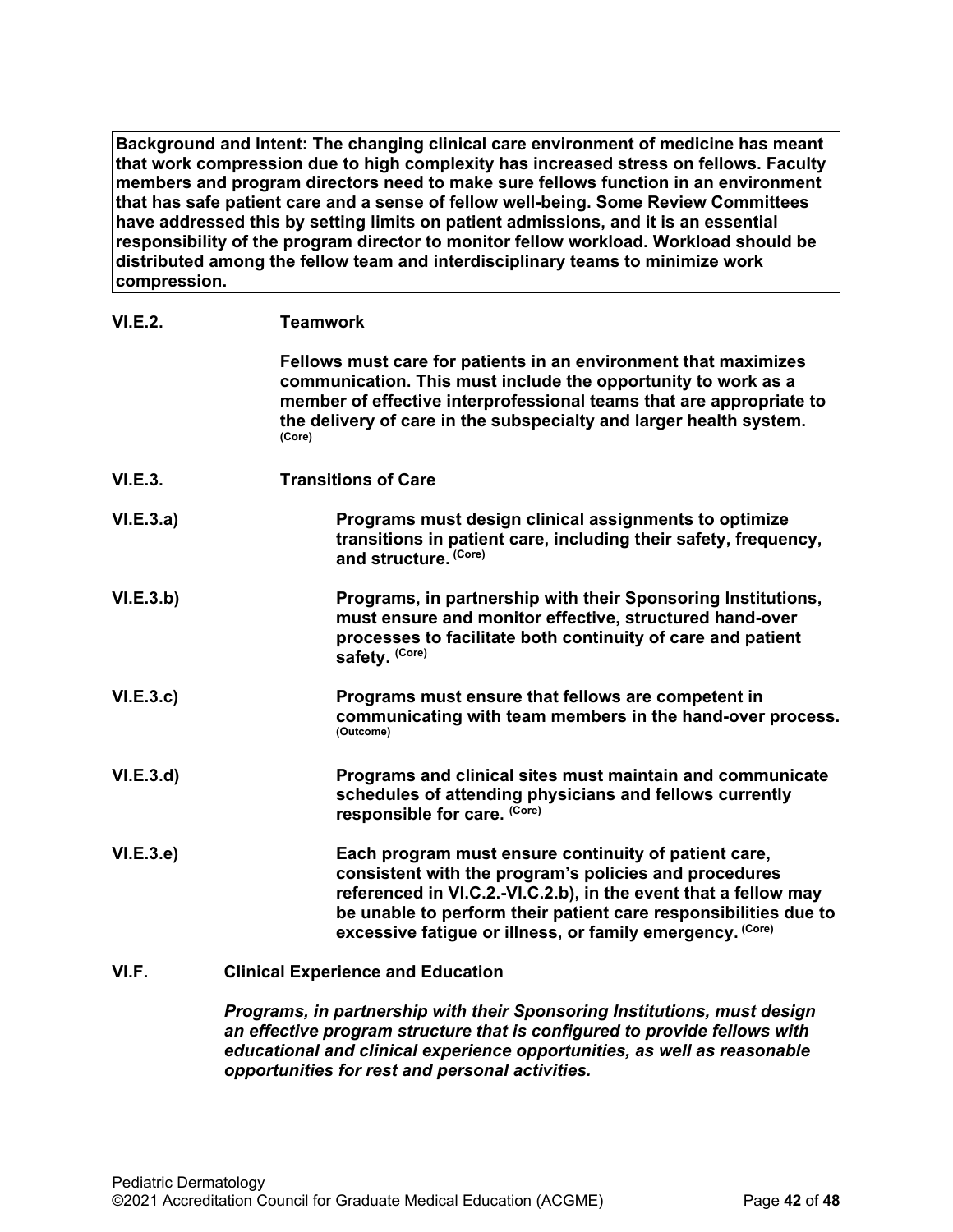**Background and Intent: In the new requirements, the terms "clinical experience and education," "clinical and educational work," and "clinical and educational work hours" replace the terms "duty hours," "duty periods," and "duty." These changes have been made in response to concerns that the previous use of the term "duty" in reference to number of hours worked may have led some to conclude that fellows' duty to "clock out" on time superseded their duty to their patients.**

**VI.F.1. Maximum Hours of Clinical and Educational Work per Week**

**Clinical and educational work hours must be limited to no more than 80 hours per week, averaged over a four-week period, inclusive of all in-house clinical and educational activities, clinical work done from home, and all moonlighting. (Core)**

**Background and Intent: Programs and fellows have a shared responsibility to ensure that the 80-hour maximum weekly limit is not exceeded. While the requirement has been written with the intent of allowing fellows to remain beyond their scheduled work periods to care for a patient or participate in an educational activity, these additional hours must be accounted for in the allocated 80 hours when averaged over four weeks.**

# *Scheduling*

**While the ACGME acknowledges that, on rare occasions, a fellow may work in excess of 80 hours in a given week, all programs and fellows utilizing this flexibility will be required to adhere to the 80-hour maximum weekly limit when averaged over a fourweek period. Programs that regularly schedule fellows to work 80 hours per week and still permit fellows to remain beyond their scheduled work period are likely to exceed the 80-hour maximum, which would not be in substantial compliance with the requirement. These programs should adjust schedules so that fellows are scheduled to work fewer than 80 hours per week, which would allow fellows to remain beyond their scheduled work period when needed without violating the 80-hour requirement. Programs may wish to consider using night float and/or making adjustments to the frequency of in-house call to ensure compliance with the 80-hour maximum weekly limit.**

# *Oversight*

**With increased flexibility introduced into the Requirements, programs permitting this flexibility will need to account for the potential for fellows to remain beyond their assigned work periods when developing schedules, to avoid exceeding the 80-hour maximum weekly limit, averaged over four weeks. The ACGME Review Committees will strictly monitor and enforce compliance with the 80-hour requirement. Where violations of the 80-hour requirement are identified, programs will be subject to citation and at risk for an adverse accreditation action.**

# *Work from Home*

**While the requirement specifies that clinical work done from home must be counted toward the 80-hour maximum weekly limit, the expectation remains that scheduling be structured so that fellows are able to complete most work on site during scheduled clinical work hours without requiring them to take work home. The new requirements acknowledge the changing landscape of medicine, including electronic health records, and the resulting increase in the amount of work fellows choose to do from home. The requirement provides flexibility for fellows to do this while ensuring that the time spent**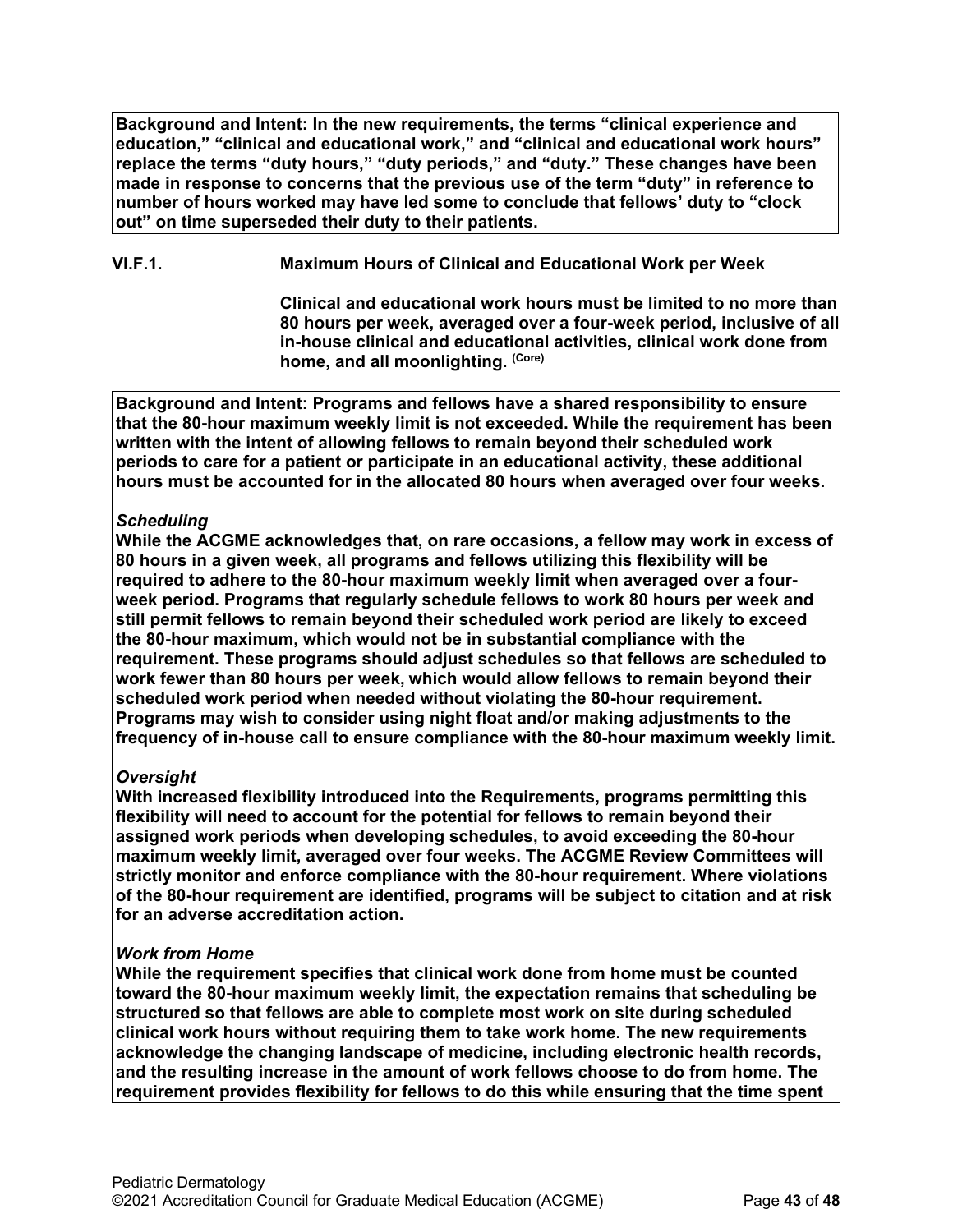**by fellows completing clinical work from home is accomplished within the 80-hour weekly maximum. Types of work from home that must be counted include using an electronic health record and taking calls from home. Reading done in preparation for the following day's cases, studying, and research done from home do not count toward the 80 hours. Fellow decisions to leave the hospital before their clinical work has been completed and to finish that work later from home should be made in consultation with the fellow's supervisor. In such circumstances, fellows should be mindful of their professional responsibility to complete work in a timely manner and to maintain patient confidentiality.**

**During the public comment period many individuals raised questions and concerns related to this change. Some questioned whether minute by minute tracking would be required; in other words, if a fellow spends three minutes on a phone call and then a few hours later spends two minutes on another call, will the fellow need to report that time. Others raised concerns related to the ability of programs and institutions to verify the accuracy of the information reported by fellows. The new requirements are not an attempt to micromanage this process. Fellows are to track the time they spend on clinical work from home and to report that time to the program. Decisions regarding whether to report infrequent phone calls of very short duration will be left to the individual fellow. Programs will need to factor in time fellows are spending on clinical work at home when schedules are developed to ensure that fellows are not working in excess of 80 hours per week, averaged over four weeks. There is no requirement that programs assume responsibility for documenting this time. Rather, the program's responsibility is ensuring that fellows report their time from home and that schedules are structured to ensure that fellows are not working in excess of 80 hours per week, averaged over four weeks.**

| <b>VI.F.2.</b> | <b>Mandatory Time Free of Clinical Work and Education</b>                                                                                                                                                                                                                                               |
|----------------|---------------------------------------------------------------------------------------------------------------------------------------------------------------------------------------------------------------------------------------------------------------------------------------------------------|
| VI.F.2.a)      | The program must design an effective program structure that<br>is configured to provide fellows with educational<br>opportunities, as well as reasonable opportunities for rest<br>and personal well-being. (Core)                                                                                      |
| VI.F.2.b)      | Fellows should have eight hours off between scheduled<br>clinical work and education periods. (Detail)                                                                                                                                                                                                  |
| VI.F.2.b)(1)   | There may be circumstances when fellows choose to<br>stay to care for their patients or return to the hospital<br>with fewer than eight hours free of clinical experience<br>and education. This must occur within the context of<br>the 80-hour and the one-day-off-in-seven<br>requirements. (Detail) |

**Background and Intent: While it is expected that fellow schedules will be structured to ensure that fellows are provided with a minimum of eight hours off between scheduled work periods, it is recognized that fellows may choose to remain beyond their scheduled time, or return to the clinical site during this time-off period, to care for a patient. The requirement preserves the flexibility for fellows to make those choices. It is also noted that the 80-hour weekly limit (averaged over four weeks) is a deterrent for**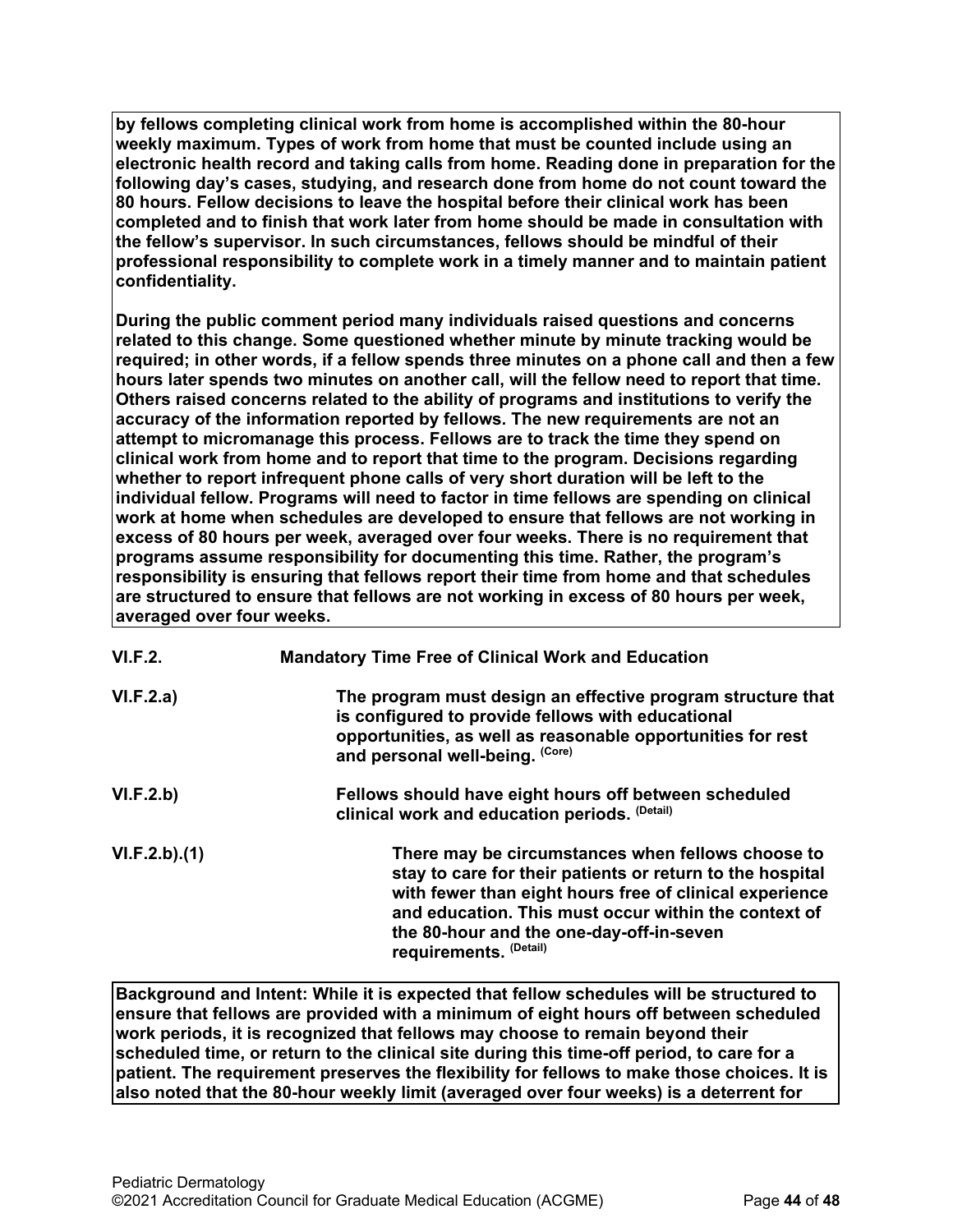**scheduling fewer than eight hours off between clinical and education work periods, as it would be difficult for a program to design a schedule that provides fewer than eight hours off without violating the 80-hour rule.**

# **VI.F.2.c) Fellows must have at least 14 hours free of clinical work and education after 24 hours of in-house call. (Core)**

**Background and Intent: Fellows have a responsibility to return to work rested, and thus are expected to use this time away from work to get adequate rest. In support of this goal, fellows are encouraged to prioritize sleep over other discretionary activities.**

**VI.F.2.d) Fellows must be scheduled for a minimum of one day in seven free of clinical work and required education (when averaged over four weeks). At-home call cannot be assigned on these free days. (Core)**

**Background and Intent: The requirement provides flexibility for programs to distribute days off in a manner that meets program and fellow needs. It is strongly recommended that fellows' preference regarding how their days off are distributed be considered as schedules are developed. It is desirable that days off be distributed throughout the month, but some fellows may prefer to group their days off to have a "golden weekend, " meaning a consecutive Saturday and Sunday free from work. The requirement for one free day in seven should not be interpreted as precluding a golden weekend. Where feasible, schedules may be designed to provide fellows with a weekend, or two consecutive days, free of work. The applicable Review Committee will evaluate the number of consecutive days of work and determine whether they meet educational objectives. Programs are encouraged to distribute days off in a fashion that optimizes fellow well-being, and educational and personal goals. It is noted that a day off is defined in the ACGME Glossary of Terms as "one (1) continuous 24-hour period free from all administrative, clinical, and educational activities."**

| VI.F.3.         | <b>Maximum Clinical Work and Education Period Length</b>                                                                                                                            |
|-----------------|-------------------------------------------------------------------------------------------------------------------------------------------------------------------------------------|
| VI.F.3.a)       | Clinical and educational work periods for fellows must not<br>exceed 24 hours of continuous scheduled clinical<br>assignments. (Core)                                               |
| VI.F.3.a)(1)    | Up to four hours of additional time may be used for<br>activities related to patient safety, such as providing<br>effective transitions of care, and/or fellow education.<br>(Core) |
| VI.F.3.a)(1)(a) | Additional patient care responsibilities must not<br>be assigned to a fellow during this time. (Core)                                                                               |

**Background and Intent: The additional time referenced in VI.F.3.a).(1) should not be used for the care of new patients. It is essential that the fellow continue to function as a member of the team in an environment where other members of the team can assess fellow fatigue, and that supervision for post-call fellows is provided. This 24 hours and**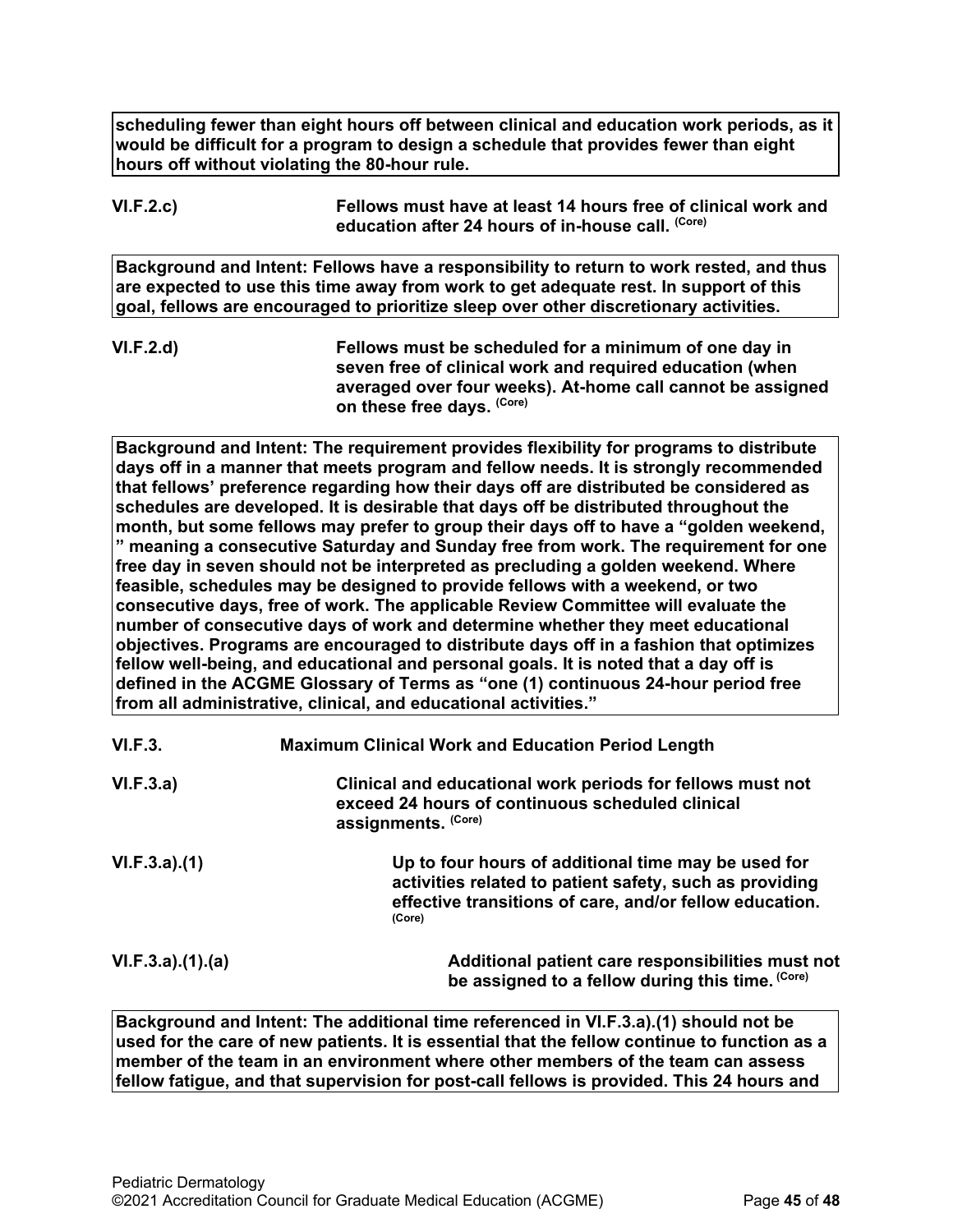**up to an additional four hours must occur within the context of 80-hour weekly limit, averaged over four weeks.**

| VI.F.4.      | <b>Clinical and Educational Work Hour Exceptions</b>                                                                                                                                                |
|--------------|-----------------------------------------------------------------------------------------------------------------------------------------------------------------------------------------------------|
| VI.F.4.a)    | In rare circumstances, after handing off all other<br>responsibilities, a fellow, on their own initiative, may elect to<br>remain or return to the clinical site in the following<br>circumstances: |
| VI.F.4.a)(1) | to continue to provide care to a single severely ill or<br>unstable patient; (Detail)                                                                                                               |
| VI.F.4.a)(2) | humanistic attention to the needs of a patient or<br>family; or, <sup>(Detail)</sup>                                                                                                                |
| VI.F.4.a)(3) | to attend unique educational events. (Detail)                                                                                                                                                       |
| VI.F.4.b)    | These additional hours of care or education will be counted<br>toward the 80-hour weekly limit. (Detail)                                                                                            |

**Background and Intent: This requirement is intended to provide fellows with some control over their schedules by providing the flexibility to voluntarily remain beyond the scheduled responsibilities under the circumstances described above. It is important to note that a fellow may remain to attend a conference, or return for a conference later in the day, only if the decision is made voluntarily. Fellows must not be required to stay. Programs allowing fellows to remain or return beyond the scheduled work and clinical education period must ensure that the decision to remain is initiated by the fellow and that fellows are not coerced. This additional time must be counted toward the 80-hour maximum weekly limit.**

| VI.F.4.c)      | A Review Committee may grant rotation-specific exceptions<br>for up to 10 percent or a maximum of 88 clinical and<br>educational work hours to individual programs based on a<br>sound educational rationale.                           |  |
|----------------|-----------------------------------------------------------------------------------------------------------------------------------------------------------------------------------------------------------------------------------------|--|
|                | The Review Committee for Dermatology will not consider requests<br>for exceptions to the 80-hour limit to the fellows' work week.                                                                                                       |  |
| <b>VI.F.5.</b> | <b>Moonlighting</b>                                                                                                                                                                                                                     |  |
| VI.F.5.a)      | Moonlighting must not interfere with the ability of the fellow<br>to achieve the goals and objectives of the educational<br>program, and must not interfere with the fellow's fitness for<br>work nor compromise patient safety. (Core) |  |
| VI.F.5.b)      | Time spent by fellows in internal and external moonlighting<br>(as defined in the ACGME Glossary of Terms) must be<br>counted toward the 80-hour maximum weekly limit. (Core)                                                           |  |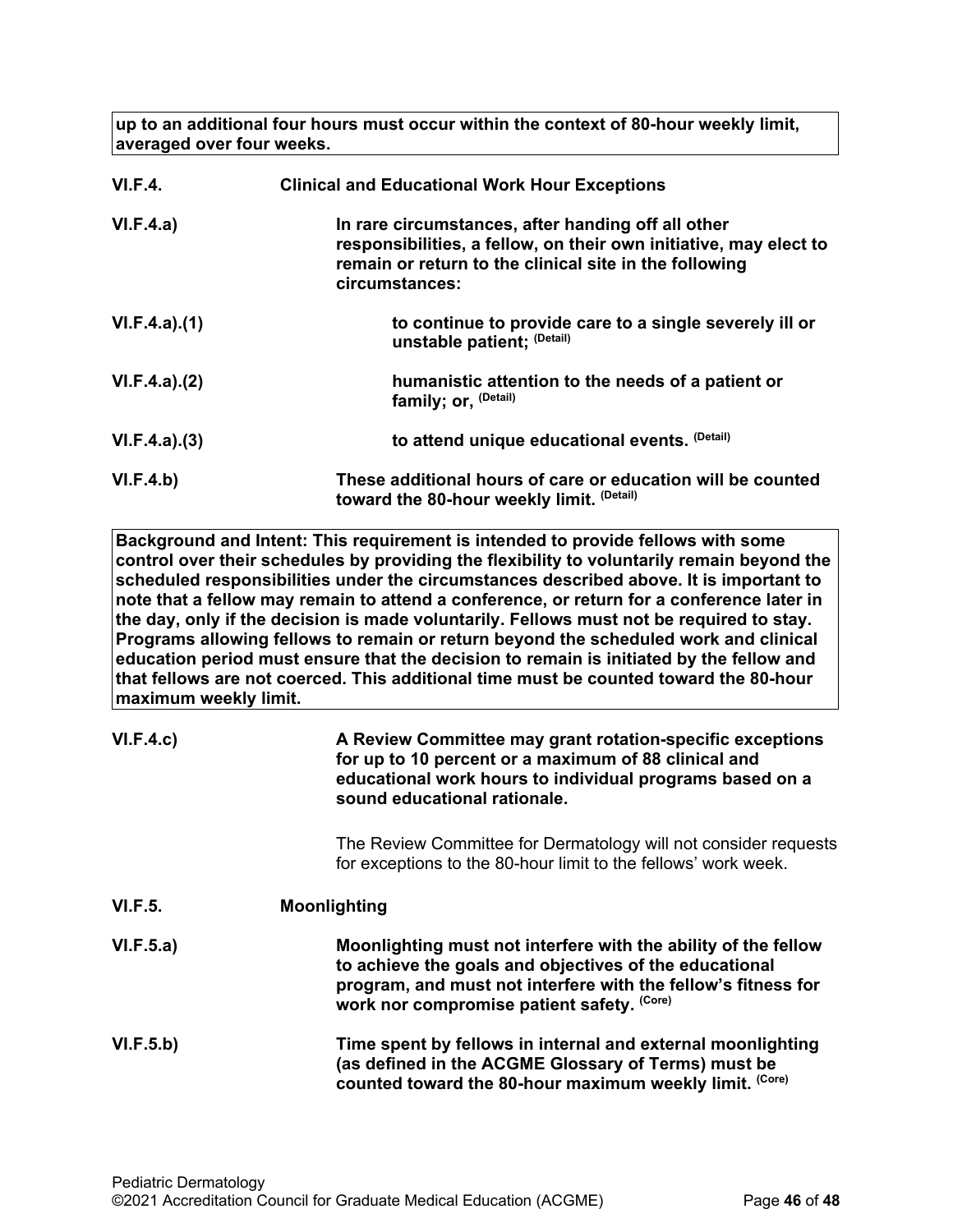**Background and Intent: For additional clarification of the expectations related to moonlighting, please refer to the Common Program Requirement FAQs (available at [http://www.acgme.org/What-We-Do/Accreditation/Common-Program-Requirements\)](http://www.acgme.org/What-We-Do/Accreditation/Common-Program-Requirements).**

#### **VI.F.6. In-House Night Float**

**Night float must occur within the context of the 80-hour and oneday-off-in-seven requirements. (Core)**

**Background and Intent: The requirement for no more than six consecutive nights of night float was removed to provide programs with increased flexibility in scheduling.**

| <b>VI.F.7.</b> | <b>Maximum In-House On-Call Frequency</b>                                                                                                                                                                                                                                                                                                               |  |
|----------------|---------------------------------------------------------------------------------------------------------------------------------------------------------------------------------------------------------------------------------------------------------------------------------------------------------------------------------------------------------|--|
|                | Fellows must be scheduled for in-house call no more frequently than<br>every third night (when averaged over a four-week period). (Core)                                                                                                                                                                                                                |  |
| <b>VI.F.8.</b> | <b>At-Home Call</b>                                                                                                                                                                                                                                                                                                                                     |  |
| VI.F.8.a)      | Time spent on patient care activities by fellows on at-home<br>call must count toward the 80-hour maximum weekly limit.<br>The frequency of at-home call is not subject to the every-<br>third-night limitation, but must satisfy the requirement for one<br>day in seven free of clinical work and education, when<br>averaged over four weeks. (Core) |  |
| VI.F.8.a)(1)   | At-home call must not be so frequent or taxing as to<br>preclude rest or reasonable personal time for each<br>fellow. (Core)                                                                                                                                                                                                                            |  |
| VI.F.8.b)      | Fellows are permitted to return to the hospital while on at-<br>home call to provide direct care for new or established<br>patients. These hours of inpatient patient care must be                                                                                                                                                                      |  |

**Background and Intent: This requirement has been modified to specify that clinical work done from home when a fellow is taking at-home call must count toward the 80-hour maximum weekly limit. This change acknowledges the often significant amount of time fellows devote to clinical activities when taking at-home call, and ensures that taking athome call does not result in fellows routinely working more than 80 hours per week. Athome call activities that must be counted include responding to phone calls and other forms of communication, as well as documentation, such as entering notes in an electronic health record. Activities such as reading about the next day's case, studying, or research activities do not count toward the 80-hour weekly limit.**

**included in the 80-hour maximum weekly limit. (Detail)**

**In their evaluation of fellowship programs, Review Committees will look at the overall impact of at-home call on fellow rest and personal time.**

**\*\*\***